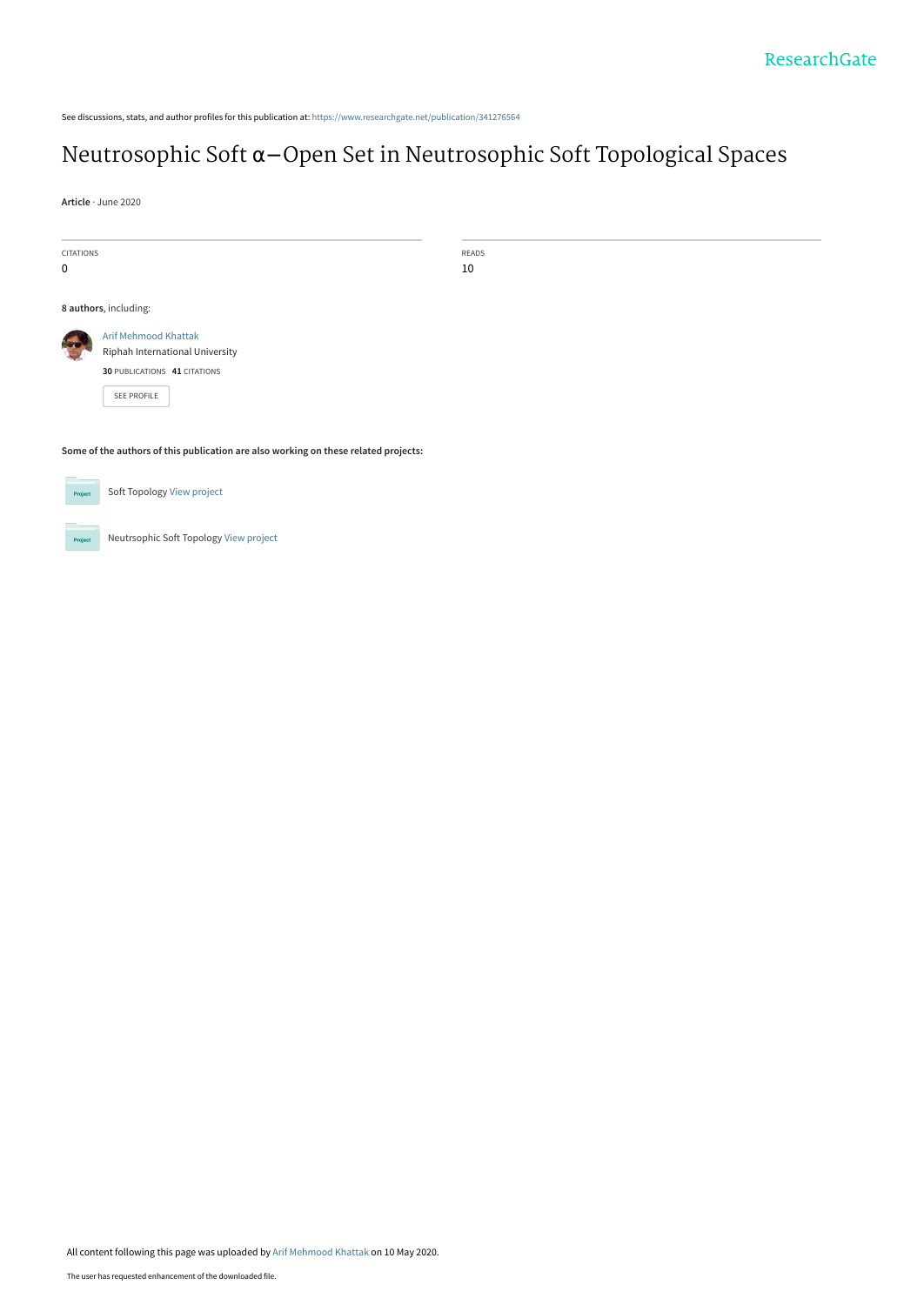



# Neutrosophic Soft  $\alpha$ −Open Set in Neutrosophic Soft Topological Spaces

Arif Mehmood<sup>\*1</sup>, Fawad Nadeem<sup>†2</sup>, Choonkil Park<sup>‡3</sup>, Gorge Nordo<sup>§4</sup>, Humaira Kalsoom<sup>¶5</sup>, Muhammad Rahim Khan<sup>6</sup> and Naeem Abbas<sup>7</sup>

<sup>1</sup>Department of Mathematics and Statistics, Riphah International University, Sector I-14, Islamabad, Pakistan. <sup>2</sup>Department of Mathematics, University of Science and Technology, Bannu, Khyber Pakhtunkhwa, Pakistan. <sup>3</sup>Department of Mathematics, Research Institute for Natural Sciences, Hanyang University Seoul 133-791, South Korea.

<sup>4</sup>MIFT – Dipartimento di Scienze Matematiche e Informatiche, scienze Fisiche e scienze della Terra, Messina University, Messina, Italy.

<sup>5</sup>School of Mathematical Sciences, Zhejiang University, Hangzhou 310027, China.

In this paper, the notion of generalized neutrosophic soft open set (GNSOS) in neutrosophic soft open set (GN-SOS) in neutrosophic soft topological structures relative to neutrosophic soft points is introduced.The concept of generalized neutrosophic soft separation axioms in neutrosophic soft topological spaces with respect to

ABSTRACT ARTICLE INFO

Article history: Received 17, September 2019 Received in revised form 11, April 2020 Accepted 15 May 2020 Available online 01, June 2020

Keyword: neutrosophic soft set; neutrosophic soft point.

AMS subject Classification: 54F05.

<sup>∗</sup>Corresponding author: Arif Mehmood. Email: mehdaniyal@gmail.com

<sup>†</sup> fawadnadeem2@gmail.com

<sup>‡</sup>baak@hanyang.ac.kr

<sup>§</sup>giorgio.nordo@unime.it

<sup>¶</sup>humaira87@zju.edu.cn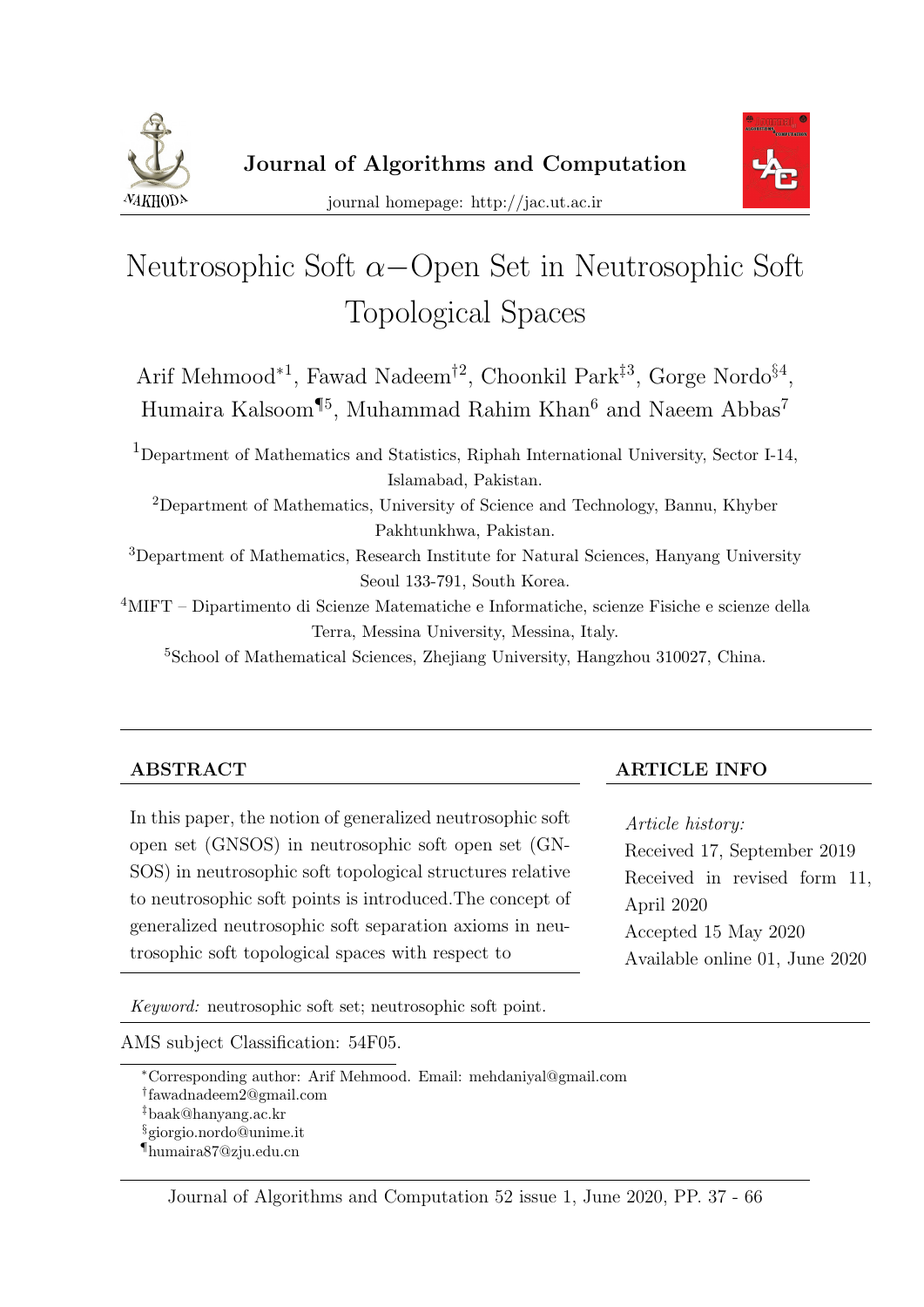#### 1 Abstract continued

soft points. Several related properties, structural characteristics have been investigated. Then the convergence of sequence in neutrosophic soft topological space is defined and its uniqueness in generalized neutrosophic soft Hausdorff space (GNSHS) relative to soft points is examined. Neutrosophic monotonous soft function and its characteristics are switched over to different results. Lastly, generalized neutrosophic soft product spaces with respect to crisp points have been addressed.

#### 2 Introduction

Cagman et al.[5] defined the concept of soft topology on a soft set, and presented its related properties. The authors also discussed the foundations of the theory of soft topological spaces. Shabir and Naz [18] introduced soft topological spaces which are defined over an initial universe with a fixed set of parameters. The notions of soft open sets, soft closed sets, soft closure, soft interior points, soft neighborhood of a point and soft separation axioms are introduced and their basic properties are investigated. It is shown that a soft topological space gives a parametrized family of topological spaces. Furthermore, with the help of an example it is established that the converse does not hold. The soft subspaces of a soft topological space are defined and inherent concepts as well as the characterization of soft open and soft closed sets in soft subspaces are investigated. Finally, soft  $T_i$  spaces and notions of soft normal and soft regular spaces are discussed in detail. A sufficient condition for a soft topological space to be a soft  $T_1$ spaces is also presented.

Bayramov and Gunduz [1] investigated some basic notions of soft topological spaces by using new soft point concept. Later the authors addressed  $T_i$  soft space and the relationships between them are discussed in detail. Finally, the authors define soft compactness and explore some of its important properties. Khattak et al [7] introduced the concept of most generalized soft open  $(\alpha, \beta)$  sets in soft single point topology. The authors generated soft separation axiom in soft single point topology with the application of generalized soft open  $(\alpha, \beta)$  sets with respect to crisp point and soft points. The authors further discussed strong soft separation axioms in soft single points topology with respect to crisp points and soft points.At the end some hereditary characteristics with respect to crisp points and soft points of different soft structures are addressed. Zadeh [20] introduced the concept of fuzzy set. The author described that a fuzzy set is a class of objects with a continuum of grades of membership. Such a set is characterized by a membership (characteristic) function which assigns to each object a grade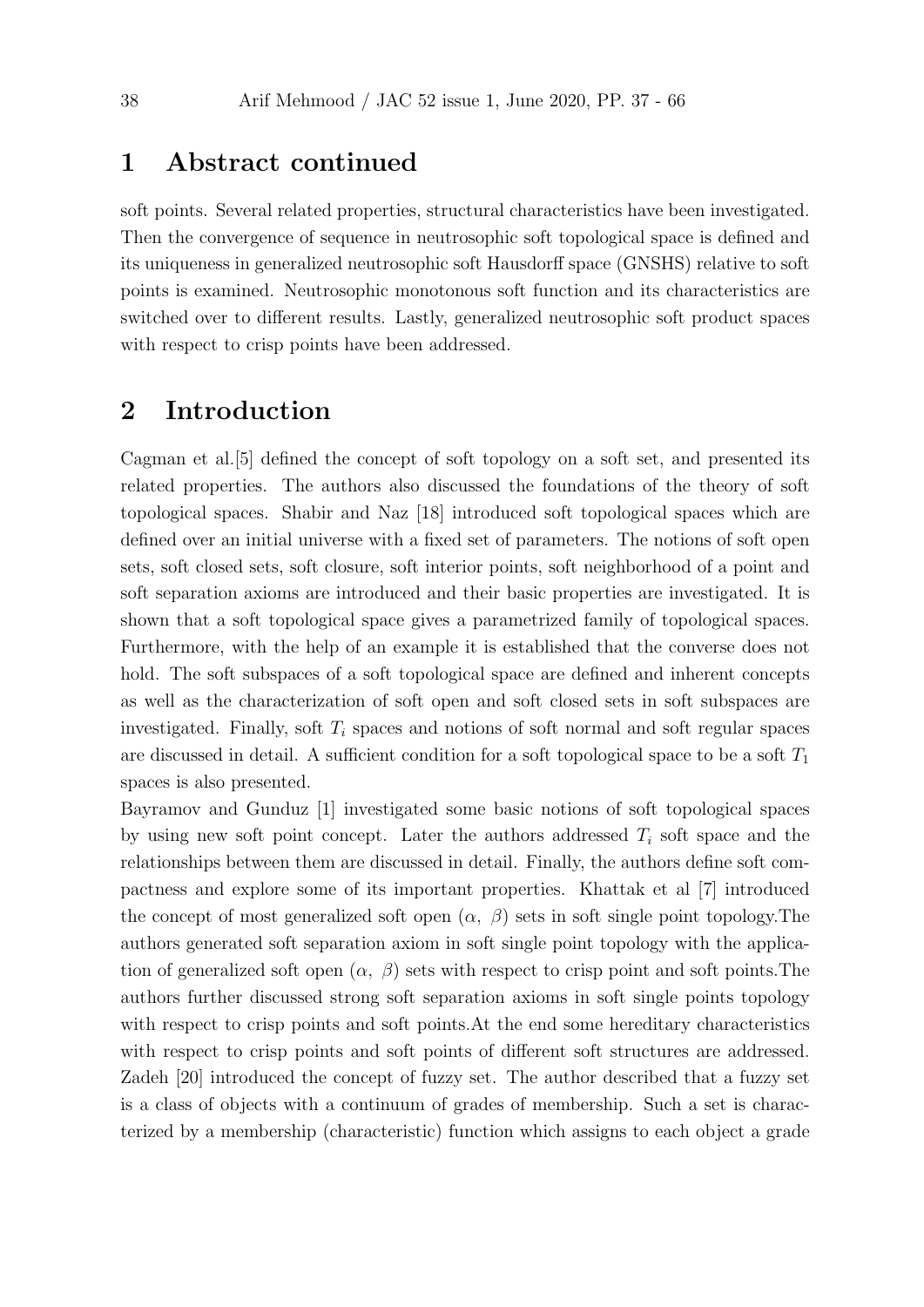of membership ranging between zero and one. The notions of inclusion, union, intersection, complement, relation, convexity, etc., are extended to such sets, and various properties of these notions in the context of fuzzy sets are established. In particular, a separation theorem for convex fuzzy sets is proved without requiring that the fuzzy sets be disjoint. Atanassov [19] introduced the concept of intuitionistic fuzzy set (IFS) which is generalization of the concept fuzzy set. Various properties are proved, which are connected to the operations and relations over sets, and with modal and topological operators, defined over the set of IFS's. Bayramov and Gunduz [2] introduced some important properties of intuitionistic fuzzy soft topological spaces and define the intuitionistic fuzzy soft closure and interior of an intuitionistic fuzzy soft set. Furthermore, intuitionistic fuzzy soft continuous mapping are given and structural characteristics are discussed and studied. Deli and Broumi [6] defined for the first define a relation on neutrosophic soft sets which allows to compose two neutrosophic soft sets. It is devised to derive useful information through the composition of two neutrosophic soft sets. The authors then, examined symmetric, transitive and reflexive neutrosophic soft relations and many related concepts such as equivalent neutrosophic soft set relation, partition of neutrosophic soft sets, equivalence classes, quotient neutrosophic soft sets, neutrosophic soft composition are given and their propositions are discussed. Finally a decision making method on neutrosophic soft sets is presented. Bera and Mahapatra [3] Introduced the concept of Cartesian product and the relations on neutrosophic soft sets in a new approach. Some properties of this concept have been discussed and verified with suitable real life examples. The neutrosophic soft composition has been defined and verified with the help of example. Then, some basic properties to it have been established. After that the concept of neutrosophic soft function along with some of its basic properties have been introduced and verified by suitable examples. Injective, surjective, bijective, constant and identity neutrosophic soft functions have been defined. Finally, properties of inverse neutrosophic soft function have been discussed with proper example. Smarandache [17] for the first time initiated the concept of neutrosophic set which is generalization of the intuitionistic fuzzy set *(IFS)*, para-consistent set, and intuitionistic set to the neutrosophic set (NS). many examples are presented. Peculiarities between NS and IFS are underlined.Maji [16] studied the concept of neutrosophic set of Smarandache. The author introduced this concept in soft sets and defined neutrosophic soft set. Some definitions and operations have been introduced on neutrosophic soft set. Some properties of this concept have been established. Bera and Mahapatra [4] introduced how to construct a topology on a neutrosophic soft set (NSS). the notion of neutrosophic soft interior, neutrosophic soft closure, neutrosophic soft neighborhood, and neutrosophic soft boundary, regular NSS are introduced and some of their basic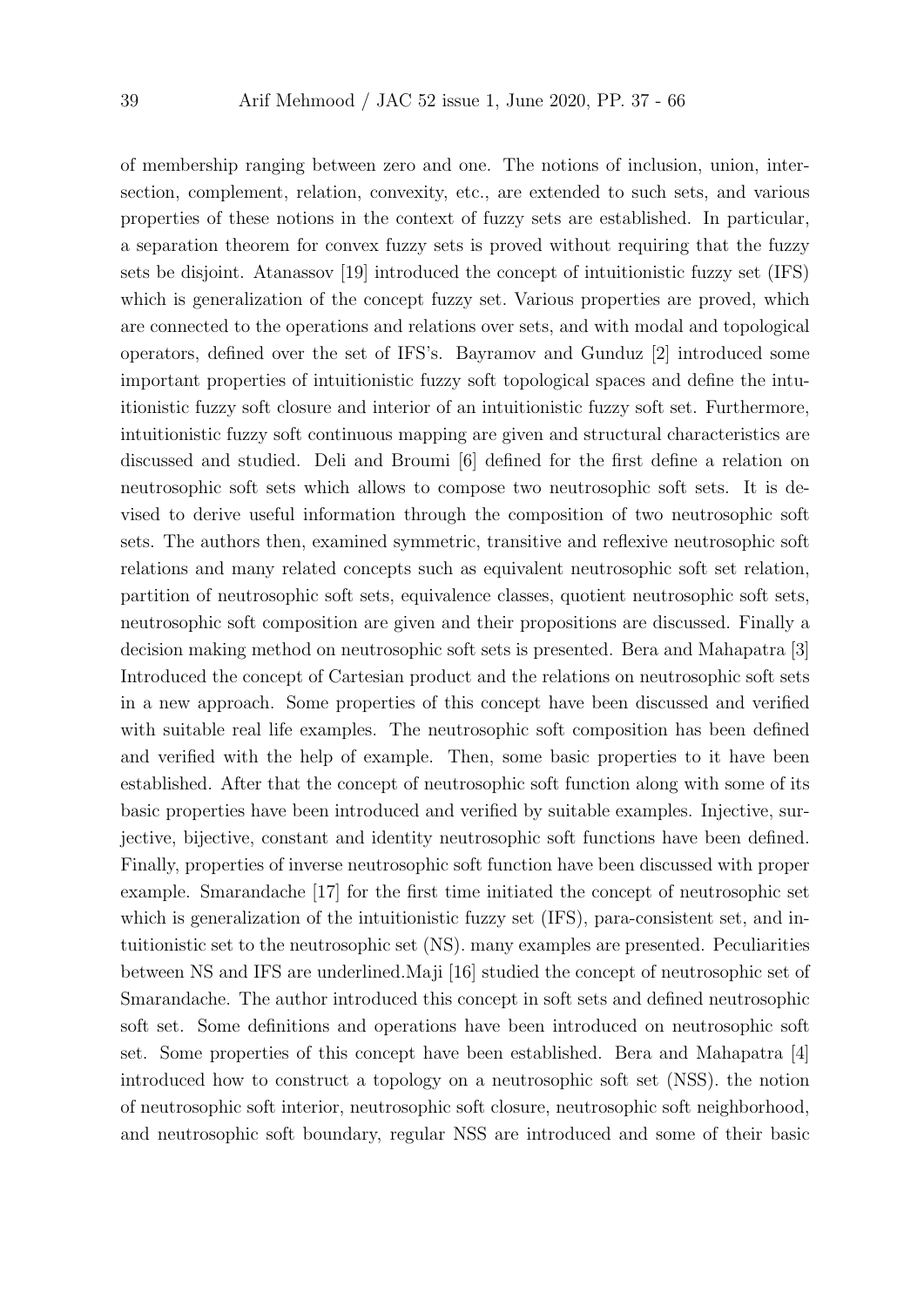properties are studied in this paper. Then the base for neutrosophic soft topology and subspace topology on NSS have been defined with suitable examples. Some related properties have been developed, too. Moreover, the concept of separation axioms on neutrosophic soft topological space have been introduced along with investigation of several structural characteristics.

Khattak et al. [9, 10] continued work on soft bi-topological structures. The authors discussed weak separation axioms and other separation axioms in soft bi-topological space with respect to crisp points and soft points of the spaces respectively.

Mehmood et al. [13] discussed soft  $\alpha$ -connectedness, soft  $\alpha$ -dis-connectedness and soft  $\alpha$ -compact spaces in bi-polar soft topological spaces with respect to ordinary points. For better understanding the authors provided suitable examples.

Khattak et al. [11] introduced for the first time application soft semi open sets in binary topology. An important outcome of this work is a formal framework for the study of informations associated with ordered pairs of soft sets. Moreover the authors discussed five main results concerning binary soft topological spaces in the same article. Khattak et al.[8] for the first time bounced up the idea of NS b-open set, NS b-closed sets and their properties. Also the idea of neutrosophic soft b-neighborhood and neutrosophic soft b-separation axioms in NSTS are reflected here. Later on the important results are discussed related to these newly defined concepts with respect to soft points. The concept of neutrosophic soft b-separation axioms of NSTS is diffused in different results with respect to soft points. Furthermore, properties of neutrosophic soft b- $T_i$ -space  $(i = 0,1,2,3,4)$  and some associations between them are discussed.

Khattak et al. [12, 14, 15] continued has work on another structures known as neutrosophic soft topological structures. The authors introduced generalized and most generalized neutrosophic soft open sets in neutrosophic soft topological structures. They discussed different results with respect to soft point of the space.

The first aim of this paper is to reintroduce the concept of GNS-open set and develop a neutrosophic soft topology on GNS-open set with respect to soft points. Later the notions of neutrosophic soft point and their characteristics are addressed in connection with GNS-neighborhood. The concept of generalized separation axioms of neutrosophic soft topological spaces and related results are studied with respect to soft points. Study is slowly extended to neutrosophic soft Countability, NS sequences and their convergence in Hausdorff spaces. Furthermore, neutrosophic soft monotonous function and neutrosophic soft product spaces are addressed in connection with neutrosophic soft generalized open sets with respect to soft points. We hope that these results will be useful for future study on neutrosophic soft topology to carry out a general framework for most real-world applications.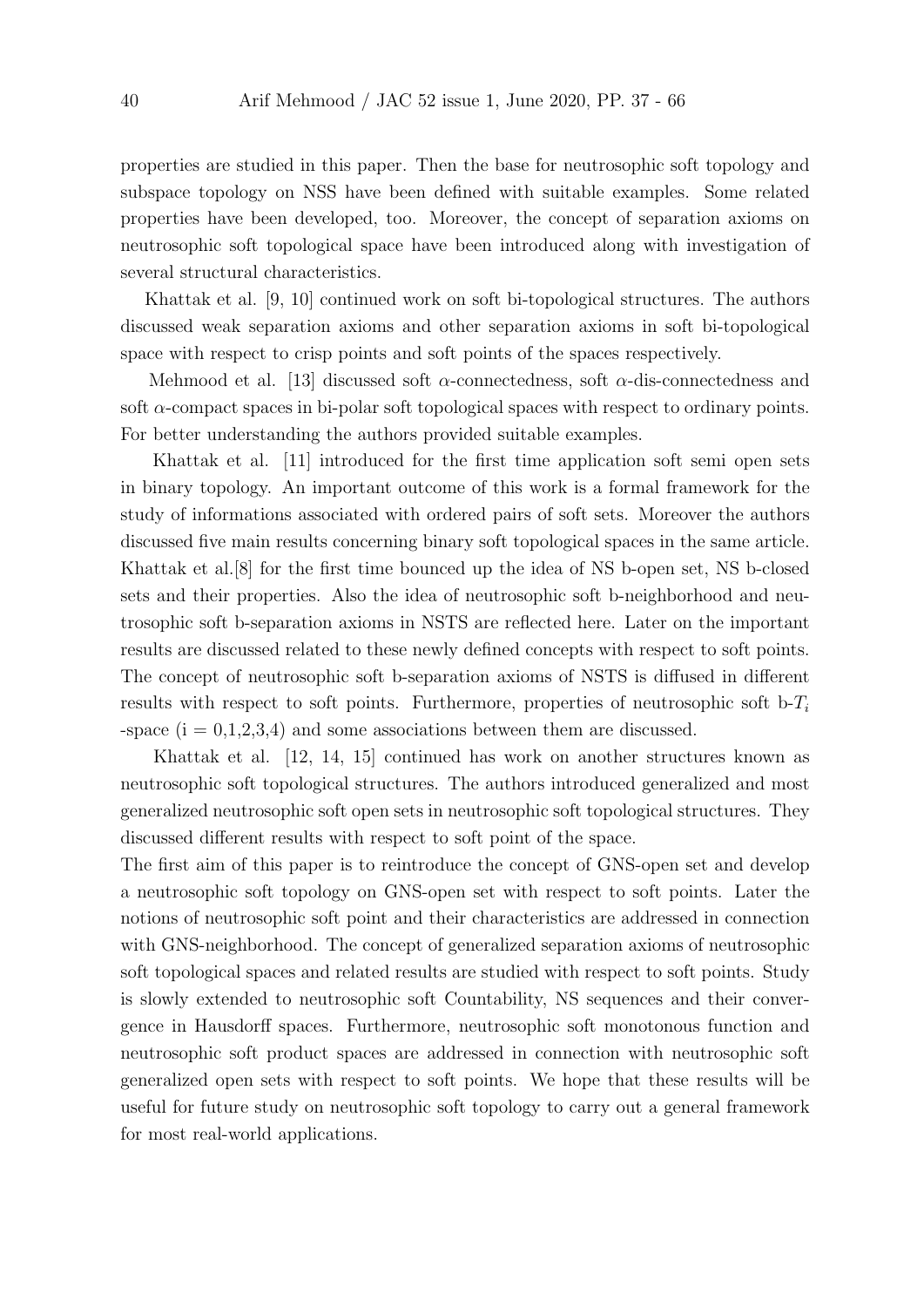#### 3 Preliminaries

In this section we now state certain useful definitions, theorems, and several existing results for neutrosophic soft sets that we require in the next sections.

**Definition 3.1.** [8] NSS on father set  $\langle X \rangle$  is characterized as  $A^{neutronophic} = [[x,$  $T_A^{ntophic}$  $\mathcal{L}_A^{ntophic}\langle X\rangle$   $\mathcal{I}_A^{ntophic}$  $A^{ntophic}(X)$ :  $x \propto \langle X \rangle$ .  $T : (x) \rightarrow] 0^{-}, 1^{+} [I : \langle X \rangle \rightarrow] 0^{-}, 1^{+} [F : \langle X \rangle \rightarrow] 0^{-}$  $]0^-, 1^+[$  So that's it  $o^- \preccurlyeq \{T + I + F \preccurlyeq 3^+\}$ 

**Definition 3.2.** [8] let  $\langle X \rangle$  be a fatherset,  $\exists^{paramater}$  be a set of all conditions, and  $\mathcal{L}(\langle X \rangle)$  denote the efficiency set of  $\langle X \rangle$ . A pair  $(f, \exists^{paramater})$  is referred to as a soft set over  $\langle X \rangle$  where f is a map given by  $F : \exists^{paramater}$   $\rightarrow \mathcal{L}(\langle X \rangle)$ . For  $n \propto \exists^{paramater}$ ,  $f(n)$  may be viewed as the set of n -softset elements  $(f, \exists^{paramater})$  or as a set of  $n$ estimated the soft set components, i.e.  $(f, \exists^{paramater}) = \{n, f(n) : n \propto \exists^{paramater}, F :$  $\exists$ <sup>paramater</sup> $) \rightarrow \mathcal{L}(\langle X \rangle)$ 

**Definition 3.3.** [8] let  $\langle X \rangle$  be a fatherset,  $\exists^{paramater}$  be a set of all conditions, and  $\mathcal{L}(\langle X \rangle)$  denote the efficiency set of  $\langle X \rangle$ . A pair  $(f, \exists^{paramater})$  is referred to as a soft set over  $\langle X \rangle$  where f is a map given by  $F : \exists^{paramater}$   $\rightarrow \mathcal{L}(\langle X \rangle)$ . Then a NS set  $(\tilde{f}, \exists^{parameter})$  over  $\langle X \rangle$  is a set defined by a set of valued functions signifying a mapping  $\tilde{f}$  :  $\exists^{parameter} \rightarrow \mathcal{L}(\langle X \rangle)$  is referred to as the approximate NSset function  $(\tilde{f} : \exists^{parameter})$  In other words, the NSset is a group of conditions of certain elements of the set  $\mathcal{L}(\langle X \rangle)$  so it can be written as a set of ordered pairs: $(\tilde{f} : \exists^{paramater})$  $\{((n,[x,I_{\tilde{f}}(x)^{(x)},I_{\tilde{f}}(x)^{(x)},F_{\tilde{f}}(x)^{(x)},n\;:\propto\; \exists^{parameter}\} \; T_{\tilde{f}}(x)^{(x)},I_{\tilde{f}}(x)^{(x)},F_{\tilde{f}}(x)^{(x)}\;[0,1] \; \text{are}$ membership of truth, membership of indeterminacy and membership of falsehood  $\hat{f}(n)$ Since the supremum of each T, I, f is 1, the inequality that  $0 \preceq \{T_f(x)^{(x)} + \preceq \{I_f(x)^{(x)} + \preceq \}$  $\{F_f(x)^{(x)} \preceq +3^+\}$  is obvious

**Definition 3.4.** [8] Let  $(\tilde{f} : \exists^{paramater})$  be a NSS over the father set  $\langle X \rangle$ . The complement of  $(\tilde{f} : \exists^{paramater})$  is signified  $(\tilde{f} : \exists^{paramater})^c$  and is defined as follows:  $(\tilde{f} : \exists^{parameter})^c = \{((n, [x, I_{\tilde{f}}(x)^{(x)}, I_{\tilde{f}}(x)^{(x)}, F_{\tilde{f}}(x)^{(x)}, n : \alpha \exists^{parameter}\} \ T_{\tilde{f}}(x)^{(x)}, I_{\tilde{f}}(x)^{(x)},$  $F_{\tilde{f}}(x)^{(x)}$  It's clear that  $((\tilde{f} : \exists^{paramater})^c)^c = (\tilde{f} : \exists^{paramater}).$ 

**Definition 3.5.** [8] Let  $(\tilde{f}, n)$  and  $(\tilde{\rho}, n)$  two NSS over the father set  $(X)$   $(\tilde{f}, n)$  is supposed to be NSSS of  $(\tilde{\rho}, n)$  if  $T_{\tilde{f}}(x)^{(x)} \preceq T_{\tilde{\rho}}(x)^{(x)}$ ,  $I_{\tilde{f}}(x)^{(x)} \preceq T_{\tilde{\rho}}(x)^{(x)}$ ,  $I_{\tilde{f}}(x)^{(x)} \succeq$  $F_{\tilde{\rho}}(x)^{(x)}, n \propto \pm^{parameter} and x \propto (x)$  It is signifies as  $(\tilde{f}, n) \sqsubseteq (\tilde{\rho}, n)$ .  $(\tilde{f}, n)$  is is said to be NS equal to  $(\tilde{\rho}, n)$  if  $(\tilde{f}, n)$  is NSSS of  $(\tilde{\rho}, n)$  and  $(\tilde{\rho}, n)$  is NSSS of if  $(\tilde{f}, n)$ . It is symbolized as  $(\tilde{f}, n) = (\tilde{\rho}, n)$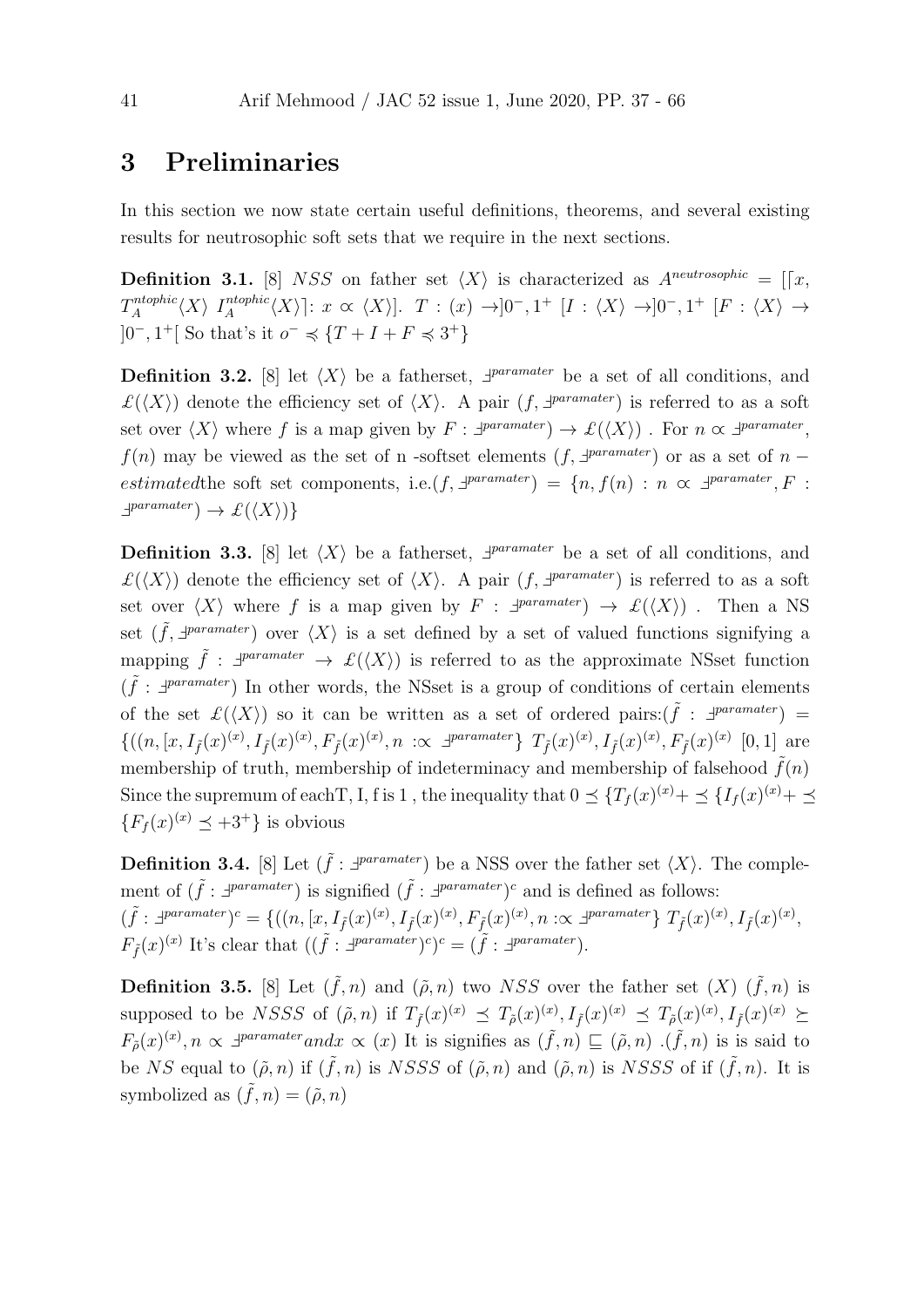#### 4 Neutrosophic soft points and their properties

**Definition 4.1.** [8] Let  $(\tilde{f}_1, n)$  and  $(\tilde{f}_2, n)$  be two NSSS over father set  $\langle X \rangle$  s.t.  $(\tilde{f}_1, n)$  $\neq (\tilde{f}_2, n)$  and then their union is signifies as  $(\tilde{f}_1, n)\tilde{\bigcup}(\tilde{f}_2, n) = (\tilde{f}_3, n)$  and is defined as  $(\tilde{f}_3, n) = \{ ((n, [x, T_{\tilde{f}_3}(x)^{(x)}, I_{\tilde{f}_3}(x)^{(x)}, F_{\tilde{f}_3}(x)^{(x)}, n : \propto \exists^{parameter}\}$ Where,  $T_{\tilde{f}_3}(x)^{(x)} = max[T_{\tilde{f}_1}(x)^{(x)}, T_{\tilde{f}_2}(x)^{(x)} I_{\tilde{f}_3}(x)^{(x)} = max[I_{\tilde{f}_1}(x)^{(x)}, I_{\tilde{f}_2}(x)^{(x)}, F_{\tilde{f}_3}(x)^{(x)} =$  $min[I_{\tilde{f}_1}(x)^{(x)},I_{\tilde{f}_2}(x)^{(x)}]$ 

**Definition 4.2.** [8] Let  $(\tilde{f}_1, n)$  and  $(\tilde{f}_2, n)$  be two NSSS over father set  $\langle X \rangle$  s.t.  $(\tilde{f}_1, n)$  $\neq (\tilde{f}_2, n)$  and. Then their union is signifies as  $(\tilde{f}_1, n) \tilde{\bigcap} (\tilde{f}_2, n) = (\tilde{f}_3, n)$  and is defined as  $(\tilde{f}_3, n) = \{ ((n, [x, T_{\tilde{f}_3}(x)^{(x)}, I_{\tilde{f}_3}(x)^{(x)}, F_{\tilde{f}_3}(x)^{(x)}, n : \propto \exists^{parameter}\}$ Where,

 $T_{\tilde{f}_3}(x)^{(x)} = max[T_{\tilde{f}_1}(x)^{(x)}, T_{\tilde{f}_2}(x)^{(x)} I_{\tilde{f}_3}(x)^{(x)} = max[I_{\tilde{f}_1}(x)^{(x)}, I_{\tilde{f}_2}(x)^{(x)}, F_{\tilde{f}_3}(x)^{(x)} =$  $min[I_{\tilde{f}_1}(x)^{(x)},I_{\tilde{f}_2}(x)^{(x)}]$ 

**Definition 4.3.** [8] NS  $(\tilde{f}_1, n)$  be a NSS over the father set  $\langle X \rangle$  is said to be a vacuous set if  $T_f(x)^{(x)} = 0, T_f(x)^{(x)} = 0, T_f(x)^{(x)} = 1, \forall e \propto n \text{ and } \forall x \propto (x)$  It is signifies as  $0_{((x),n)}$ .

**Definition 4.4.** [8] NS  $(\tilde{f}_1, n)$  be a NSS over the father set X It is said to be an absolute neutrosophical softness if  $T_f(x)^{(x)} = 0, T_f(x)^{(x)} = 0, T_f(x)^{(x)} = 1, \forall e \propto n$  and  $\forall x \propto$  $(x) It is significant if is a s1_{((x),n)}$  clearly,  $0_{((x),n)}c = 1_{((x),n)}and 1_{((x),n)}c = 0_{((x),n)}$ 

**Definition 4.5.** [8] Let  $NSS$  ( $\langle \tilde{x} \rangle$ ,  $\exists^{parameter}$ ) be the family of all NS sets over the father set  $(\tilde{X})$  and  $\tau \subset \text{NSS}(\langle \tilde{x} \rangle, \exists^{parameter})$ . Then  $\tau$  is said to be a NST on  $(\tilde{X})$  if:  $(1)$   $0_{(\langle X \rangle,n)}$ ,  $1_{((x).n)} \propto \tau$ 

(2) The union of any number of NSS in  $\tau$  belongs to  $\tau$ 

(3) The intersection of a finite number of NSS in  $\tau$  belongs to  $\tau$  Then NSS ( $\langle \tilde{x} \rangle$ ,  $\tau \exists^{parameter}$ ) is said to be a NSTS over  $(X)$ . Each member of  $\tau$  is said to be a NSopen set.

**Definition 4.6.** [8] Let  $(\langle \tilde{x} \rangle, \tau \exists^{parameter})$  be a NSTS over  $(\tilde{X})$  and  $(\tilde{f} : \exists^{parameter})$  be a neutrosophic soft set over  $(\tilde{X})$  Then  $(\tilde{f} : \exists^{paramater})$  is supposed to be a NS closed set if f its complement is a  $NSopen$  set..

**Definition 4.7.** [8] Let  $(\langle \tilde{x} \rangle, \tau \exists^{parameter})$  be a NSTS over  $(\tilde{X})$  and  $(\tilde{f} : \exists^{parameter})$  be a neutrosophic soft set over  $(\tilde{X})$  Then  $(\tilde{f} : \exists^{paramater})$  is supposed to be a  $\alpha$  – open if.  $(\tilde{f} : \exists^{parameter}) \subseteq int(cl(int((\tilde{f} : \exists^{parameter})))$  and  $NS \alpha - close$  if  $(\tilde{f} : \exists^{parameter}) \supseteq$  $cl(int(cl((\tilde{f} : \exists^{parameter})))$ 

**Definition 4.8.** [8] Let NS be the family of all NS over father set  $(\tilde{X})$  and  $x \propto (\tilde{X})$ The NS  $x_{(a,b,c)}$  is supposed to be a neutrosophic point, for  $0 < a, b, c \leq 1$ , and is defined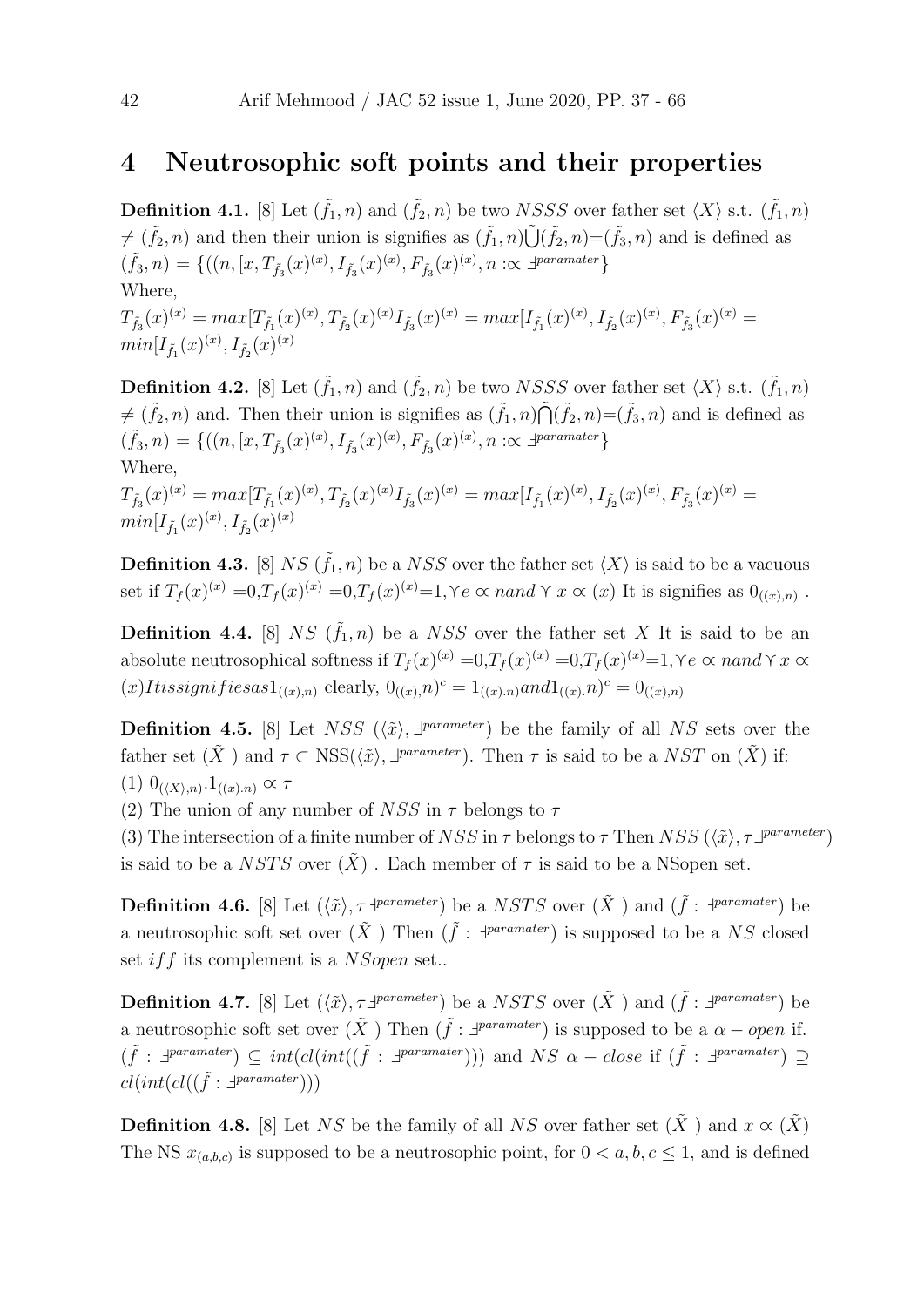as follows:

$$
x_{(a,b,c)^y} = \left[ \left\{ \begin{array}{l} (a,b,c) \text{ provided } y = x \} \\ (0,0,c) \text{ provided } y \neq x \} \end{array} \right] \right]
$$
 (1)

Example 4.9. Suppose that (X˜) = {x1, x2} Then N set A = {< x1,0.1, 0.3, 0.5 >, <  $x_2, 0.5, 0.4, 0.7 >$  is the union of N points  $x_{1_{(0.1,0.3,0.5)}}$  and  $x_{2_{(0.5,0.4,0.7)}}$  Now we define the concept of NSpoints for NSsets. .

**Definition 4.10.** Let  $NSS(\langle X \rangle)$  be the family of all N soft sets over the father set  $(X)$  Then NSS  $(X_{(a,b,c)})^e$  is called a NSpoint, for every  $x \propto \langle X \rangle, 0 \prec \{a, b, c \preceq 1\}, e \propto \langle X \rangle$  $\exists^{parameter}$ , and is defined as follows:

$$
x_{(a,b,c)^{(e)y}}^e = \left( \begin{array}{c} (a,b,c) \text{ provided } e = e \wedge y = x \\ (a,b,c) \text{ provided } e \neq e \wedge y \neq x \end{array} \right). \tag{2}
$$

**Definition 4.11.** Suppose that the father set  $(\tilde{X})$  is assumed to be  $(\tilde{X}) = \{x_1, x_2\}$  and the set of conditions by  $\exists^{parameter} = \{e_1, e_2\}$  Let us consider NSS  $(\tilde{f}, \exists^{parameter})$  over the father set  $(X)$  as follows:

$$
(\tilde{f}, \exists^{parameter}) = \left[ \left\{ \left\{ \begin{array}{l} (a, b, c) \text{ provided } y = x \} \\ (0, 0, c) \text{ provided } y \neq x \} \end{array} \right\} \right] \tag{3}
$$

It is clear that  $(\tilde{f}, \exists^{parameter})$  is the union of its NSpoints  $X^{e_{1}}^{(0.3,0.7,0.6)}$   $X^{e_{2}}^{(0.4,0.6,0.8)}$  $\overline{X}^{e_{1_{2_{(0.4,0.3,0.8)}^{AND}}}} \overline{X}^{e_{1_{2_{(0.3,0.7,0.2)}}.}}$ 

$$
X^{e_{1_{(0.3,0.7,0.6)}}} = \left[ \left\{ \begin{array}{l} e_{1} = \{ ,  \} \\ e_{2} = \{ ,  \} \end{array} \right\} \right]
$$
(4)

$$
X^{e_{2_{1_{(0.4,0.6,0.8)}}}} = \left[ \left\{ \begin{array}{c} e_{1} = \{ ,  \} \\ e_{2} = \{ ,  \} \end{array} \right\} \right]
$$
(5)

$$
X^{e_{2_{2(0.3,0.7,0.2)}}} = \left[ \left\{ \begin{array}{c} e_1 = \{ < x_1, 0, 0, 1 > < X_2, 0, 0, 1 > \} \\ e_2 = \{ < x_1, 0, 0, 1 > < X_2, 0.3, 0.7, 0.2 > \} \end{array} \right] \right]
$$
(6)

**Definition 4.12.** Let  $(\tilde{F}, \exists^{parameter})$  be a NSS over the father set  $\langle \tilde{x} \rangle$ . we say that  $x_{(a,b,c)}^e \propto (\tilde{F}, \exists^{parameter})$  read as belonging to the NSS  $(\tilde{F}, \exists^{parameter})$  whenever  $a \preceq T_{\tilde{f}(x)^{(x)}}, b \preceq I_{\tilde{f}(x)^{(x)}}, c \succeq F_{\tilde{f}(x)^{(x)}}$ 

**Definition 4.13.**  $(\langle \tilde{x} \rangle, \tau, \exists^{parameter})$  be a NSTS over  $(\tilde{X})$   $(\tilde{f}, \exists^{parameter})$  be a NSS over  $(\tilde{X})$  NSS  $(\tilde{f}, \exists^{parameter})$  in  $(\langle \tilde{x} \rangle, \tau, \exists^{parameter})$  is called a Nnbhd of the NS point  $x^e_{(a,b,c)}$  $\alpha$  ( $\tilde{f}$ ,  $\exists^{parameter}$ ) if  $\exists$  a NS  $\alpha$  open set ( $\tilde{g}$ ,  $\exists^{parameter}$ ) such that  $x^e_{(a,b,c)} \propto (\tilde{g}, \exists^{parameter})$  $(\tilde{f}, \exists^{parameter})$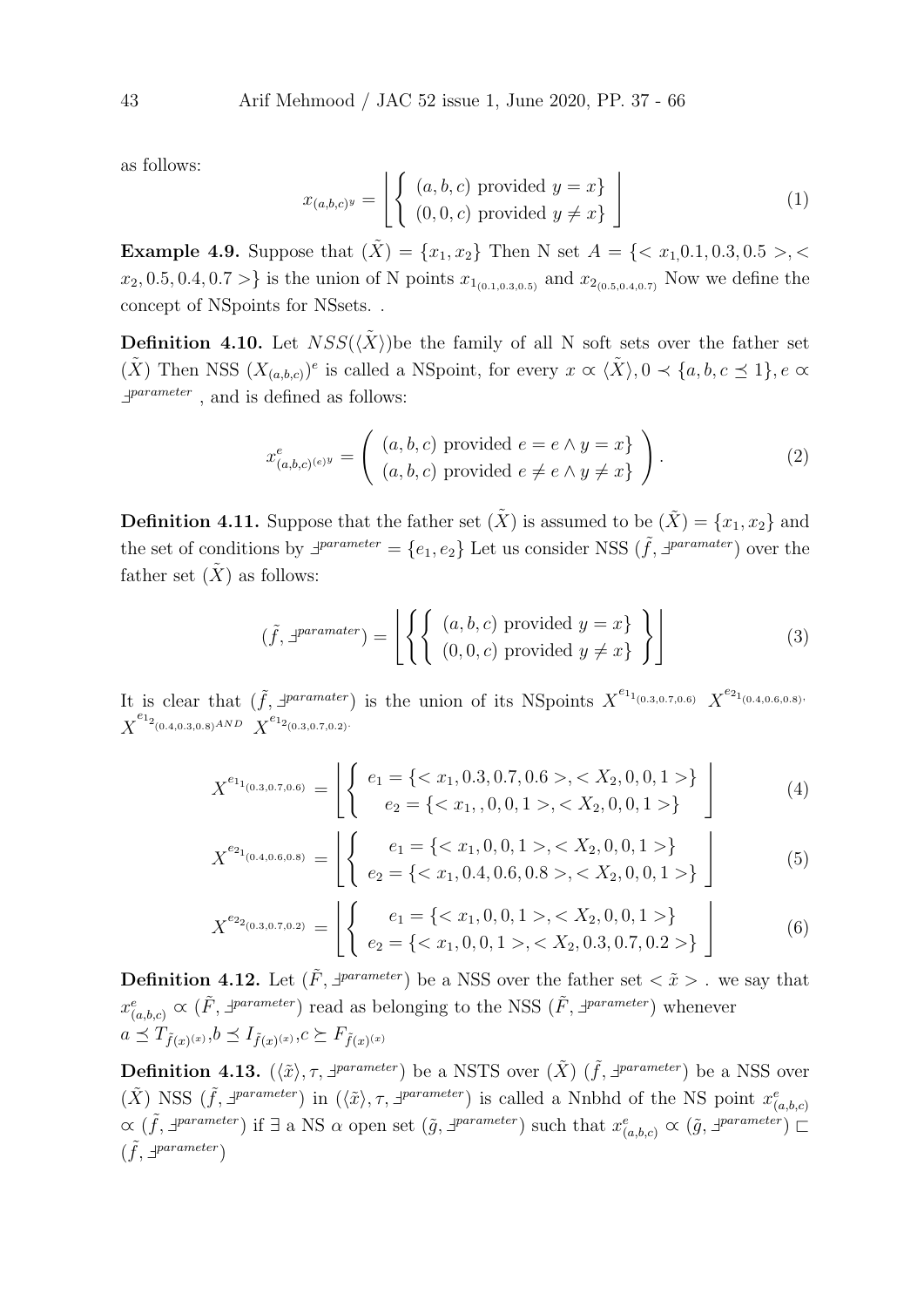**Theorem 4.14.**  $(\langle \tilde{x} \rangle, \tau, \exists^{parameter})$  be a NSTS over and  $(\tilde{f}, \exists^{parameter})$  Then  $(\tilde{f}, \exists^{parameter})$ is a NS  $\alpha$  open set  $\Leftrightarrow (\tilde{f}, \exists^{parameter})$  is a NS nbhd of its NS points.

*Proof.* . Let  $(\tilde{f}, \exists^{parameter})$  be a NS open set and  $x_{(a,b,c)}^e \propto (\tilde{f}, \exists^{parameter}) \sqsubset$  is a NS nbhd of  $x_{(a,b,c)}^e$ . conversely, let  $(\tilde{f}, \exists^{parameter})$  be a NS nbhd of its NS points. Let  $x_{(a,b,c)}^e \propto$  $(\tilde{f}, \exists^{parameter})$  since  $(\tilde{f}, \exists^{parameter})$  is a NS nbhd of the NS point $x_{(a,b,c)}^e \exists (\tilde{g}, \exists^{parameter})$  $\alpha \ (\langle \tilde{x} \rangle, \tau, \exists^{parameter}) \text{ s.t. } x_{(a,b,c)}^e \alpha \ (\tilde{g}, \exists^{parameter}) \sqsubset (\tilde{f}, \exists^{parameter}) \text{ Since } (\tilde{f}, \exists^{parameter})$  $=\sqcup x_{(a,b,c)}^e$  such that  $x_{(a,b,c)}^e \propto (\tilde{f}, \exists^{parameter})$  it follows That  $(\tilde{f}, \exists^{parameter})$  is a union of NS  $\alpha$  open sets and hence  $(\tilde{f}, \exists^{parameter})$  is a NS  $\alpha$ open set. The nbhd system of a NS point  $x^e_{(a,b,c)}$ , denoted by  $\sqcup x^e_{(a,b,c)}$ ,  $\exists^{parameter}$ ), is

 $\Box$ 

the family of all its nbhds.

**Theorem 4.15.** The nbhd system  $\sqcup x_{(a,b,c)}^e$ ,  $\exists^{parameter}$  at  $x_{(a,b,c)}^e$  in a NSTS  $(\langle \tilde{x} \rangle, \tau, \rangle)$  $\exists^{parameter}$ ) has the following properties:

$$
\begin{cases}\n(1) if (\tilde{f}, \exists \textit{parameter}) \propto \sqcup x_{(a,b,c)}^{e}, \exists \textit{parameter}), then x_{(a,b,c)}^{e}, \exists \textit{parameter}) \\
(2) if (\tilde{f}, \exists \textit{parameter}) \propto \sqcup x_{(a,b,c)}^{e}, \exists \textit{parameter}), (\tilde{f}, \exists \textit{parameter}) \sqsubset (\tilde{h}, \exists \textit{parameter}) \\
then (\tilde{h}, \exists \textit{parameter}) \propto \sqcup x_{(a,b,c)}^{e}, \exists \textit{parameter}) : \\
(3) if (\tilde{f}, \exists \textit{parameter}), (\tilde{g}, \exists \textit{parameter}) \propto \sqcup x_{(a,b,c)}^{e}, \exists \textit{parameter}) then \\
(\tilde{f}, \exists \textit{parameter}) \sqcap (\tilde{g}, \exists \textit{parameter}) \propto \sqcup x_{(a,b,c)}^{e}, \exists \textit{parameter}) then \\
(4) if (\tilde{f}, \exists \textit{parameter}) \propto \sqcup x_{(a,b,c)}^{e}, \exists \textit{parameter}) then \\
\exists if (\tilde{g}, \exists \textit{parameter}) \propto \sqcup x_{(a,b,c)}^{e}, \exists \textit{parameter}) s.t \\
if (\tilde{g}, \exists \textit{parameter}) \propto \sqcup x_{(a',b',c')}^{e}, \exists \textit{parameter}), for each \\
x_{(a',b',c')}^{e}, \exists \textit{parameter}) (\tilde{f}, \exists \textit{parameter}) \sqcap (\tilde{g}, \exists \textit{parameter}) \propto x_{(a,b,c)}^{e}, \exists \textit{parameter})\n\end{cases}
$$

Proof. The proof of 1),2),and 3) is obvious from Definition 3.13. if  $(\tilde{f}, \exists \text{parameter}) \propto \cup x_{(a,b,c)}^e, \exists \text{parameter})$  then  $\exists$  NS  $\alpha$  open set  $(\tilde{g}, \exists \text{parameter})$  s.t  $x_{(a,b,c)}^e$ ,  $\exists$ parameter)  $\alpha$  ( $\tilde{g}$ ,  $\exists$ parameter)  $\Box$  ( $\tilde{f}$ ,  $\exists$ parameter) From Proposition 3.14,( $\tilde{g}$ ,  $\exists$ parameter)  $\alpha$  $\cup x^e_{(a,b,c)}, \exists^{parameter}$ ) so for each  $x^{e'}_{(c)}$  $(e'_{(a',b',c')}, \propto (\tilde{g}, \exists^{parameter}), (\tilde{g}, \exists^{parameter}) \propto (\tilde{g}, \exists^{parameter}) \propto$  $\cup x_{\alpha}^{e'}$  $e'_{(a',b',c')}$ ,  $\exists^{parameter}$ ) is obtained.  $\Box$ 

**Definition 4.16.** Let  $x^e_{(a,b,c)}$  and  $x^{e'}_{(c)}$  $e'_{(a',b',c')}$  be two NSpoints. For the NSpoints Over father set  $(\tilde{X})$  we say that the NSpoints are distinct points  $x_{(a,b,c)}^e \sqcap x_{(c)}^{e'}$  $\begin{pmatrix} e'\\(a',b',c') \end{pmatrix} = 0,(\tilde{x},\exists^{parameter})$ It is clear that  $x^e_{(a,b,c)}$  and  $x^{e'}_{(c)}$  $e'_{(a',b',c')}$  are distinct NS points if and only if  $x \succ y$  or  $X \prec Y$ or  $e' \succ e$  or  $e' \prec e$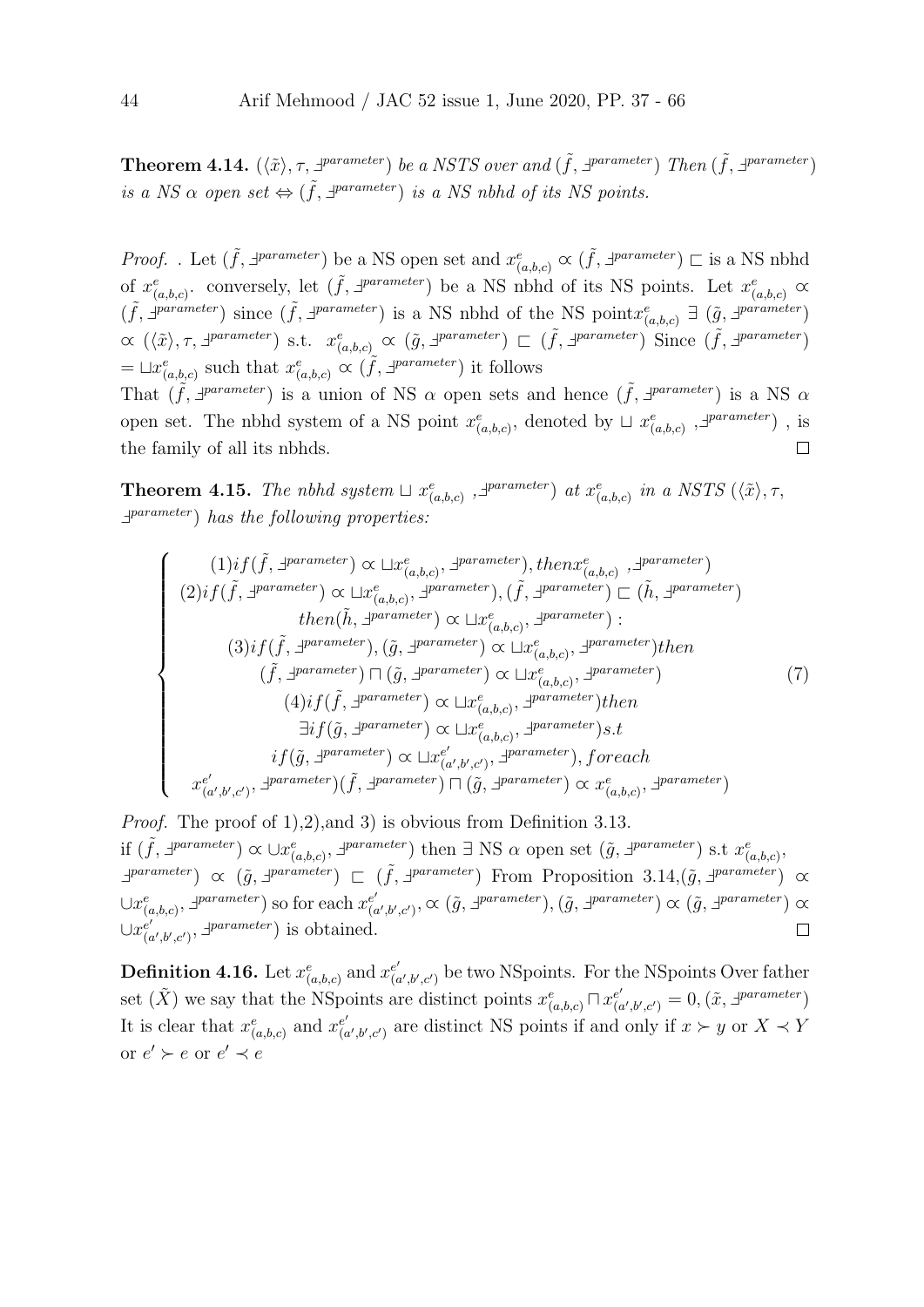#### 5 Neutrosophic soft  $\alpha$  separation axioms

In this section, we define neutrosophical soft  $\alpha$  separation in neutrosophical soft topological space with respect to NS points.

**Definition 5.1.** Let  $(\langle \tilde{x} \rangle, \tau, \exists^{parameter})$  be a NSTS over $(\tilde{X})$ , and

$$
\begin{cases}\n x_{(a,b,c)}^e \succ x_{(a',b',c')}^{e'} \\
 or \\
 x_{(a,b,c)}^e \prec x_{(a',b',c')}^{e'}\n\end{cases}
$$
\n(8)

NSpoints. If there exist NS  $\alpha$ -open sets  $(\tilde{f}, \exists^{parameter})$  and  $(\tilde{g}, \exists^{parameter})$  such that  $x^e_{(a,b,c)} \propto (\tilde{f}, \exists^{parameter}) x^e_{(a,b,c)} \Box(\tilde{f}, \exists^{parameter}) = 0_{(\tilde{X}, \exists^{parameter})}$  or  $y^{e'}_{(a,b,c)}$  $e'_{(a',b',c')} \propto (\tilde{g}, \exists^{parameter}),$  $y_{\ell_0}^{e'}$  $(e'_{(a',b',c')}\sqcap(\tilde{g},\exists^{parameter})=0_{(\tilde{X},\exists^{parameter})}$  Then  $(\langle \tilde{x}\rangle,\tau,\exists^{parameter})$  is called a NS  $\alpha_0$ 

**Definition 5.2.** Let  $(\langle \tilde{x} \rangle, \tau, \exists^{parameter})$  be a NSTS over $(\tilde{X})$ , and

$$
\begin{cases}\n x_{(a,b,c)}^e \succ x_{(a',b',c')}^{e'} & \text{or} \\
 x_{(a,b,c)}^e \prec x_{(a',b',c')}^{e'} & \n\end{cases}
$$
\n(9)

NSpoints. If there exist NS  $\alpha$ -open sets  $(\tilde{f}, \exists^{parameter})$  and  $(\tilde{g}, \exists^{parameter})$  such that  $x^e_{(a,b,c)} \propto (\tilde{f}, \exists^{parameter}) x^e_{(a,b,c)} \Box(\tilde{f}, \exists^{parameter}) = 0_{(\tilde{X}, \exists^{parameter})}$  or  $y^{e'}_{(a,b,c)}$  $e'_{(a',b',c')} \propto (\tilde{g}, \exists^{parameter}),$  $y_{\ell}^{e'}$  $(e')_{(a',b',c')} \sqcap (\tilde{g},\exists^{parameter}) = 0_{(\tilde{X},\exists^{parameter})}$  Then  $(<\tilde{X}>, \tau, \exists^{parameter})$  is called a NS  $\alpha_1$ 

**Definition 5.3.** Let  $(\langle \tilde{x} \rangle, \tau, \exists^{parameter})$  be a NSTS over $(\tilde{X})$ , and

$$
\begin{cases}\n x_{(a,b,c)}^e \succ x_{(a',b',c')}^{e'} & \text{or} \\
 x_{(a,b,c)}^e \prec x_{(a',b',c')}^{e'} & \n\end{cases}
$$
\n(10)

NSpoints. If there exist NS  $\alpha$ -open sets  $(\tilde{f}, \exists^{parameter})$  and  $(\tilde{g}, \exists^{parameter})$  such that  $x^e_{(a,b,c)} \propto (\tilde{f}, \exists^{parameter}) x^e_{(a,b,c)} \Box(\tilde{f}, \exists^{parameter}) = 0_{(\tilde{X}, \exists^{parameter})}$  or  $y^{e'}_{(a,b,c)}$  $e'_{(a',b',c')} \propto (\tilde{g}, \exists^{parameter}),$  $y_{\ell_0}^{e'}$  $\mathcal{L}(\mathcal{L}^{(c)},\mathcal{L}') \cap (\tilde{g},\exists^{parameter}) = 0_{(\tilde{X},\mathcal{L})^{parameter}}$  Then  $(<\tilde{X}>, \tau, \exists^{parameter})$  is called a NS  $\alpha_2$ 

**Example 5.4.** Suppose that the father set  $(\tilde{X})$  is assumed to be  $(\tilde{X}) = \{x_1, x_2\}$  and the set of conditions by  $\exists^{parameter} = \{e_1, e_2\}$ . Let us consider NSset  $(\tilde{f}, \exists^{parameter})$  over the father set  $(\tilde{X})$  and  $x^{e_{1}}(0.1,0.4,0.7)}, x^{e_{2}}(0.2,0.5,0.6)}, x^{e_{1}}(0.3,0.3,0.5)}$  and  $x^{e_{1_{2(0.4,0.4,0.4)}}}$  NSpoints. Then the family

$$
\tau = \{0_{(\tilde{X}_1, \exists parameter)}, 1_{(\tilde{X}_1, \exists parameter)}, (\tilde{f}_1, \exists parameter), (\tilde{f}_2, \exists parameter), (\tilde{f}_3, \exists parameter), (\tilde{f}_4, \exists parameter), (\tilde{f}_5, \exists parameter), (\tilde{f}_6, \exists parameter), (\tilde{f}_7, \exists parameter), (\tilde{f}_8, \exists parameter)\}.
$$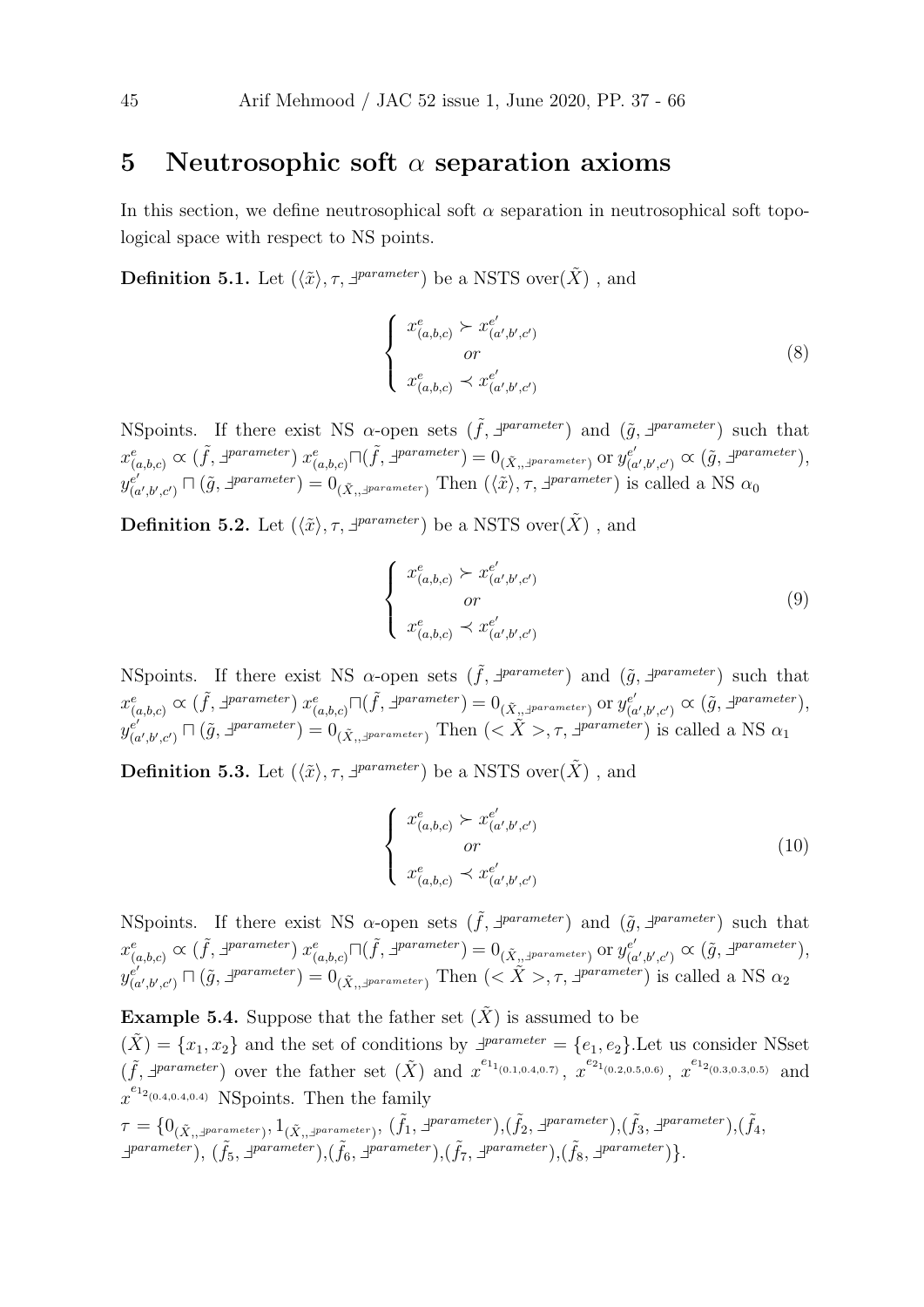where

$$
(\tilde{f}_1, \exists \text{parameter}) = x^{e_{1_{(0.1,0.4,0.7)}}}(\tilde{f}_2, \exists \text{parameter}) = x^{e_{2_{(0.2,0.5,0.6)}}}, (\tilde{f}_3, \exists \text{parameter}) = x^{e_{1_{(0.3,0.3,0.5)}}},
$$
  
\n
$$
(\tilde{f}_4, \exists \text{parameter}) = (\tilde{f}_1, \exists \text{parameter}) \cup (\tilde{f}_2, \exists \text{parameter}), (\tilde{f}_5, \exists \text{parameter}) = (\tilde{f}_1, \exists \text{parameter}) \cup
$$
  
\n
$$
(\tilde{f}_3, \exists \text{parameter}), (\tilde{f}_6, \exists \text{parameter}) = (\tilde{f}_2, \exists \text{parameter}) \cup (\tilde{f}_3, \exists \text{parameter}), (\tilde{f}_7, \exists \text{parameter}) =
$$
  
\n
$$
(\tilde{f}_1, \exists \text{parameter}) \cup (\tilde{f}_2, \exists \text{parameter}) \cup (\tilde{f}_3, \exists \text{parameter}),
$$
  
\n
$$
(\tilde{f}_8, \exists \text{parameter}) \cup (\tilde{f}_2, \exists \text{parameter}) \cup (\tilde{f}_3, \exists \text{parameter}),
$$
  
\n
$$
(\tilde{f}_8, \exists \text{parameter}) \cup (\tilde{f}_2, \exists \text{parameter}) \cup (\tilde{f}_3, \exists \text{parameter}),
$$
  
\n
$$
(\tilde{f}_8, \exists \text{parameter}) \cup (\tilde{f}_2, \exists \text{parameter}) \cup (\tilde{f}_3, \exists \text{parameter})
$$
  
\n
$$
(\tilde{f}_4, \exists \text{parameter}) \cup (\tilde{f}_4, \exists \text{parameter}) \cup (\tilde{f}_5, \exists \text{parameter})
$$
  
\n
$$
(\tilde{f}_5, \exists \text{parameter}) \cup (\tilde{f}_6, \exists \text{parameter}) \cup (\tilde{f}_7, \exists \text{parameter})
$$
  
\n
$$
(\tilde{f}_8, \exists \text{parameter}) \cup (\tilde{f}_9, \exists \text{parameter}) \cup (\tilde{f}_9, \exists \text{parameter})
$$
  
\n
$$
(\tilde{f}_9, \exists \text{parameter}) \cup (\tilde{f}_9, \exists \
$$

**Example 5.5.** Suppose that the father set  $(X)$  is assumed to be  $(\tilde{X}) = \{x_1, x_2\}$  and the set of conditions by  $\exists^{parameter} = \{e_1, e_2\}$ . Let us consider NSset  $(\tilde{f}, \exists^{parameter})$  over the father set  $(\tilde{X})$  and  $x^{e_{1}}(0.1,0.4,0.7)}, x^{e_{2}}(0.2,0.5,0.6)}, x^{e_{1}}(0.3,0.3,0.5)}$  and  $x^{e_{1_{2(0.4,0.4,0.4)}}}$  NSpoints. Then the family  $\tau = \{0_{(\tilde{X}_i, \exists \textit{parameter})}, 1_{(\tilde{X}_i, \exists)}\}$  $_{parameter}),\,(\tilde{f}_{1},\exists^{parameter}),(\tilde{f}_{2},\exists^{parameter}),(\tilde{f}_{3},\exists^{parameter}),(\tilde{f}_{4},% \tilde{f}_{5},\exists^{parameter})$ 

$$
f = \left(\begin{matrix} 0(X_{1,1})\text{parameter} \\ 0(X_{2,1})\text{parameter} \end{matrix}\right), \left(\tilde{f}_5, 1\text{parameter}\right), \left(\tilde{f}_6, 1\text{parameter}\right), \left(\tilde{f}_7, 1\text{parameter}\right), \left(\tilde{f}_8, 1\text{parameter}\right), \left(\tilde{f}_8, 1\text{parameter}\right), \dots, \left(\tilde{f}_{15,1}\text{parameter}\right).
$$
\nwhere

$$
(\tilde{f}_1, \exists \text{parameter}) = x^{e_{1_{(0.1,0.4,0.7)}}(\tilde{f}_2, \exists \text{parameter}) = x^{e_{2_{(0.2,0.5,0.6)}}(\tilde{f}_3, \exists \text{parameter}) = x^{e_{1_{(0.3,0.3,0.5)}}},
$$
  
\n
$$
(\tilde{f}_4, \exists \text{parameter}) x^{e_{2_{(0.4,0.4,0.4)}}(\tilde{f}_3, \exists \text{parameter}) = (\tilde{f}_3, \exists \text{parameter}) \cup (\tilde{f}_2, \exists \text{parameter}), (\tilde{f}_6, \exists \text{parameter})
$$
  
\n
$$
= (\tilde{f}_1, \exists \text{parameter}) \cup (\tilde{f}_3, \exists \text{parameter}) (\tilde{f}_7, \exists \text{parameter}) = (\tilde{f}_2, \exists \text{parameter}) \cup (\tilde{f}_4, \exists \text{parameter}),
$$
  
\n
$$
(\tilde{f}_8, \exists \text{parameter}) = (\tilde{f}_2, \exists \text{parameter}) \cup (\tilde{f}_3, \exists \text{parameter}) (\tilde{f}_4, \exists \text{parameter}) = (\tilde{f}_2, \exists \text{parameter}) \cup
$$
  
\n
$$
(\tilde{f}_4, \exists \text{parameter}) (\tilde{f}_1, \exists \text{parameter}) = (\tilde{f}_3, \exists \text{parameter}) \cup (\tilde{f}_4, \exists \text{parameter}) = (\tilde{f}_2, \exists \text{parameter}) \cup
$$
  
\n
$$
(\tilde{f}_1, \exists \text{parameter}) \cup (\tilde{f}_2, \exists \text{parameter}), (\tilde{f}_3, \exists \text{parameter}) (\tilde{f}_4, \exists \text{parameter}) = (\tilde{f}_1, \exists \text{parameter}) \cup
$$
  
\n
$$
(\tilde{f}_2, \exists \text{parameter}) \cup (\tilde{f}_4, \exists \text{parameter}) (\tilde{f}_1, \exists \text{parameter}) = (\tilde{f}_1, \exists \text{parameter}) \cup (\tilde{f}_4, \exists \text{parameter}) \cup (\tilde{f}_4, \exists \text{parameter})
$$
  
\n
$$
(\tilde{f}_4, \exists \text{parameter}) \cup (\tilde{f}_4, \exists \text{parameter}) = (\tilde{f}_1, \exists \text{parameter}) \cup (\til
$$

**Theorem 5.6.** Let  $(\langle \tilde{x} \rangle, \tau, \exists^{parameter})$  be a NSTS over the father set  $(\tilde{X})$ . Then  $(\langle \tilde{x} \rangle, \tau, \exists^{parameter})$  be a NST<sub>1</sub> structure iffeach NSpointis a NS  $\alpha$  – closed set.

*Proof.* Let  $(\langle \tilde{x} \rangle, \tau, \exists^{parameter})$  be a NSTS over the father set  $(\tilde{X})$ .  $(x_{(a,b,c)}^e, \exists^{parameter})$ be an arbitrary NSpoint. We establish  $(x_{(a,b,c)}^e, \exists^{parameter})$  parameter is a NS  $\alpha - open$ set. Let  $(y_{\alpha}^{e'}$  $(a',b',c')$ ,  $\exists$  parameter)  $\alpha$   $(x_{(a,b,c)}^e, \exists$  parameter). Then either  $(y_{(a',b',c')}^{e'}),$  $\big( a',b',c'\big), \exists *parameter* \big) >$  $(x_{(a,b,c)}^e, \exists^{parameter})$  or  $(y_{(a)}^{e'})$  $(e'_{(a',b',c')}, \exists \text{parameter}) \prec (x_{(a,b,c)}^e, \exists \text{parameter})$ or  $(y_{\alpha}^{e^{\prime}})$  $(e'_{(a',b',c')}, \exists \text{parameter}) \succ \succ (x_{(a,b,c)}^e, \exists \text{parameter}) \text{ or } (y_{(a',b',c')^e, \bot})$  $(e'_{(a',b',c')}, \exists \text{parameter}) \prec \prec (x_{(a,b,c)}^e, \exists \text{parameter})$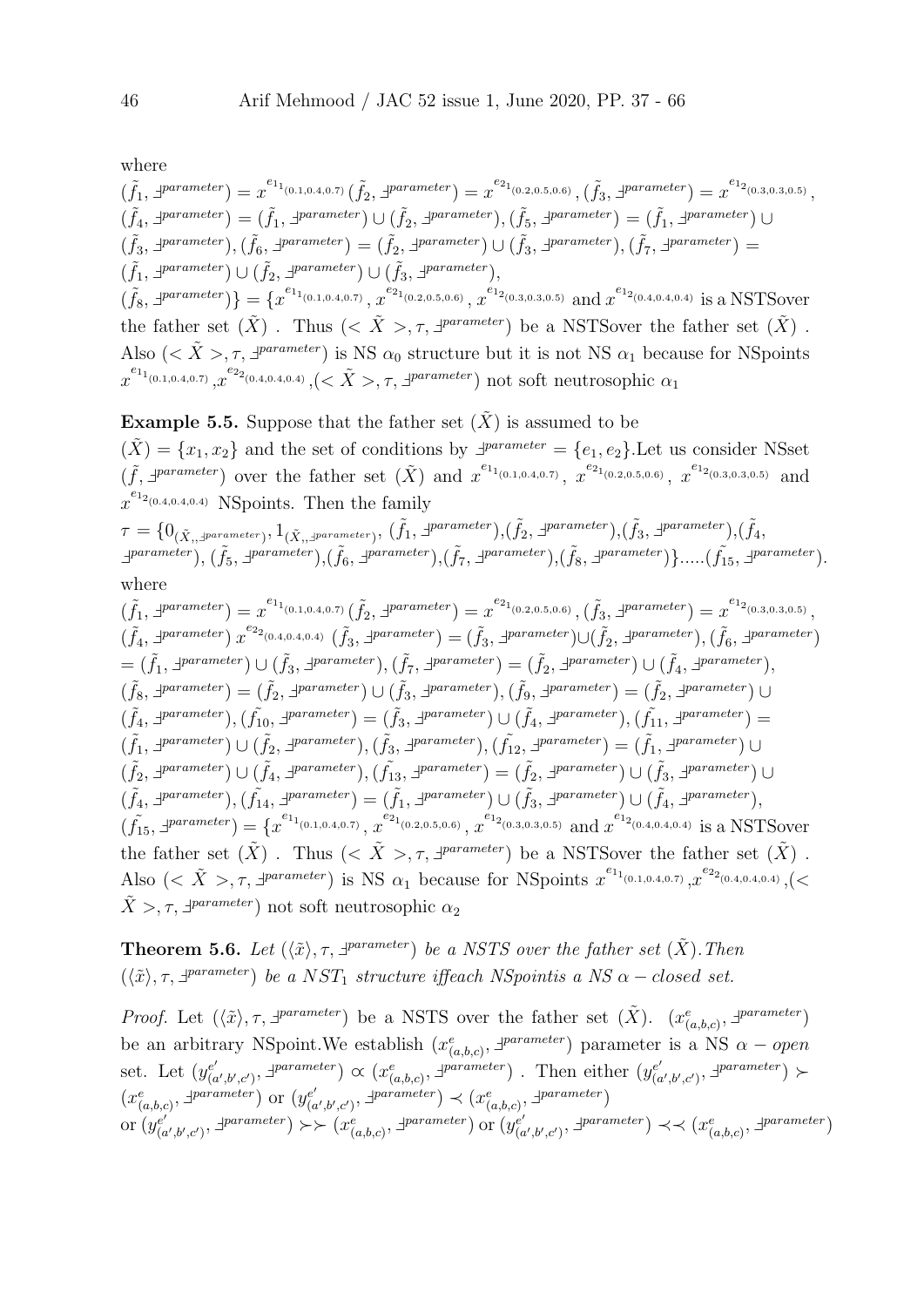. This means that  $(y_{0}^{e'}$  $(e'_{(a',b',c')}, \exists^{parameter})$  and  $(x_{(a,b,c)}^e, \exists^{parameter})$  are two are distinct NSpoints. Thus  $x \succ y$  or  $X \prec Y$  or  $e' \succ e$  or  $e' \prec e, x \succ \succ y$  or  $X \prec \prec Y$  or  $e' \succ \succ e$  or  $e' \prec\prec e$  Since  $(\langle \tilde{x} \rangle, \tau, \exists^{parameter})$  be a  $NST_1$  structure, ?a NS  $\alpha$  – open set  $(\tilde{g}, \exists^{parameter})$ so that  $(y_{\alpha}^{e^{\prime}})$  $(e'_{(a',b',c')}, \exists \text{parameter}) \propto (\tilde{g}, \exists \text{parameter}) \text{ and } (x^e_{(a,b,c)}, \exists \text{parameter}) \sqcap (\tilde{g}, \exists \text{parameter}) =$  $0_{(\tilde{X},\mathcal{I}^{parameter})}$  since  $(x_{(a,b,c)}^e, \mathcal{I}^{parameter}) \sqcap (\tilde{g}, \mathcal{I}^{parameter}) = 0_{(\tilde{X},\mathcal{I}^{parameter})}$  so  $(y_{\alpha}^{e^{\prime}})$  $(e', b', c')$ ,  $\exists$  parameter)  $\alpha$  ( $\tilde{g}$ ,  $\exists$  parameter)  $\subset (x_{(a,b,c)}^e, \exists^{parameter})$  Thus  $(x_{(a,b,c)}^e, \exists^{parameter})$  is a NS  $\alpha$  – open set, i.e.  $(x_{(a,b,c)}^e, \exists^{parameter})$  is a NS  $\alpha$  – closed set. Suppose that each NSpoint  $(x_{(a,b,c)}^e, \exists^{parameter})$  is a NS $\alpha$  – closed set. Then  $(x_{(a,b,c)}^e, \exists^{parameter})^C$  is a NS  $\alpha$  – open set. Let  $(x_{(a,b,c)}^e, \exists^{parameter}) \cap (y_{(c}^{e'})$  $\binom{e'}{(a',b',c')}$ ,  $\exists^{parameter}$  =  $0_{(\tilde{X},, \exists^{parameter})}$ Thus  $(y_{\ell}^{e'})$  $(a',b',c')$ ,  $\exists$  parameter)  $\alpha$   $(x_{(a,b,c)}^e, \exists$  parameter)<sup>*C*</sup> and

 $(x_{(a,b,c)}^e, \exists^{parameter}) \cap (x_{(a,b,c)}^e, \exists^{parameter})^C = 0_{(\tilde{X}, \exists^{parameter})}$  So  $(\langle \tilde{x} \rangle, \tau, \exists^{parameter})$  be a  $NS \Box$  $\alpha_1$  space.

**Theorem 5.7.** Let  $(\langle \tilde{x} \rangle, \tau, \exists^{parameter})$  be a NSTS over the father set  $(\tilde{X})$ . Then  $(\langle \tilde{x} \rangle, \tau, \tau)$  $\exists^{parameter}$ ) be a NST<sub>2</sub> spaceiff for distinct NSpoints .  $(x_{(a,b,c)}^e, \exists^{parameter})$  and  $(y_{\alpha}^{e^{\prime}})$  $(e'_{(a',b',c')}, \exists^{parameter})$ , there exists a NS  $\alpha$  – open set ( $\tilde{f}$  $\exists^{parameter}$ ) containing  $\exists$  but not  $(y_{\ell}^{e'})$  $(e'_{(a',b',c')}, \exists \textit{parameter}) \ s.t. (y_{(a)}^{e'})$  $(e'_{(a',b',c')}, \exists \text{parameter}) \ni (\tilde{f} \exists \text{parameter})$ 

Proof.  $(x_{(a,b,c)}^e, \exists^{parameter}) \succ (y_{(a,b,c)}^{e'})$  $(e'_{(a',b',c')}, \mathcal{I}^{parameter})$  be two NSpoints in  $NS_2$  space. Then  $\exists$  disjoint NS  $\alpha$  open sets  $(\tilde{f} \exists^{parameter})$  and  $(\tilde{g} \exists^{parameter})$  such  $(x^e_{(a,b,c)}, \exists^{parameter}) \propto$  $(\tilde{f} \exists^{parameter})$ 

and

 $(y_{\ell}^{e'})$  $_{(a',b',c')}^{e'}$ ,  $\exists^{parameter}$ )  $\propto$   $(\tilde{g} \exists^{parameter})$ . since

$$
(x^e_{(a,b,c)},\exists^{parameter})\sqcap(y^{e'}_{(a',b',c')},\exists^{parameter})=0_{(\tilde{X}_i,\exists^{parameter})}
$$
 and

 $(\tilde{f}, \exists \textit{parameter}) \sqcap (\tilde{g}, \exists \textit{parameter}) = 0_{(\tilde{X}, \exists \textit{parameter})} (y_{(g)})$  $(e'_{(a',b',c')}, \exists \text{parameter}) \ni (\tilde{f}, \exists \text{parameter}) \Rightarrow$  $(e'_{(a',b',c')}, \exists^{\text{parameter}}) \ni (\tilde{f} \exists^{\text{parameter}}).$  Next suppose that,  $(x_{(a,b,c)}^e, \exists^{\text{parameter}}) \succ (y_{(a',b',c')}, \exists^{\text{parameter}})$  $(y_{\alpha}^{e^{\prime}})$  $\bigl( \begin{smallmatrix} e' \cr a',b',c' \end{smallmatrix} \bigr),$  $\exists$  parameter),  $\exists$  a NS  $\alpha$  open set  $(\tilde{f}, \exists^{parameter})$  containing  $(x_{(a,b,c)}^e, \exists^{parameter})$  but not  $(e'_{(a',b',c')}, \exists \textit{parameter}) \ni (\tilde{f} \exists \textit{parameter})^c$  that is  $(\tilde{f}, \exists \textit{parameter})$  and  $(y_{\ell}^{e'})$  $(e'_{(a',b',c')}, \exists^{parameter})$  s.t.  $(y_{(a)}^{e'})$  $(\tilde{f})^{\text{parameter}}$  are mutually exclusive NS  $\alpha$  open sets supposing  $(x_{(a,b,c)}^e, \exists^{parameter})$  and  $(y_{\ell}^{e'})$  $(e'_{(a',b',c')}, \exists *parameter*)$  in turn.  $\Box$ 

**Theorem 5.8.** Let  $(\langle \tilde{x} \rangle, \tau, \exists^{parameter})$  be a NSTS over the father set  $(\tilde{X})$  Then  $(\langle \tilde{x} \rangle, \tau, \exists^{parameter})$  is  $NS_1$  space if every NS point  $(x_{(a,b,c)}^e, \exists^{parameter}) \propto (\tilde{f}, \exists^{parameter}) \propto$  $(\langle \tilde{x} \rangle, \tau, \exists^{parameter})$ . If there exists a NS  $\alpha$  open set  $(\tilde{g}, \exists^{parameter})$  s.t.  $(x_{(a,b,c)}^e, \exists^{parameter}) \propto$  $(\langle \tilde{x} \rangle, \tau, \exists^{parameter})$  a  $NS_2 space$ .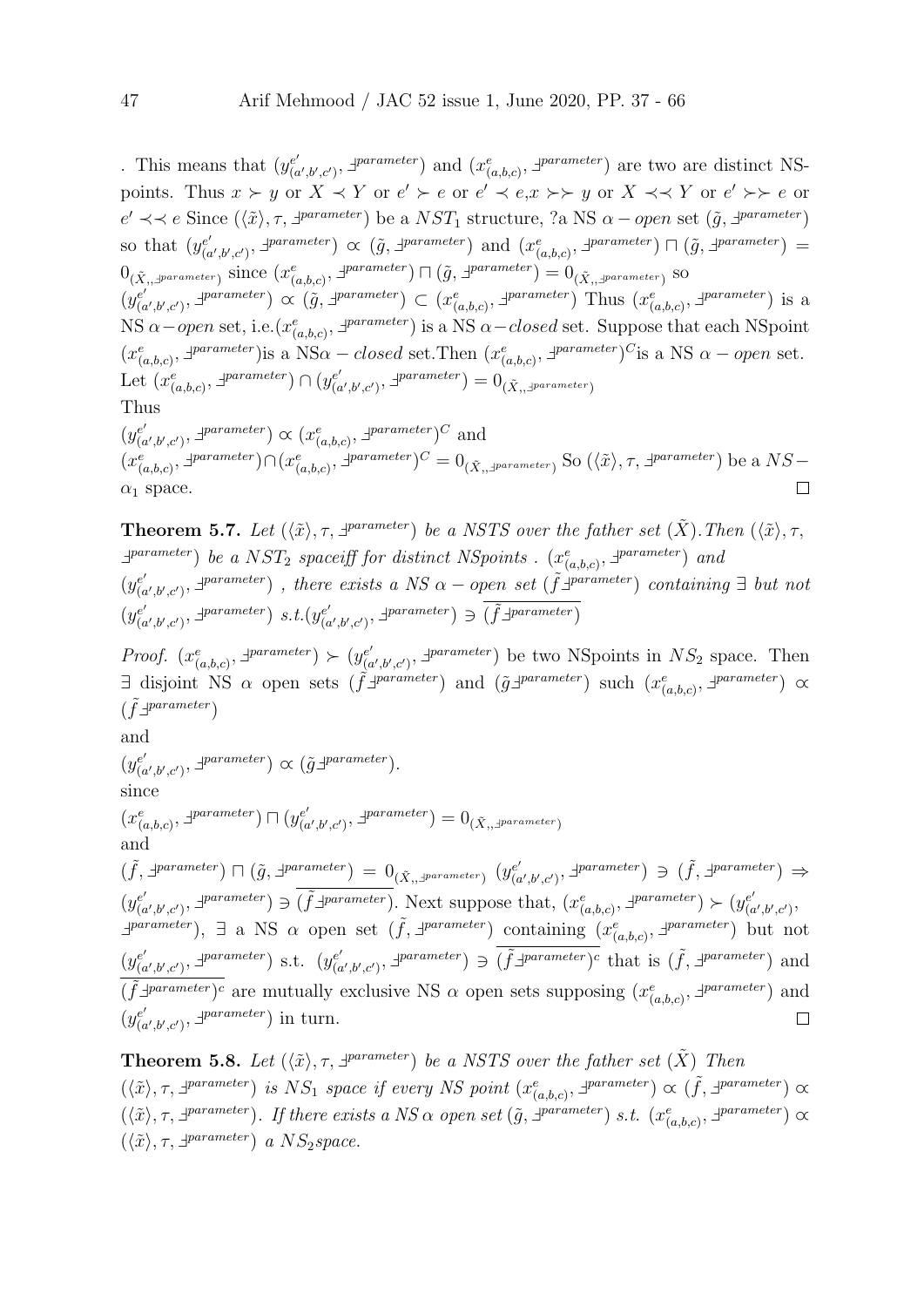*Proof.* Suppose $(x_{(a,b,c)}^e, \exists^{parameter}) \sqcap (y_{(a,b,c)}^{e'})$  $(e'_{(a',b',c')}, \exists^{parameter}) = 0_{(\tilde{X},, \exists^{parameter})}.$  Since  $(\langle \tilde{x} \rangle, \tau, \rangle)$  $\exists^{parameter}$  is NS<sub>1</sub>space.  $(x_{(a,b,c)}^e, \exists^{parameter})$  and  $(y_{(c)}^{e'})$  $\binom{e'}{(a',b',c')}$ ,  $\exists^{parameter}$  are NS  $\alpha - closed$ sets in  $(\langle \tilde{x} \rangle, \tau, \exists^{parameter})$  Then  $(x_{(a,b,c)}^e, \exists^{parameter}) \propto ((y_{(c)}^{e'})$  $(e'_{(a',b',c')}, \exists^{parameter})^c \propto (\langle \tilde{x} \rangle, \tau,$  $\exists$  parameter) . Thus  $\exists$  a NS  $(\tilde{g}, \exists^{parameter}) \propto (\langle \tilde{x} \rangle, \tau, \exists^{parameter})$  s.t.  $(x_{(a,b,c)}^e, \exists^{parameter}) \propto$  $(\tilde{g}, \exists^{parameter}) \subset (\tilde{g}, \exists^{parameter}) \subset ((y_{0}^{e'})$  $(\alpha',\beta',c')$ ,  $\exists^{parameter})$ )<sup>c</sup>. So we have  $((y_{(c)}^{e'})$  $\binom{e'}{(a',b',c')}$ ,  $\exists^{parameter})$ )  $\alpha$  ( $\tilde{g}$ ,  $\exists^{parameter}$ ) and  $(((\tilde{g}, \exists^{parameter}) \sqcap ((\tilde{g}, \exists^{parameter})^c = 0_{(\tilde{X}, \exists^{parameter})}, i.e. ((\tilde{x}), \tau, \exists^{parameter})$ is a  $NS_2$  space...  $\Box$ 

**Definition 5.9.** Let  $(\langle \tilde{x} \rangle, \tau, \exists^{parameter})$  be a NSTS over the father set  $(\tilde{X}) (\langle \tilde{x} \rangle, \tau, \exists^{parameter})$ be a NS  $\alpha$  – closed set and  $(x_{(a,b,c)}^e, \exists^{parameter}) \propto (\tilde{f}, \exists^{parameter}) = 0_{(\tilde{X}, \exists^{parameter})}$ . If  $\exists$  NS  $\alpha$  open sets  $((\tilde{g}_1, \exists^{parameter}) \text{ and } ((\tilde{g}_2, \exists^{parameter}) \text{ s.t. } (x_{(a,b,c)}^e, \exists^{parameter}) \propto ((\tilde{g}_2, \exists^{parameter}),$  $(\tilde{f}, \exists \textit{parameter}) \subset ((\tilde{g}_2, \exists \textit{parameter}) \text{ and } (x^e_{(a,b,c)}, \exists \textit{parameter}) \cap ((\tilde{g}_1, \exists \textit{parameter}) = 0_{(\tilde{X}, \exists \textit{parameter})})$ , then  $( $\tilde{X} > 0.7$ ,  $\exists$  *parameter*) is called a NS  $\alpha - regular$  space.  $(\langle \tilde{x} \rangle, \tau, \exists$  *parameter*) is said$ to be  $NS_3$  space, if is both a a NS  $\alpha$  – regular and  $NS_1$  space.

**Theorem 5.10.** Let  $(\langle \tilde{x} \rangle, \tau, \exists^{parameter})$  be a NSTS over the father set  $(\tilde{X})$   $(\langle \tilde{x} \rangle, \tau, \exists^{parameter})$ is soft  $\alpha$  space iff for every  $(x_{(a,b,c)}^e, \exists^{parameter}) \propto (\tilde{f}, \exists^{parameter})$ , i.e,  $(\tilde{f}, \exists^{parameter}) \propto (\leq$  $\tilde{X} > \tau, \exists^{parameter} \text{ } s.t. \text{ } (x_{(a,b,c)}^e, \exists^{parameter}) \propto (\tilde{g}, \exists^{parameter}) \subset (\tilde{g}, \exists^{parameter}), (\tilde{f}, \exists^{parameter}).$ 

Proof. Let  $(\langle \tilde{x} \rangle, \tau, \exists^{parameter})$  is  $NS-\alpha_3$  space and  $(x_{(a,b,c)}^e, \exists^{parameter}) \propto (\tilde{f}, \exists^{parameter}) \propto$  $(\langle \tilde{x} \rangle, \tau, \exists^{parameter})$ . Since  $(\langle \tilde{x} \rangle, \tau, \exists^{parameter})$  is $NS - \alpha_3$  space for the NS point  $(x_{(a,b,c)}^e, \tau)$  $\exists$ parameter) and a NS  $\alpha$  – closed set( $\tilde{f}$ ,  $\exists$ <sup>parameter</sup>)<sup>c</sup>  $\exists$ ( $\tilde{g}_1$ ,  $\exists$ parameter) and ( $\tilde{g}_2$ ,  $\exists$ parameter) s.t.  $(x^e_{(a,b,c)}, \exists^{parameter}) \propto (\tilde{g_1}, \exists^{parameter}), (\tilde{f}, \exists^{parameter})^c \subset (\tilde{g_2}, \exists^{parameter})$  and  $(\tilde{g_1}, \exists^{parameter}) \cap$  $(\tilde{g}_2, \exists^{parameter}) = 0_{(\tilde{X}_1, \exists^{parameter})}$  Conversely, let  $(x_{(a,b,c)}^e, \exists^{parameter}) \cap (\tilde{H}, \exists^{parameter}) =$  $0_{(\tilde{X},\mathcal{I}^{parameter})}$  and  $(\tilde{H},\mathcal{I}^{parameter})$  be a NS  $\alpha$ -closed set.  $(x_{(a,b,c)}^e, \mathcal{I}^{parameter}) \propto (\tilde{H},\mathcal{I}^{parameter})^c$ and from the condition of the theorem, we have  $(x_{(a,b,c)}^e, \exists^{parameter}) \propto (\tilde{g}, \exists^{parameter}) \subset (\tilde{g}, \exists^{parameter}) (\tilde{H}, \exists^{parameter})^c$ .Thus  $(x_{(a,b,c)}^e, \exists^{parameter}) \propto (\tilde{g}, \exists^{parameter}) \subset (\tilde{H}, \exists^{parameter}) \overline{(\tilde{g}, \exists^{parameter})^c})$ and  $(\tilde{g}, \exists^{parameter}) \cap (\tilde{g}, \exists^{parameter})^c = 0_{(\tilde{X}, \exists^{parameter})}.$  So  $(<\tilde{X}>, \tau, \exists^{parameter})$  is  $NS - \alpha_3$ 

space.

**Definition 5.11.** Let  $(\langle \tilde{x} \rangle, \tau, \exists^{parameter})$  be a NSTS over the father set  $(\tilde{X})$  This space is a NS  $\alpha$  – normal space, if for every pair of disjoint a NS  $\alpha$  closed sets  $(\tilde{f}_1, \exists^{parameter})$ and  $(\tilde{f}_2, \exists^{parameter})$ , disjoint a NS  $\alpha - open$  sets  $((\tilde{g}_1, \exists^{parameter})$  and  $(\tilde{g}_2, \exists^{parameter})$ s.t. $(\tilde{f}_1, \exists^{parameter}) \subset (\tilde{g}_1, \exists^{parameter}) \text{ and } (\tilde{f}_2, \exists^{parameter}) \subset (\tilde{g}_2, \exists^{parameter})$ .  $(\langle \tilde{x} \rangle, \tau, \exists^{parameter})$ is said to be a NS  $\alpha_4$  space if it is both a NS  $\alpha$  – normal and NS  $\alpha_4$  space.

 $\Box$ 

**Theorem 5.12.** Let  $(\langle \tilde{x} \rangle, \tau, \exists^{parameter})$  be a NSTS over the father set  $(\tilde{X})$  This space is a  $NS - \alpha_4$  space  $\Leftrightarrow$  for each  $NS \alpha - closed$  set  $(\tilde{f}, \exists^{parameter})$  and  $NS \alpha - open$  set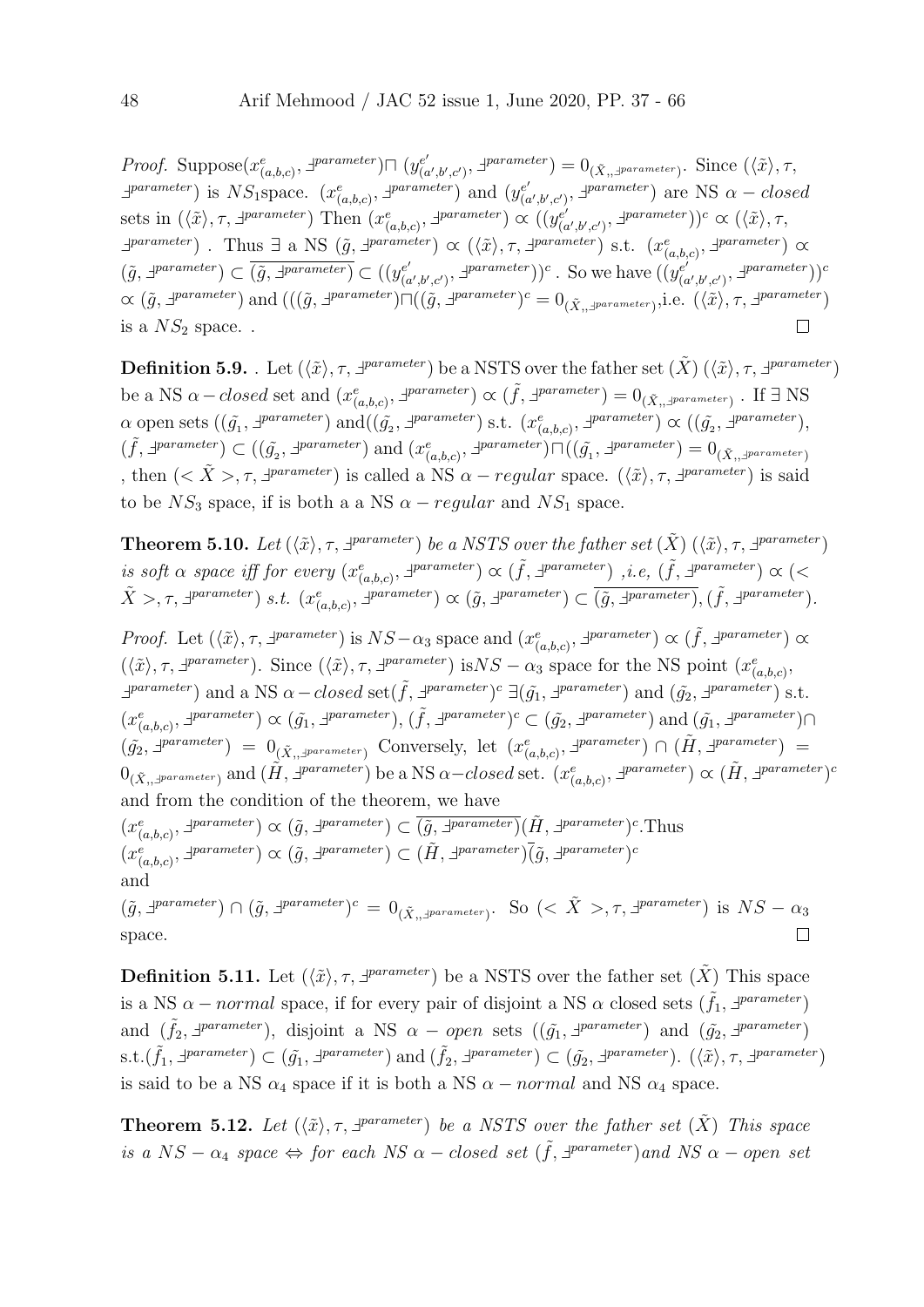$$
(\tilde{g}, \exists^{parameter}) \ with \ (\tilde{f}, \exists^{parameter}) \subset (\tilde{g}, \exists^{parameter}), \exists \ a \ NS \alpha-open \ set \ (\tilde{D}, \exists^{parameter}) s.t.
$$

$$
(\tilde{f}, \exists^{parameter}) \subset (\tilde{D}, \exists^{parameter}) \subset (\tilde{D}, \exists^{parameter}) \subset (\tilde{g}, \exists^{parameter}).
$$

*Proof.* Let  $(\langle \tilde{x} \rangle, \tau, \exists^{parameter})$  be a  $NS-\alpha_4$  over the father set  $(\tilde{X})$ . and let  $(\tilde{f}, \exists^{parameter}) \subset$  $(\tilde{g}, \exists^{parameter})$ . Then  $(\tilde{g}, \exists^{parameter})^c$  is a NS  $\alpha$  -closed set and  $(\tilde{f}, \exists^{parameter}) \cap (\tilde{g}, \exists^{parameter})$  $= 0_{(\langle \tilde{x} \rangle, \exists \textit{parameter})}.$  Since  $(\langle \tilde{x} \rangle, \tau, \exists \textit{parameter})$  be a  $NS-\alpha_4$  space, $\exists$  NS  $\alpha$  open sets  $(\tilde{D}_1, \exists \textit{parameter})$ and  $(\tilde{D_2}, \exists^{parameter})$  s.t.  $(\tilde{f}, \exists^{parameter}) \subset (\tilde{D_1}, \exists^{parameter})$ ,  $(\tilde{g}, \exists^{parameter})^c \subset (\tilde{D_2}, \exists^{parameter})$  $and (\tilde{D_1}, \exists^{parameter}) \cap (\tilde{D_2}, \exists^{parameter}) = \theta_{(\langle \tilde{x} \rangle, \exists^{parameter})}. \text{ Thus } (\tilde{f}, \exists^{parameter}) \subset (\tilde{D_1}, \exists^{parameter}) \subset$  $(\tilde{D}_2, \exists^{parameter})^c$  ⊂  $(\tilde{g}, \exists^{parameter}), (\tilde{D}_2, \exists^{parameter})^c$  is a NS *b*−closed set and  $(\tilde{D}_1, \exists^{parameter})$  ⊂  $(\tilde{D_2}, \exists^{parameter})^c$ . So  $(\tilde{f}, \exists^{parameter}) \subset (\tilde{D_1}, \exists^{parameter}) \subset (\tilde{D_1}, \exists^{parameter}) \subset (\tilde{g}, \exists^{parameter})$ Conversely, let  $(\tilde{f}_1, \exists^{parameter})$  and  $(\tilde{f}_2, \exists^{parameter})$ , disjoint a NS  $\alpha$ -closed. Then $(\tilde{f}_1, \exists^{parameter})$  $(\tilde{f}_2, \exists^{parameter})^c$ . From the condition of theorem, there exists a NS  $\alpha$ -open set  $(\tilde{D}, \exists^{parameter})$ s.t.  $(\tilde{f}_1, \exists^{parameter}) \subset (\tilde{D}, \exists^{parameter}) \subset (\tilde{D}_1, \exists^{parameter}) \subset (\tilde{f}_2, \exists^{parameter})^c \text{ Thus } (\tilde{D}, \exists^{parameter})$ and  $(\tilde{D}, \exists^{parameter})^c$  are NS ? -open $\alpha - open$  sets and $(\tilde{f}_1, \exists^{parameter}) \subset (\tilde{f}_2, \exists^{parameter})^c$ ,  $(\tilde{f}_2, \exists^{parameter}) \subset \overline{(\tilde{D}, \exists^{parameter})}$  and  $(\tilde{D}, \exists^{parameter})$  and  $(\overline{(\tilde{D}, \exists^{parameter})} = 0_{(\langle \tilde{x} \rangle, \exists^{parameter})})$ .  $(\langle \tilde{x} \rangle, \tau, \exists^{parameter})$  be a  $NS - \alpha_4$  space.  $\Box$ 

#### 6 Neutrosophic soft Countability:

**Theorem 6.1.** Let  $(x_{(a,b,c)}^e, \exists^{parameter})$  be a point in a first NS countable space  $\langle x^{crip}, \Im, \partial \rangle$ and let  $\{ \langle W, \partial \rangle_i : i = 1, 2, 3.... \}$  generates a NS countable  $\alpha$  – open base about the point  $(x_{(a,b,c)}^e, \exists^{parameter})$ , then there exists an infinite soft sub-sequence  $\{\langle V, \partial \rangle_i : i = 1, 2, 3....\}$ of the NS sequence  $\{ \langle W, \partial \rangle_i : i = 1, 2, 3,... \},$  such that (i) for any NS  $\alpha$  – open set  $\langle U, \partial \rangle$ , containing  $(x_{(a,b,c)}^e, \exists^{parameter})$ ,  $\exists$  a suffix m such that  $\{\langle V, \partial \rangle_i \in \langle U, \partial \rangle \}$  for all  $i \succcurlyeq m$ ; and (ii) if  $\langle x^{crip}, \Im, \partial \rangle$  be, in particular, a NS  $\alpha_1$  – space, then  $\bigcap \{ \langle V, \partial \rangle_i : i =$  $1, 2, 3...$ } = { $(x_{(a,b,c)}^e, \exists^{parameter})$  }.

*Proof.* Given  $\langle W, \partial \rangle_1 \widetilde{\cap} \langle W, \partial \rangle_2 \widetilde{\cap} \langle W, \partial \rangle_3 \widetilde{\cap} \dots \langle W, \partial \rangle_k$  is NSopen sets, contains the point $(x_{(a,b,c)}^e, \exists^{parameter})$ As the NS sets  $\{ \langle W, \partial \rangle_i : i = 1, 2, 3... \}$  Forms NS  $\alpha$  – open base about  $(x_{(a,b,c)}^e, \exists^{parameter})$ ∃ one among the NSsets  $\{ \langle W, \partial \rangle_i : i = 1, 2, 3,... \}$ , which we shall denote by  $\langle V, \partial \rangle_k$ , such that  $(x_{(a,b,c)}^e, \exists^{parameter}) \propto \langle V, \partial \rangle_k \in \langle W, \partial \rangle_1 \widetilde{\cap} \langle W, \partial \rangle_2 \widetilde{\cap} \langle W, \partial \rangle_3 \widetilde{\cap} \dots \langle W, \partial \rangle_k$  for  $k =$ 1, 2, 3....... The NSsequence  $\{\langle V, \partial \rangle_i : i = 1, 2, 3,...\}$  Thus obtained, has the required properties. In fact, if  $\langle U, \partial \rangle$  is any NS  $\alpha$ -open set, containing  $(x_{(a,b,c)}^e, \exists^{parameter})$  then  $\exists$  a NS set  $\langle W, \partial \rangle_m$  say, belonging to the family  $\{\langle W, \partial \rangle_i : i = 1, 2, 3,...\}, \text{s.t.}(x_{(a,b,c)}^e, \exists^{parameter}) \propto$  $\langle W, \partial \rangle_m \langle U, \partial \rangle$ . Also, since $\langle V, \partial \rangle_i \in \langle W, \partial \rangle_m$ , for all  $i \succcurlyeq m.Next$ , let  $\langle x^{crip}, \Im, \partial \rangle$  be NS  $\alpha_1$  – space and let  $\bigcap \{\langle V,\partial \rangle_i : i = 1,2,3....\} = \{\langle M,\partial \rangle \text{ As} \{\langle x^e_{(a,b,c)},\exists^{parameter} \rangle\} \text{ is continuous.} \}$ tained in each  $\{ \langle V, \partial \rangle_i : i = 1, 2, 3,... \}$  that is  $(x_{(a,b,c)}^e, \exists^{parameter}) \propto \langle V, \partial \rangle_1, (x_{(a,b,c)}^e, \exists^{parameter}) \propto \rangle$  $\langle V, \partial \rangle_2, (x^e_{(a,b,c)}, \exists^{parameter}) \propto \langle V, \partial \rangle_3, (x^e_{(a,b,c)}, \exists^{parameter}) \langle V, \partial \rangle_4, .... (x^e_{(a,b,c)}, \exists^{parameter}) \propto$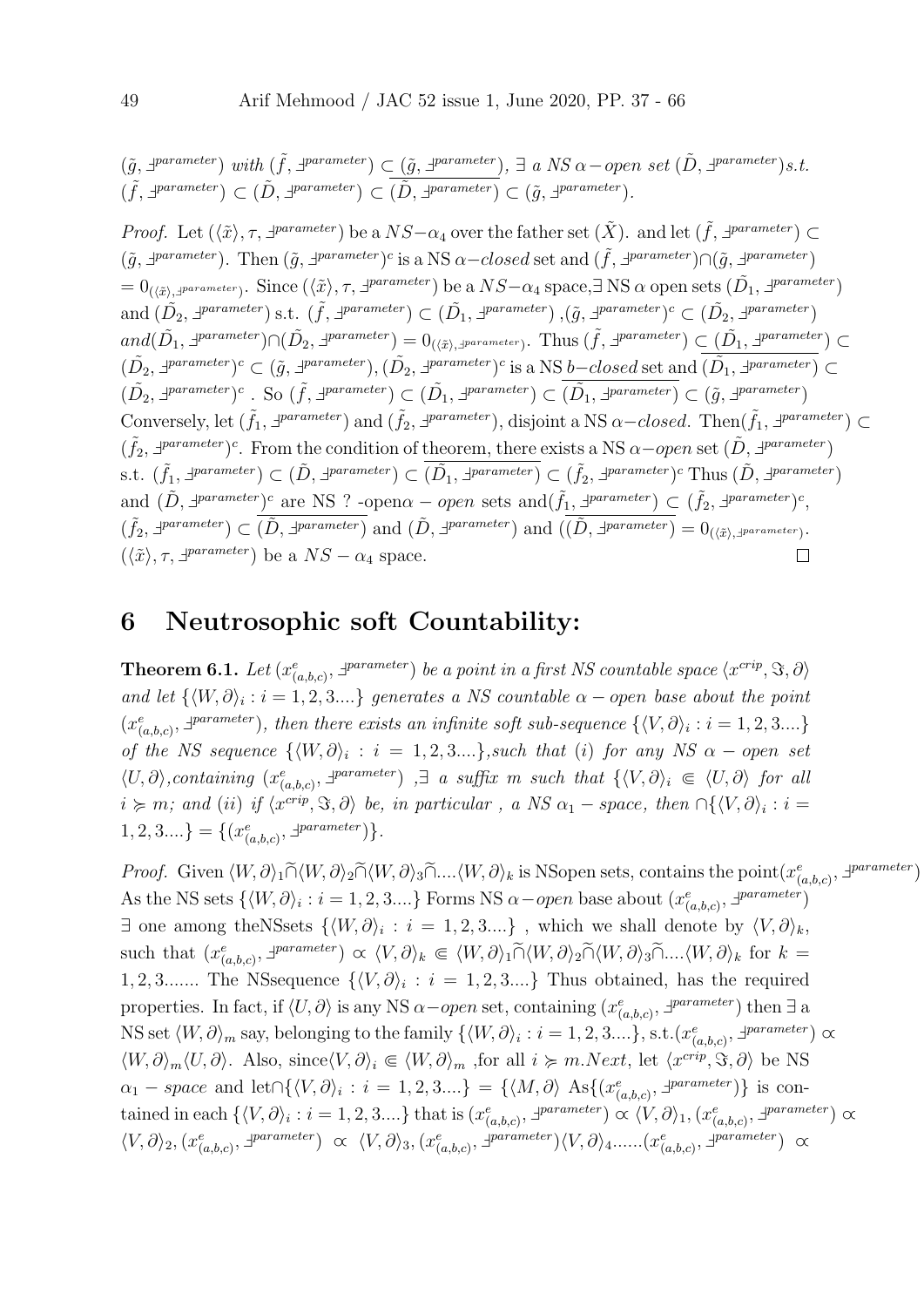$\langle V, \partial \rangle_n$  it follows that  $(x_{(a,b,c)}^e, \exists^{parameter}) \propto \langle M, \partial \rangle$ , Let  $(y_{(c)}^{e'})$  $(\alpha', \beta', c')$ ,  $\exists^{parameter}$ ) be any point of  $x^{crip}$  from x that is  $(x_{(a,b,c)}^e, \exists^{parameter}) \succ (y_{(a,b,c)}^{e'})$  $(\alpha',\beta',c')$ ,  $\exists^{parameter}$ ) or $(x^e_{(a,b,c)}, \exists^{parameter})$   $\prec$  $(y_{\ell}^{e'})$  $(e', b', c')$ ,  $\exists \text{parameter}$ ) By definition of NS  $\alpha_1 - space$ ,  $\exists$  NS  $\alpha$ -open set $\langle U, \partial \rangle$ , s.t.  $(x_{(a,b,c)}^e, \exists \text{parameter}) \propto$  $\langle U, \partial \rangle$  and  $(y_{\alpha}^{e'}$  $(e'_{(a',b',c')})$ ,  $\exists^{parameter} \in \langle U, \partial \rangle$ . There exists a suffix m,s.t.  $\langle V, \partial \rangle_1 \subseteq \langle U, \partial \rangle$ ,  $\langle V, \partial \rangle_2 \subseteq$  $\langle U, \partial \rangle, \langle V, \partial \rangle_3 \subseteq \langle U, \partial \rangle, \langle V, \partial \rangle_4, \langle U, \partial \rangle \dots \langle V, \partial \rangle_i \subseteq \langle U, \partial \rangle$  for all  $i \succeq m$ . consequently, $(y_{\alpha}^{e^i})$  $\mathcal{L}_{(a',b',c')}^{e'}$ ,  $\exists^{parameter}$  $\langle V, \partial \rangle_i$  for all  $i \succeq m$ ; hence $(y_{\alpha}^{e^i})$  $(e'_{(a',b',c')}, \exists^{parameter}) \ni \langle M, \partial \rangle_i$ . Thus  $\langle M, \partial \rangle_i$  cosists of the point  $(x_{(a,b,c)}^e, \exists^{parameter})$  only.  $\Box$ 

#### Theorem 6.2. Soft second NS countability is first NS countability.

*Proof.* Let  $\langle x^{crip}, \Im, \partial \rangle$  be a soft 2nd NS countable space. Then this situation permit that there live a NS countable base  $\Re$  for  $\langle x^{crip}, \Im, \partial \rangle$  In order to justify that  $\langle x^{crip}, \Im, \partial \rangle$ isNS, we proceed as,  $\text{let}(x_{(a,b,c)}^e, \exists^{parameter}) \propto X^{crip}$  be arbitrary point. Let us assemble those members of  $\Re$  which absorbs  $(x_{(a,b,c)}^e, \exists^{parameter})$  and named as  $\Re^{(x_{(a,b,c)}^e, \exists^{parameter})}$ . If  $\langle \aleph, \partial \rangle$  is soft *n* − *hood* of( $x^e_{(a,b,c)}$ ,  $\exists^{parameter}$ ), then this permit  $\exists$  NS open set $\langle \wp, \partial \rangle$ arresting  $(x_{(a,b,c)}^e, \exists^{parameter})$  in  $\Re$  and so in  $\Re^{(x_{(a,b,c)}^e, \exists^{parameter})}$ .s.t.  $(x_{(a,b,c)}^e, \exists^{parameter}) \propto$  $\langle \varphi, \partial \rangle \in \langle \aleph, \partial \rangle$ . This justifies that is a NS local base at  $(x_{(a,b,c)}^e, \exists^{parameter})$ . One step more,  $\Re^{(x_{(a,b,c)},p^{\text{parameter}})}$  being a sub-family of a NScountable family  $\Re$ , it is therefore NS countable. Thus every crisp point of  $x^{crip}$  supposes a countable NS local base. This leads us to say  $\langle x^{crip}, \Im, \partial \rangle$  is soft first N countable.  $\Box$ 

**Theorem 6.3.** A NS  $\alpha$  countable space in which every NSconvergent sequence has a unique soft limit is a  $NS\alpha_2$  space.

*Proof.* Let  $\langle x^{crip}, \Im, \partial \rangle$  be  $NS\alpha_2$  space and let  $\langle (x_{(a,b,c)}^e, \exists \widetilde{\rho} \widetilde{\phi} \widetilde{\phi} \widetilde{\phi} \rangle_n \rangle$  be a soft convergent sequence in  $\langle x^{crip}, \Im, \partial \rangle$ . We prove that the limit of this sequence is unique. We prove this result by contradiction. Suppose  $\langle (x_{(a,b,c)}^e, \overline{z_{\text{parameter}}})_n \rangle$  converges to two soft points I and  $\tilde{m}$  such that  $I \neq \tilde{m}$ . Then by trichotomy law either  $I < \tilde{m}$  or  $I > \tilde{m}$ . Since the possess the NS $\alpha_2$ f characteristics, there must happen two NS  $\alpha$  open sets  $\langle \varphi, \partial \rangle$  and  $\langle \rho, \partial \rangle$  such that  $\langle \varphi, \partial \rangle \tilde{\cap} \langle \rho, \partial \rangle = 0_{(\langle \tilde{x} \rangle, \partial^{parameter})}$ . That is, the possibility of one rules out the possibility of other. Now,  $\langle (x_{(a,b,c)}^e, \overline{\exists^{parameter}})_n \rangle$  converges to  $\tilde{I}$  so  $\exists$  an interger  $n_1$ s.t. $\langle (x_{(a,b,c)}^e, \exists \overline{\text{parameter}})_n \rangle \propto \langle \wp, \partial \rangle \forall n \geq n_1$ . Also,  $\langle (x_{(a,b,c)}^e, \exists \overline{\text{parameter}})_n \rangle$  converges to  $\tilde{m}$ so there exists an interger  $n_2$  such that  $\langle (x_{(a,b,c)}^e, \overline{\psi} \overline{\omega a \overline{a} \overline{b} \overline{c} \overline{c} \overline{c} \overline{c} \overline{c} \rangle_n} \rangle \propto \langle \rho, \partial \rangle \forall n \geq n_1$ . We are interested to discuss the maximum possibility, fot that we must suppose maximum of both the integers which will enable us to discuss the soft sequence for single soft number.  $\text{Max}(n_1, n_2) = n_0$ . Which leads to the situation  $\langle (x_{(a,b,c)}^e, \overline{\text{varimeter}})_n \rangle \propto \langle \wp, \partial \rangle \forall n \ge n_0$ and  $\langle (x_{(a,b,c)}^e, \overline{\mathcal{F}^{\text{parameter}}} )_n \rangle \propto \langle \rho, \partial \rangle \forall n \geq n_0$ . This implies that  $\langle (x_{(a,b,c)}^e, \overline{\mathcal{F}^{\text{parameter}}} )_n \rangle \propto$  $\langle \varphi, \partial \rangle$  and  $\langle (x_{(a,b,c)}^e, \overline{\exists \varphi \text{arame} \text{ter}})_n \rangle \propto \langle \rho, \partial \rangle$ ,  $\forall n \geq n_0$ . This guarantees that  $(x_{(a,b,c)}^e, \overline{\exists \varphi \text{arame} \text{ter}})_n \propto$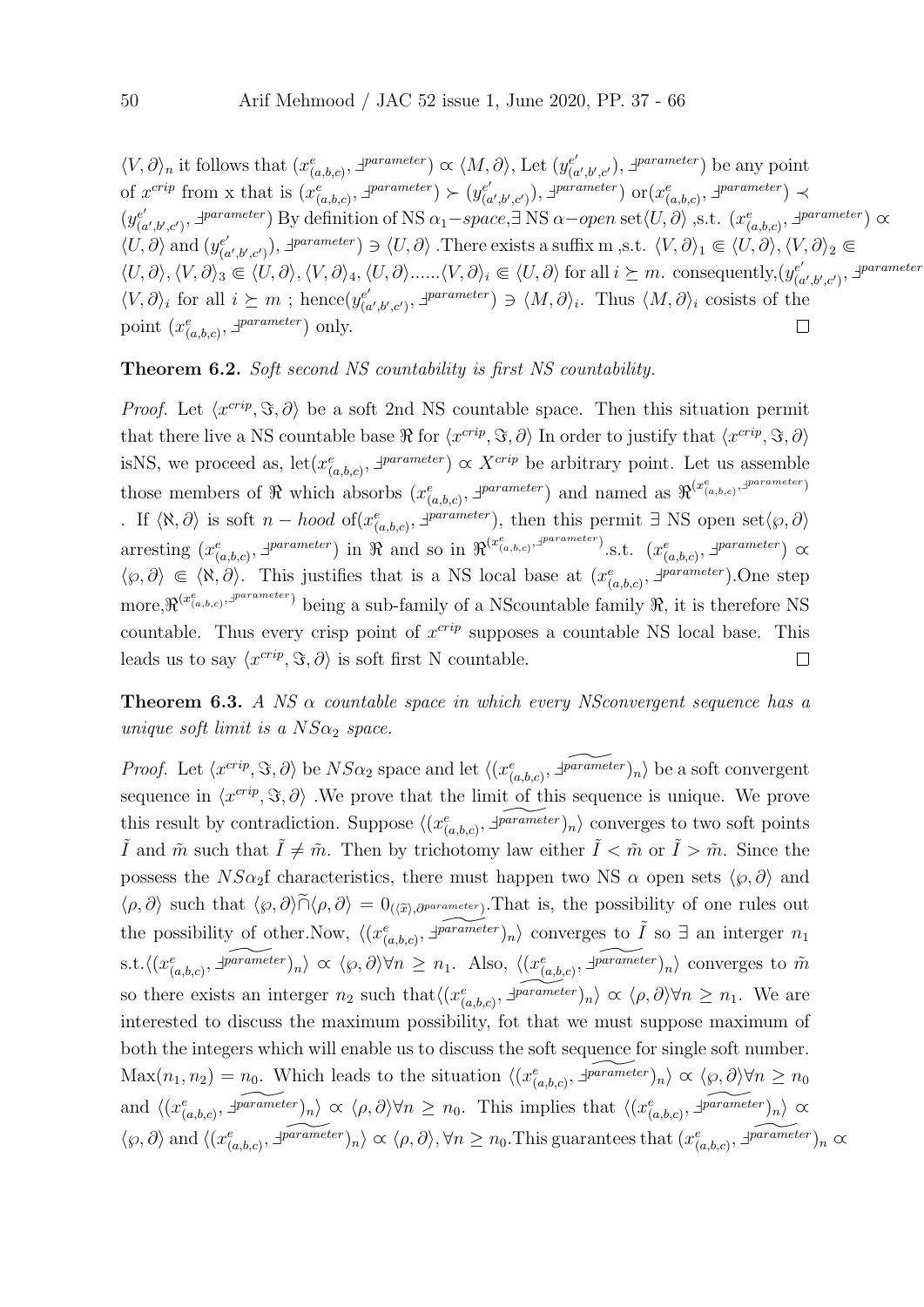$(\langle \varphi, \partial \rangle \tilde{\cap} \langle \rho, \partial \rangle)$  $\forall n \geq n_0$ . Which beautifully contradict the fact that  $\langle \varphi, \partial \rangle \tilde{\cap} \langle \rho, \partial \rangle$  =  $0_{(\langle \tilde{x} \rangle, \partial^{parameter})}$ . Hence, the limit of the NSsequence must be unique. Let  $\langle x^{cript}, \Im, \partial \rangle$ be  $NS\alpha_2$  be the NS first axiom space in which every NSconvergent sequence has a unique soft limit. We prove the space is  $NS_2$  space, suppose if possible  $\langle x^{crip}, \Im, \partial \rangle$ be  $NS\alpha_2$  is not  $NS_2$  space. Then there must exists two points  $(x_{(a,b,c)}^e, \exists^{parameter}) \neq$  $(y_{\alpha}^{e^{\prime}})$  $(e'_{(a',b',c')}, \exists \text{parameter}),$ that is  $(x^e_{(a,b,c)}, \exists \text{parameter}) \succ (y^{e'}_{(a',b',c')})$  $(e'_{(a',b',c')}, \exists^{parameter})$  or  $(x_{(a,b,c)}^e, \exists^{parameter})$   $\prec$  $(y_{\alpha}^{e^{\prime}})$  $(e', b', c')$ ,  $\exists$  parameter) such that every soft set containinig  $(x_{(a,b,c)}^e, \exists^{parameter})$  has a nonempty intersection with every NS  $\alpha$  open set containing  $(y_{\alpha}^{e^{\gamma}})$  $(e^{i}_{(a',b',c')}, \exists^{parameter})$ . Since the space is NSfirst countable, there exist nested monotone decreasing NS local bases at x and  $(y_{\ell q}^{e\prime})$  $(e', b', c')$ ,  $\exists$  parameter). Let  $\Re(x_{(a,b,c)}^e, \exists^{parameter}) = \langle B_1(x_{(a,b,c)}^e, \exists^{parameter}), \dots, B_n((x_{(a,b,c)}^e, \exists^{parameter})) \rangle$  $n \propto N$  and  $\Re(y_{0}^{e'})$  $\chi_{(a',b',c')}^{e'}$ ,  $\exists^{parameter}$  =  $\langle B_1(y_{(a)}^{e'}$  $(e'_{(a',b',c')}, \exists \textit{parameter}), \dots, B_n(y_{(c)}^{e'})$  $(e'_{(a',b',c')}, \exists^{parameter}) : n \propto N$ be the nested NS local bases  $\text{at}(x_{(a,b,c)}^e, \exists^{parameter})$  and  $(y_{(a,b,c)}^{e', \{de\}})$  $\binom{e'}{(a',b',c')}$ ,  $\exists^{parameter}$ ) . respectively. Then, we nust have  $B_n(x_{(a,b,c)}^e, \exists^{parameter}) \widetilde{\cap} B_n((y_{(a,b,c)}^{e^e}, \exists^{parameter})$  $(e'_{(a',b',c')}, \exists^{parameter})$ )  $\neq \widetilde{O} \forall n \propto N$ and so ∃(x e (a,b,c) , ` parameter)<sup>n</sup> ∝ hx crip , =, ∂i s.t. (x e (a,b,c) , ` parameter) ∝ Bn(x e (a,b,c) , ` parameter)∩eBn((<sup>y</sup> e 0  $(a',b',c')$ N. Therefore,

 $(x_{(a,b,c)}^e, \exists^{parameter})_n \propto B_n(x)$  and  $(x_{(a,b,c)}^e, \exists^{parameter})_n \propto B_n((y_{(a,b,c)}^e, \exists^{parameter})_n)$  $\mathcal{L}^{e'}_{(a',b',c')}, \exists^{parameter})$ ) $\forall n \propto$ N.Let  $\langle \varphi, \partial \rangle$  and  $\langle \rho, \partial \rangle$  be arbitrary NS  $\alpha$  open set such that  $(x_{(a,b,c)}^e, \exists^{parameter}) \propto \langle \varphi, \partial \rangle$ and $(y_{\ell}^{e'})$  $(e'_{(a',b',c')}, \exists \text{parameter}) \propto \langle \rho, \partial \rangle$ . Then by definition of soft nested base, there exists an integer  $n_o$  such that  $B_n((x_{(a,b,c)}^e, \exists^{parameter})) \in \langle \wp, \partial \rangle$  and  $B_n((y_{(c}^e, \beta, \neg \psi_{(a,b,c)}), \exists^{parameter}))$  $(e'_{(a',b',c')}, \exists \text{parameter})$ )  $\in$  $\langle \rho, \partial \rangle n > n_0$ . This means that  $(x_{(a,b,c)}^e, \exists^{parameter})_n \propto \langle \rho, \partial \rangle$  and  $(y_{(c,b,c)}^{\epsilon'})$  $(e'_{(a',b',c')}, \exists^{parameter})_n \propto$  $\langle \rho, \partial \rangle n > n_0$ . It allows that  $(x_{(a,b,c)}^e, \exists^{parameter})_n \to (x_{(a,b,c)}^e, \exists^{parameter})$  and  $(y_{(a,b,c)}^e, \exists^{parameter})$  $\psi^{e'}_{(a',b',c')}, \exists^{parameter})_n \rightarrow$  $(y_{\ell}^{e'})$  $e'_{(a',b',c')}$ ,  $\exists$ *parameter*. But this is contradiction to the given that every soft convergent sequence in  $\langle x^{crip}, \Im, \partial \rangle$  has unique soft limit. Hence  $\langle x^{crip}, \Im, \partial \rangle$  is NS  $\alpha_2$  space.  $\Box$ 

Theorem 6.4. The cardinality of all NSopen sets in a neutrosophic second countable space is at most equal to C (the power of the continuum).

*Proof.* Let  $\langle x^{crip}, \Im, \partial \rangle$  be NSSTsuch that is NSsecond countable space. Let  $\langle \zeta, \partial \rangle$  be any soft set of  $\langle x^{crip}, \Im, \partial \rangle$ . Then  $\langle \zeta, \partial \rangle$  is the soft union of a certain soft sub-collection of the NScountable collection  $\{ \langle W, \partial \rangle_i : i = 1, 2, 3...\}$ . Hence the cardinality of the set of all NS? open sets in  $\langle x^{crip}, \Im, \partial \rangle$  is not greater than the cardinality of the soft set of all soft sub-collections of the NScountable collection  $\{ \langle W, \partial \rangle_i : i = 1, 2, 3,... \}$ . thus the cardinality of  $\langle x^{crip}, \Im, \partial \rangle \prec C$ .  $\Box$ 

Theorem 6.5. Any collection of mutually exclusive NSopen sets in a NSsecond countable space is at most NScountable.

*Proof.*  $\langle x^{crip}, \Im, \partial \rangle$  be NSSTsuch that it is NSsecond countable. Let  $\langle \Box, \partial \rangle$  signifies any collection of mutually exclusive NS  $\alpha$  open sets in  $\langle x^{crip}, \Im, \partial \rangle$ . Let  $\langle U, \partial \rangle \propto \langle \Box, \partial \rangle$ ,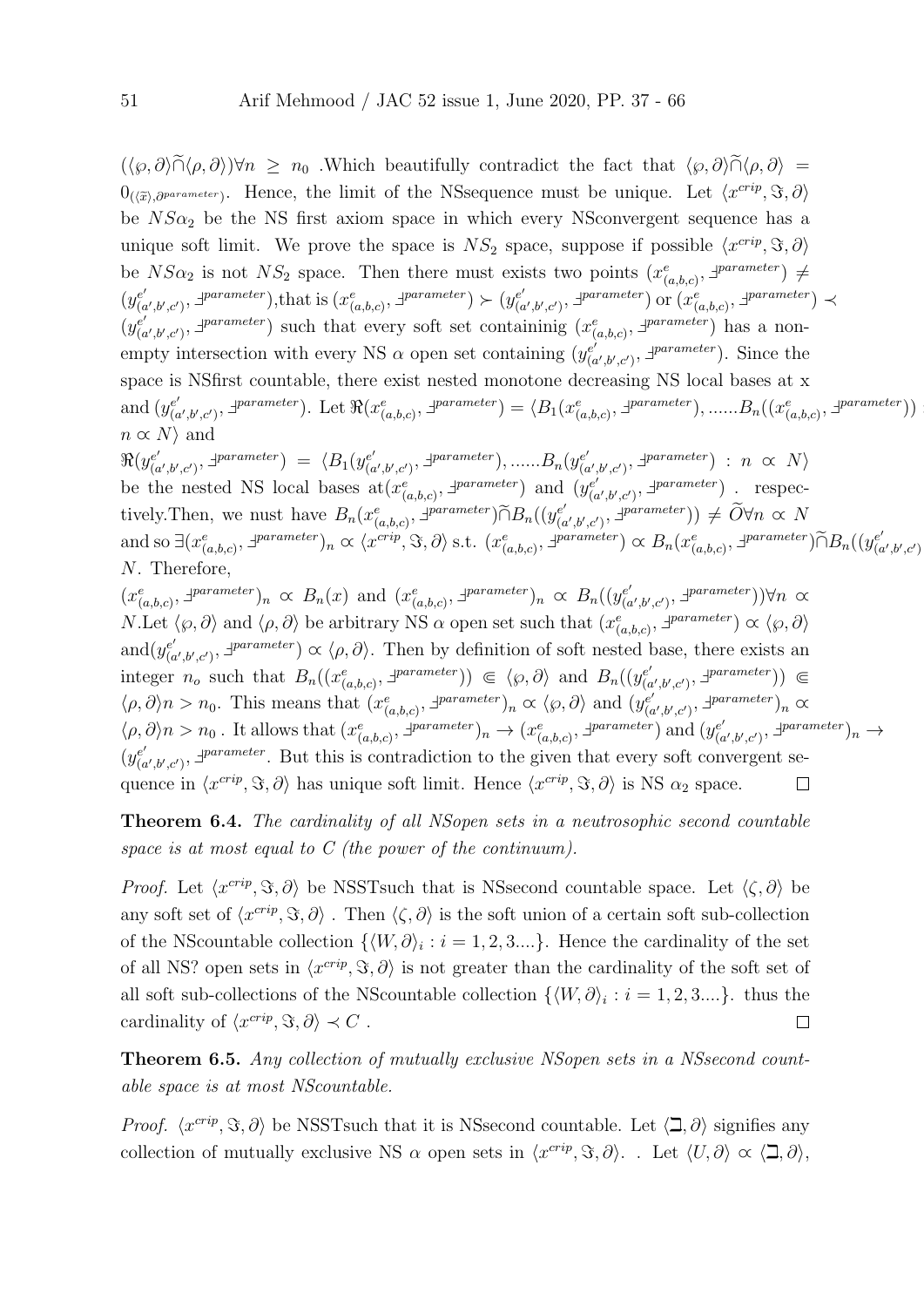then  $\exists$  at least one soft set  $\langle W, \partial \rangle_m$ , belonging to the collection  $\{\langle W, \partial \rangle_i : i = 1, 2, 3,...\}$ such that $\langle W, \partial \rangle_m \in \langle U, \partial \rangle$ . Let n be the smallest suffix for which  $\langle W, \partial \rangle_n \in \langle U, \partial \rangle$ . Since the soft sets  $\langle U, \partial \rangle$  in  $\langle \Box, \partial \rangle$  are mutually disjoint, it follows that, for different soft sets  $\langle U, \partial \rangle \propto \langle \square, \partial \rangle$ , there correspond soft sets $\langle W, \partial \rangle_n$  with different suffices n. Hence the soft sets in  $\langle \zeta, \partial \rangle$  are in a (1,1)-correspondence with a soft sub-collection of the NScountable collection  $\{\langle W, \partial \rangle_i : i = 1, 2, 3...\}$ ; consequently, the cardinality of  $\langle \Box, \partial \rangle$  is less than or equal to d.  $\Box$ 

#### **Theorem 6.6.** Let  $\langle x^{crip}, \Im, \partial \rangle$  be NSST such that it is  $\alpha_2$  space. Then this space posses an infinite soft sequence of non NS  $\alpha$  open sets which are mutually exclusive

*Proof.* Given  $\langle x^{crip}, \Im, \partial \rangle$  be NSST.If the space  $\langle x^{crip}, \Im, \partial \rangle$  is soft discrete, then definitely every one-pointic soft set is NS  $\alpha$  open; and these NS  $\alpha$  open sets constitute an in-finite soft set of mutually dis-joint non-null NS  $\alpha$  open subsets of  $\langle x^{crip}, \Im, \partial \rangle$ , and an infinite soft sequence can be picked from this infinite soft set. Next,  $\langle x^{crip}, \Im, \partial \rangle$  be not a soft discrete space; then ?a point  $(y_{\alpha}^{e'})$  $(e'_{(a',b',c')}, \exists \text{parameter})$  in  $x^{\text{crip}}$  which is not a limiting point of  $x^{crip}$ . Let  $(x_{(a,b,c)}^e, \exists^{parameter})_1$  be a poit in  $x^{crip}$  which may be at least one of the possibilities  $(y_{\alpha}^{e^{\prime}})$  $(a',b',c')$ ,  $\exists$  parameter)  $\succ (x_{(a,b,c)}^e, \exists$  parameter)<sub>1</sub> or  $(x_{(a,b,c)}^e, \exists$  parameter)<sub>1</sub>  $\prec$  $(y_{\ell}^{e'})$  $(e'_{(a',b',c')}, \exists \text{parameter})$  then by NS  $\alpha_2$  space,  $\exists$  two NS  $\alpha$  open sets  $\langle U_1, \partial \rangle$  and  $\langle V_1, \partial \rangle$  such that  $(x_{(a,b,c)}^e, \exists^{parameter})_1 \propto \langle U_1, \partial \rangle, q \propto \langle V_1, \partial \rangle$  and  $\langle U_1, \partial \rangle \widetilde{\cap} \langle V_1, \partial \rangle = 0_{(\langle \tilde{X} \rangle, \exists^{parameter})}$ . Again, since  $(y_{0}^{e'}$  $(e'_{(a',b',c')}, \exists^{parameter}) \propto \langle V_1, \partial \rangle$  and q is limiting point of  $x^{cript} \exists$  a point  $(x_{(a,b,c)}^e, \exists^{parameter})_2 \propto \langle V_1, \partial \rangle$  which behaves as  $(x_{(a,b,c)}^e, \exists^{parameter})_2 \succ q$  or  $(x_{(a,b,c)}^e, \exists^{parameter})_2 \prec$  $(y_{\alpha}^{e^{\prime}})$  $e'_{(a',b',c')}$ ,  $\exists$ *parameter*). This implies that these are points of NS  $\alpha_2$  space. So by definition  $\exists$  two NS  $\alpha$  open sets  $\langle U_2, \partial \rangle$  and  $\langle V_2, \partial \rangle$  such that  $(x_{(a,b,c)}^e, \exists^{parameter})_2 \propto \langle U_2, \partial \rangle$  $, (y_{\alpha}^{e'})$  $(e', e', e'),$   $\exists \text{parameter} \in (V_2, \partial)$  and  $\langle U_1, \partial \rangle \widetilde{\cap} \langle V_1, \partial \rangle = o_{(\langle \widetilde{x} \rangle, \partial \text{parameter})}$  Again, since  $(y_{(c)}^{\epsilon})$  $\chi^{e'}_{(a',b',c')}, \exists^{parameter} \rangle \propto$  $\langle V_1, \partial \rangle$  and q is limiting point of  $x^{cript}$   $(x_{(a,b,c)}^e, \exists^{parameter})_2 \propto \langle V_1, \partial \rangle$  which behaves as  $(x_{(a,b,c)}^e, \exists^{parameter})_2 \succ q$  or  $(x_{(a,b,c)}^e, \exists^{parameter})_2 \prec$  $(y_{\ell}^{e'})$  $(e'_{(a',b',c')}, \exists \text{parameter})$ . This implies that these are points of NS  $\alpha_2$  space. So by definition  $\exists$ two NS  $\alpha$  open sets  $\langle U_2, \partial \rangle$  and  $\langle V_2, \partial \rangle$  such that  $(x_{(a,b,c)}^e, \exists^{parameter})_2 \propto \langle U_2, \partial \rangle$ ,  $(y_{(c)}^{e'}$  $\chi^{e'}_{(a',b',c')}, \exists^{parameter}$ )  $\alpha$  $\langle V_2, \partial \rangle$  and  $\langle U_2, \partial \rangle \tilde{\cap} \langle V_2, \partial \rangle = o_{(\langle \tilde{x} \rangle, \partial \tilde{p} \text{arimeter})}$  as $\langle U_2, \partial \rangle \in \langle V_1, \partial \rangle$  and  $\langle V_2, \partial \rangle \in \langle V_1, \partial \rangle$ , for otherwise we could pick  $\langle U_2, \partial \rangle \tilde{\cap} \langle V_1, \partial \rangle$  and  $\langle V_2, \partial \rangle \tilde{\cap} \langle V_1, \partial \rangle$  in place of  $\langle U_2, \partial \rangle$  and  $\langle V_2, \partial \rangle$  respectively. Keeping continue the above process repeatedly and determing the points  $(x_{(a,b,c)}^e, \exists^{parameter})_1, (x_{(a,b,c)}^e, \exists^{parameter})_2, ..., (x_{(a,b,c)}^e, \exists^{parameter})_n$  which may behave as  $(x_{\ell}^e)$  $, \exists^{parameter})_1 \succ, (x_i^e)$  $, \exists^{parameter}$ )<sub>2</sub>  $\succ, (x_i^e)$  $, \exists^{parameter})_3 \succ, (x$  $\int_{\alpha}^{\beta}e^{-\beta}$  $, \exists^{parameter})_4 \succ$ 

$$
(x_{(a,b,c)}, \mathcal{F}) \longrightarrow (x_{(a,b,c)}, \mathcal{F}) \longrightarrow (x_{(a,b,c)}, \mathcal{F}) \longrightarrow (x_{(a,b,c)}, \mathcal{F}) \longrightarrow (x_{(a,b,c)}, \mathcal{F})
$$
\n
$$
x_{(a,b,c)},
$$
\n
$$
x_{(a,b,c)},
$$
\n
$$
x_{(a,b,c)},
$$
\n
$$
x_{(a,b,c)},
$$
\n
$$
x_{(a,b,c)},
$$
\n
$$
x_{(a,b,c)},
$$
\n
$$
x_{(a,b,c)},
$$
\n
$$
x_{(a,b,c)},
$$
\n
$$
x_{(a,b,c)},
$$
\n
$$
x_{(a,b,c)},
$$
\n
$$
x_{(a,b,c)},
$$
\n
$$
x_{(a,b,c)},
$$
\n
$$
x_{(a,b,c)},
$$
\n
$$
x_{(a,b,c)},
$$
\n
$$
x_{(a,b,c)},
$$
\n
$$
x_{(a,b,c)},
$$
\n
$$
x_{(a,b,c)},
$$
\n
$$
x_{(a,b,c)},
$$
\n
$$
x_{(a,b,c)},
$$
\n
$$
x_{(a,b,c)},
$$
\n
$$
x_{(a,b,c)},
$$
\n
$$
x_{(a,b,c)},
$$
\n
$$
x_{(a,b,c)},
$$
\n
$$
x_{(a,b,c)},
$$
\n
$$
x_{(a,b,c)},
$$
\n
$$
x_{(a,b,c)},
$$
\n
$$
x_{(a,b,c)},
$$
\n
$$
x_{(a,b,c)},
$$
\n
$$
x_{(a,b,c)},
$$
\n
$$
x_{(a,b,c)},
$$
\n
$$
x_{(a,b,c)},
$$
\n
$$
x_{(a,b,c)},
$$
\n
$$
x_{(a,b,c)},
$$
\n
$$
x_{(a,b,c)},
$$
\n
$$
x_{(a,b,c)},
$$
\n
$$
x_{(a,b,c)},
$$
\n
$$
x_{(a,b,c)},
$$
\n
$$
x_{(a,b,c)},
$$
\n
$$
x_{(a,b,c)},
$$
\n
$$
x_{(a,b,c)},
$$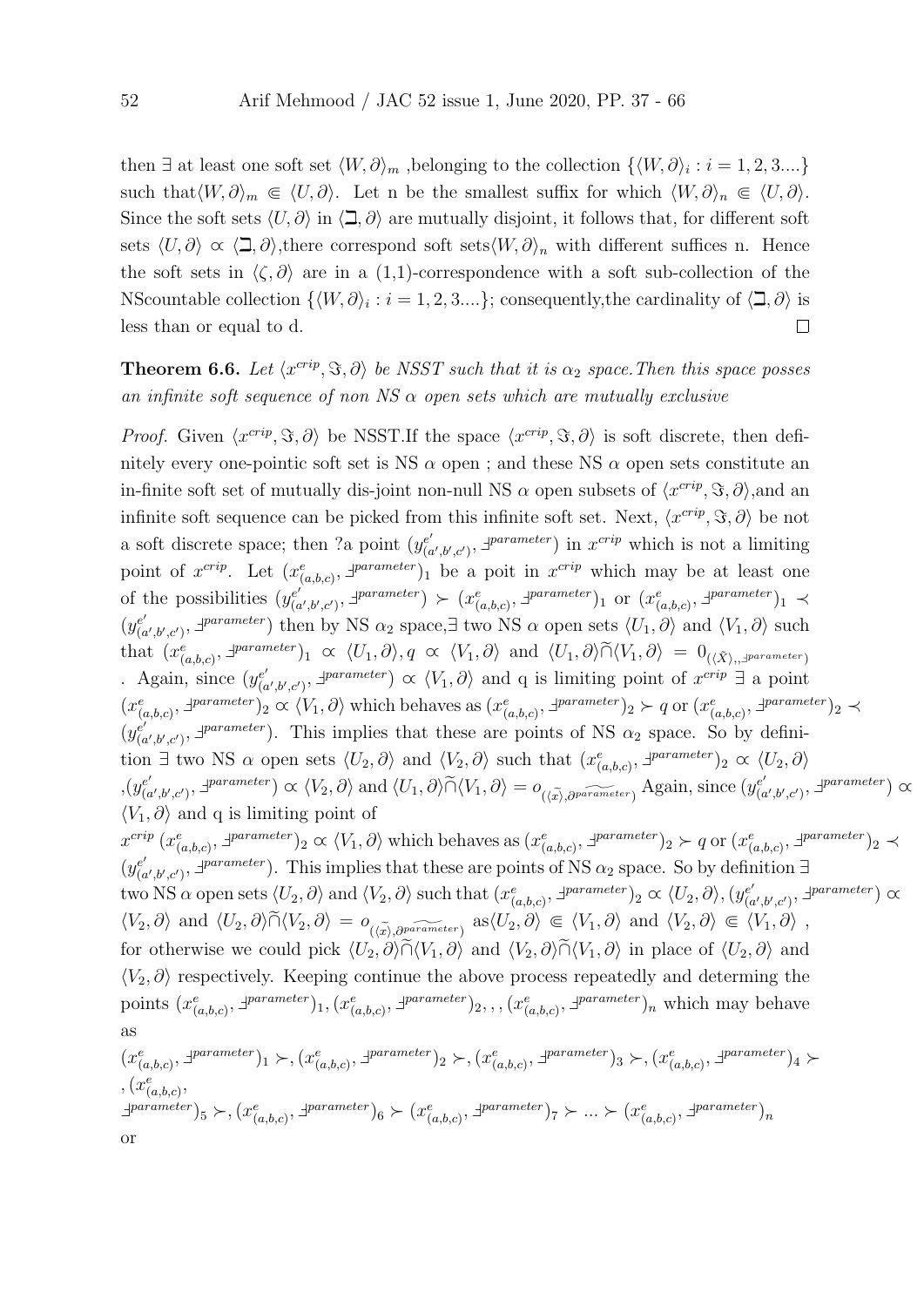$(x_{(a,b,c)}^e, \exists^{parameter})_1 \prec, (x_{(a,b,c)}^e, \exists^{parameter})_2 \prec, (x_{(a,b,c)}^e, \exists^{parameter})_3 \prec, (x_{(a,b,c)}^e, \exists^{parameter})_4 \prec$  $, (x_{(a,b,c)}^e,$  $\exists$ <sup>parameter</sup>)<sub>5</sub>  $\prec$ ,  $(x_{(a,b,c)}^e, \exists^{parameter})_6 \prec (x_{(a,b,c)}^e, \exists^{parameter})_7 \prec ... \prec (x_{(a,b,c)}^e, \exists^{parameter})_n$  and accordingly the NSsoft open sets  $\langle U_1, \partial \rangle$ ,  $\langle U_2, \partial \rangle$ ,  $\langle U_3, \partial \rangle$ ,  $\langle U_4, \partial \rangle$ ,  $\langle U_5, \partial \rangle$ ...... $\langle U_n, \partial \rangle$  and  $\langle V_1, \partial \rangle$ ,  $\langle V_2, \partial \rangle$ ,  $\langle V_3, \partial \rangle$ ,  $\langle V_4, \partial \rangle$ ,  $\langle V_5, \partial \rangle$ ..... $\langle V_n, \partial \rangle$ such that for  $k = 1, 2, 3, 4, ..., n, (x_{(a,b,c)}^e, \exists^{parameter})_k \propto \langle U_k, \partial \rangle, \subseteq \langle V_{k-1}, \partial \rangle, (y_{(c,b,c)}^e, \Box)$  $\begin{pmatrix} e' \\ (a',b',c') \end{pmatrix}$ ,  $\exists^{parameter}$ )  $\alpha$  $\langle V_k, \partial \rangle \in \langle V_{k-1}, \partial \rangle$  and  $\langle U_k, \partial \rangle \widetilde{\cap} \langle V_k, \partial \rangle = o_{(\langle \widetilde{x} \rangle, \partial^{parameter})}$  Now, since  $(y_{(k)}^{\epsilon})$  $(e'_{(a',b',c')}, \exists *parameter*)$ is a limiting point of  $X^{crip}$  and  $\langle V_n, \partial \rangle$  NS  $\alpha$  open set containing  $(y_{\alpha}^{e^{\beta}})$  $\zeta_{(a',b',c')}^{e'}$ ,  $\exists^{parameter}$ , there exists a point  $(x_{(a,b,c)}^e, \exists^{parameter})_{k+1}$  in  $X^{crip}$ , different from q and lying within  $\langle V_n, \partial \rangle$ . Then by NS  $\alpha_2$  space,  $\exists$  two NSopen sets  $\langle U_{n+1}, \partial \rangle$  and  $\langle V_{n+1}, \partial \rangle$  satisfying the conditions  $(x_{(a,b,c)}^e, \exists^{parameter})_{k+1} \propto \langle U_{n+1}, \partial \rangle$ ,  $(y_{(c)}^{e'}$  $\chi_{(a',b',c')}^{e'}$ ,  $\exists^{parameter}$   $\alpha \langle V_{n+1}, \partial \rangle$  and  $\langle U_{n+1}, \partial \rangle \tilde{\cap} \langle V_{n+1}, \partial \rangle = o_{(\langle \tilde{x} \rangle, \partial^{parameter})}.$  As above it may be so disciplinized as  $\langle U_{n+1}, \partial \rangle \in$  $\langle V_n, \partial \rangle$  and  $\langle V_{n+1}, \partial \rangle \in \langle V_n, \partial \rangle$ . The infinite soft sequence of NS  $\alpha$  open sets  $\langle U_1, \partial \rangle$ ,  $\langle U_2, \partial \rangle$ ,  $\langle U_3, \partial \rangle$ ,  $\langle U_4, \partial \rangle$ thus defined by induction, the presence of one rules out the possibility of other. Since  $\langle U_{n+1}, \partial \rangle \in \langle V_n, \partial \rangle, \langle U_k, \partial \rangle \tilde{\cap} \langle V_k, \partial \rangle = o_{(\langle \tilde{x} \rangle, \partial^{parameter})}$  and  $\langle V_n, \partial \rangle \in \langle V_{n+1}, \partial \rangle$  for  $n =$ 1, 2, 3....  $\Box$ 

**Theorem 6.7.** Let  $\langle x^{crip}, \Im, \partial \rangle$  be NSSTsuch that it is NSsecond countabley NS  $\alpha_2$ space. Then set of all NS  $\alpha$  open sets has the cardinality C.

*Proof.* Let  $\langle x^{crip}, \Im, \partial \rangle$  be second countable NS  $\alpha_2$ . Then, by theorem 2.6, there exists in NSST  $\langle x^{crip}, \Im, \partial \rangle$  an infinite soft sequence of NS  $\alpha$  open sets  $\langle \zeta, \partial \rangle_1, \langle \zeta, \partial \rangle_2, \langle \zeta, \partial \rangle_3, \langle \zeta, \partial \rangle_4 \langle \zeta, \partial \rangle_5, ..., \langle \zeta, \partial \zeta, \zeta, \zeta \rangle_6$  $o_{(\langle \widetilde{x} \rangle, \partial^{parameter})}, \langle \zeta, \partial \rangle_2 \neq o_{(\langle \widetilde{x} \rangle, \partial^{parameter})}, \langle \zeta, \partial \rangle_3 \neq o_{(\langle \widetilde{x} \rangle, \partial^{parameter})}, \langle \zeta, \partial \rangle_4 \neq o_{(\langle \widetilde{x} \rangle, \partial^{parameter})}, ... \langle \zeta, \partial \rangle_n \neq o_{\langle \langle \widetilde{x} \rangle, \partial^{parameter})}, ... \langle \zeta, \partial \rangle_n$  $o_{(\langle \tilde{x} \rangle, \partial^{parameter})}$ ......  $x\rangle, \partial$  $\langle \zeta, \partial \rangle_1 \cap \langle \zeta, \partial \rangle_2 \cap \langle \zeta, \partial \rangle_3 \cap \langle \zeta, \partial \rangle_4 \cap \ldots \cap \langle \zeta, \partial \rangle_n \cap \ldots = o_{(\langle \widetilde{x} \rangle, \partial^{parameter})}$ . sub-sequences of the sequences

 $\langle \zeta, \partial \rangle_1, \langle \zeta, \partial \rangle_2, \langle \zeta, \partial \rangle_3, \langle \zeta, \partial \rangle_4 \langle \zeta, \partial \rangle_5, ..., \langle \zeta, \partial \rangle_n$  nwill determine, as their unions, different NS  $\alpha$  open sets. But since the soft set of all soft sub-sets of a countable soft set has the cardinality C, it follows that soft set of all the NS  $\alpha$  open sets in  $\langle x^{crip}, \Im, \partial \rangle$  has the cardinality  $\geq C$ . Again by the theorem 2.5, the cardinality of the soft set of all NS open sets in  $\langle x^{crip}, \Im, \partial \rangle \succeq C$ . consequently, the cardinality of all NS  $\alpha$  open sets in  $\langle x^{crip}, \Im, \partial \rangle$  is exactly equal to C.  $\Box$ 

**Theorem 6.8.** Let  $\langle x^{crip}, \Im, \partial \rangle$  be NSSTsuch that it is NS second countable  $\alpha_1$  space the the soft set of all NSpoints in this space has the cardinality at most equal to  $C(i.e,$ posses the power of the continuum at most).

*Proof.* Given that  $\langle x^{crip}, \Im, \partial \rangle$  is NS second countable  $T_1$  space, for which the NS sets  $\langle W,\partial \rangle_1,\langle W,\partial \rangle_2,\langle W,\partial \rangle_3,\langle W,\partial \rangle_4\langle W,\partial \rangle_5$ . Forms a soft countable NS  $\alpha$  open base of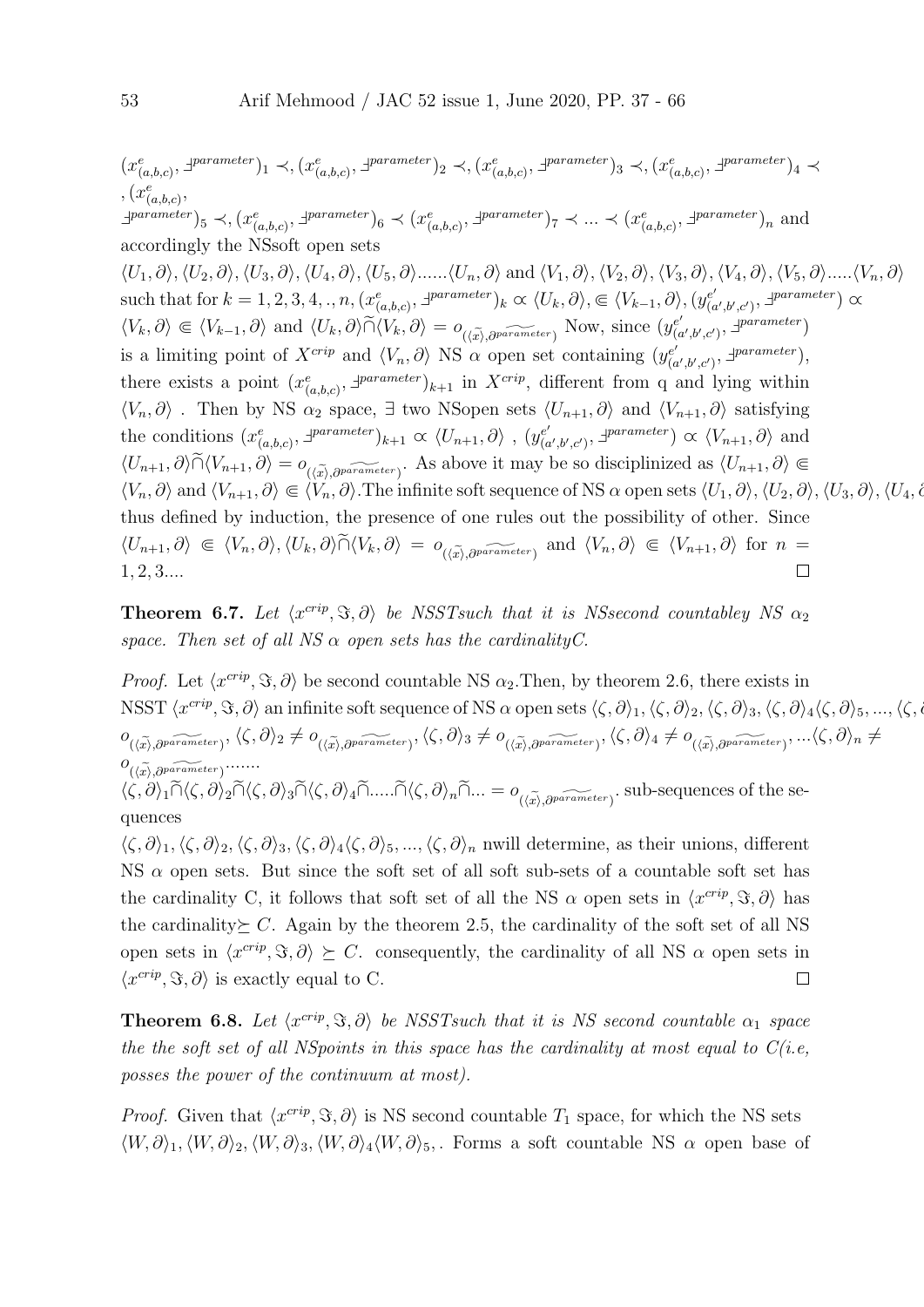$\langle x^{crip}, \Im, \partial \rangle$ . Then, for any given point  $(x_{(a,b,c)}^e, \exists^{parameter}) \propto x^{crip}, \langle W, \partial \rangle_{\zeta^1}, \langle W, \partial \rangle_{\zeta^2}, \langle W, \partial \rangle_{\zeta^3}, \langle W, \partial \rangle_{\zeta^4} \langle W, \partial \rangle_{\zeta^5}$ generate countable NS open base about the point  $\zeta$  in NSST  $\langle x^{crip}, \Im, \partial \rangle$ , where  $\zeta i, i = 1, 2, 3, \dots$ , is a soft sub-sequence of the soft sequence  $\langle W, \partial \rangle_n : n = 1, 2, 3, \dots$ consisting of all those  $\langle W, \partial \rangle_4$  which contain the point  $\zeta$ . Since a second NS countable space is necessary first NS countable. So corresponding to the point  $\zeta$ , there exists an infinite soft sequence of NS open sets  $\{\langle \ell, \partial \rangle_n : i = i, 2, 3, \}$  which is a soft sub-sequence of the soft sequence.  $\{ \langle W, \partial \rangle_{pn} : n = 1, 2, 3, ...\}$ , and therefore also a soft sub-sequence of the soft sequence  $\{ \langle W, \partial \rangle_n : n = 1, 2, 3, ...\}$ , such that  $\bigcap \{ \langle \ell, \partial \rangle_i : i = i, 2, 3, \} =$  $\{(x_{(a,b,c)}^e, \exists^{parameter})\}$ . Thus to each point  $(x_{(a,b,c)}^e, \exists^{parameter})$  in  $x^{cript}$ , there corresponds a soft sub-sequence  $\{\langle \ell, \partial \rangle_i : i = i, 2, 3, \}$  of the soft sequence  $\{\langle W, \partial \rangle_n : n = 1, 2, 3, ...\};$ and two different points there correspond two such different soft sub-spaces  $\{\langle \ell, \partial \rangle_i :$  $i = i, 2, 3, \}$ . Hence the soft set of all points in  $x^{crip}$ , i.e. the crisp set  $x^{crip}$ , has the same cardinality as that of a certain soft sub-collection of the soft collection of all soft sub-space of the sequence  $\{ \langle W, \partial \rangle_n : n = 1, 2, 3, ...\}$ . Thus the cardinality of  $x^{crip}$  less than or equal to C. In other words, the crisp set  $x^{crip}$  has the power of the continuum at most.  $\Box$ 

**Theorem 6.9.** Let  $\langle x^{crip}, \Im, \partial \rangle$  be NSST such that it is NS second countable. Every soft uncountable soft subsets contains a point of condensation.

*Proof.* Since  $\langle x^{crip}, \Im, \partial \rangle$  is NS second countable space and  $\{ \langle W, \partial \rangle_i : i = 1, 2, 3, ...\}$  be a soft countable NS  $\alpha$  open base of  $\langle x^{crip}, \Im, \partial \rangle$ . Let  $\langle \varphi, \partial \rangle$  be a NS sub-set of  $x^{crip}$  such that  $\langle \varphi, \partial \rangle$  does not contain any point of condensation. For each point  $(x_{(a,b,c)}^e, \exists^{parameter}) \propto$  $\langle \varphi, \partial \rangle$ ,  $(x_{(a,b,c)}^e, \exists^{parameter})$  is not point of condensation of  $\langle \varphi, \partial \rangle$ . Hence there exists NS  $\alpha$  open set  $\langle \zeta, \partial \rangle$  containing  $(x_{(a,b,c)}^e, \exists^{parameter})$  such that  $\langle \zeta, \partial \rangle \widetilde{\cap} \langle \varphi, \partial \rangle$  is soft countable at most.  $\exists$  a suffix n  $((x_{(a,b,c)}^e, \exists^{parameter}))$ , such that  $(x_{(a,b,c)}^e, \exists^{parameter}) \propto \langle W, \partial \rangle_{n(p)} \in$  $\langle \zeta, \partial \rangle$ ;and then  $\langle \varphi, \partial \rangle \tilde{\cap} \langle W, \partial \rangle_{n(p)}$  is also NS countable at most. But we can express  $\langle \varphi, \partial \rangle$  $\text{in the form } \langle \wp, \partial \rangle = \widetilde{\cap} \{ (x^e_{(a,b,c)}, \exists^{parameter}) : (x^e_{(a,b,c)}, \exists^{parameter}) \propto \langle \wp, \partial \rangle \widetilde{\cup} \{ \langle \wp, \partial \rangle \widetilde{\cap} \langle W, \partial \rangle_{n((x^e_{(a,b,c)}, \exists^{parameter}) \in \mathcal{A})} \}$  $(x_{(a,b,c)}^e, \exists^{parameter}) \propto \langle \varphi, \partial \rangle$  be at most a NS countable number of different suffices. So,  $\langle \varphi, \partial \rangle$  is at most a NS union of NS uncountable soft sub-set; that is  $\langle \varphi, \partial \rangle$  is at most a NS countable soft sub-set of  $\tilde{X}$ . Consequently, if  $\langle \varphi, \partial \rangle$  is soft uncountable soft subset of, then it must possess a point of condensation.  $\Box$ 

**Theorem 6.10.**  $\langle x^{crip}, \Im, \partial \rangle$  be NSST such that it is NS second countable. If  $\langle \Psi, \partial \rangle$  is uncountable NS sub-set of  $\langle x^{crip}, \Im, \partial \rangle$ , then the soft sub-set  $\langle \varpi, \partial \rangle$ , consisting of all those N points of  $\langle \Psi, \partial \rangle$  which are not points of condensation of  $\langle \Psi, \partial \rangle$ , is at most NS countable.

*Proof.* Since  $\langle x^{crip}, \Im, \partial \rangle$  is NS second countable space, and  $\{ \langle W, \partial \rangle_i : i = 1, 2, 3, ...\}$  be a countable NS? open base of  $\langle x^{crip}, \Im, \partial \rangle$ . Let  $\{ \langle V, \partial \rangle_i : i = 1, 2, 3, ...\}$  be a soft sub-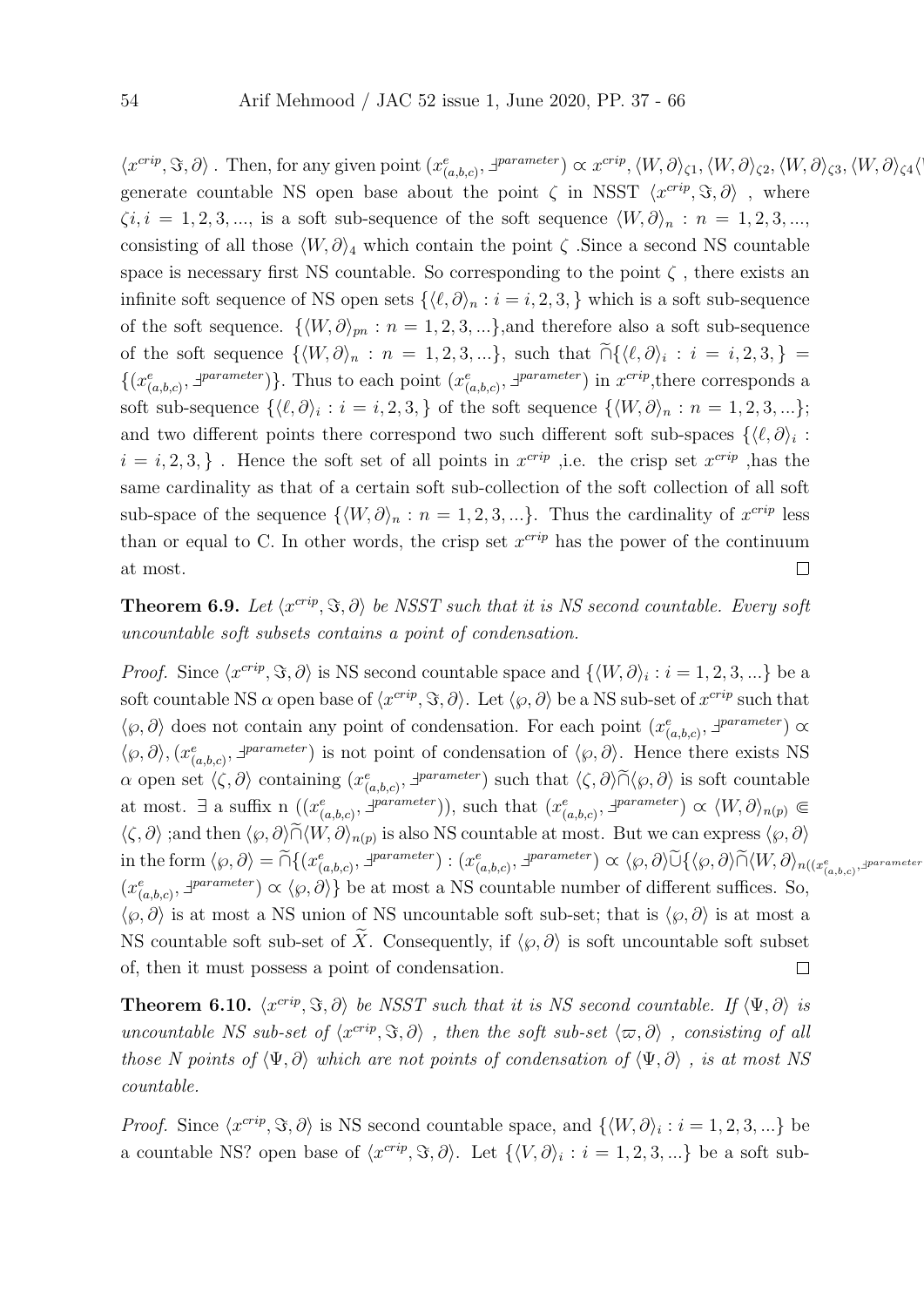sequence of the soft sequence  $\{ \langle W, \partial \rangle_i : i = 1, 2, 3, ...\}$  consisting of all those soft sets  $\langle W, \partial \rangle_j$  for which  $\langle W, \partial \rangle_j \tilde{\cap} \langle \varpi, \partial \rangle$  is at most soft countable. Then  $\{\langle V, \partial \rangle_i\} \tilde{\cap} \langle \varpi, \partial \rangle : i =$ 1, 2, 3, ...is at most NS countable .We shall establish that  $\langle \varpi, \partial = \langle \Psi, \partial \rangle \rangle \widetilde{\cap} (\langle V, \partial \rangle_1 \widetilde{\cup} \langle V, \partial \rangle_2 \widetilde{\cup}, \ldots)$ .  $(x_{(a,b,c)}^e, \exists^{parameter}) \propto \langle \Psi, \partial \rangle$ , there is not a point of condensation of  $\langle \Psi, \partial \rangle$ ; hence there exists a soft nbd  $\langle U, \partial \rangle$  of  $(x_{(a,b,c)}^e, \exists^{parameter})$ , such that  $\langle U, \partial \rangle \widetilde{\cap} \langle \Psi, \partial \rangle$  is at most NS countable.Also,  $\exists$  a soft set  $\langle \Psi, \partial \rangle_j$ , belonging to the soft sequence  $\{\langle W, \partial \rangle_i : i =$ 1, 2, 3, ...},satisfying  $(x_{(a,b,c)}^e, \exists^{parameter}) \propto \langle W, \partial \rangle_j \in \langle U, \partial \rangle$ . Then  $\langle W, \partial \rangle_j \widetilde{\cap} \langle \Psi, \partial \rangle$  is at most NS countable, and so  $\langle W, \partial \rangle_j$  must be one of the soft sets  $\langle V, \partial \rangle_j$  and therefore  $(x_{(a,b,c)}^e, \exists^{parameter}) \propto \langle V, \partial \rangle_i$ . Again, since  $(x_{(a,b,c)}^e, \exists^{parameter}) \propto \langle \Psi, \partial \rangle$ , it follows that  $(x_{(a,b,c)}^e, \exists^{parameter}) = \langle \Psi, \partial \rangle \rangle \widetilde{\cap} (\langle V, \partial \rangle_1 \widetilde{\cup} \langle V, \partial \rangle_2 \widetilde{\cup}, \dots).$  Next, let  $(y_{\alpha}^{e^{\prime}})$  $\begin{aligned} e'_{(a',b',c')}, \exists \text{parameter} \\ e'_{(a',b',c')}, \exists \text{parameter} \\ e'_{(a',b',c')}, \exists \text{parameter} \\ e'_{(a',b',c')}, \exists \text{parameter} \end{aligned}$  $(y_{\ell}^{e'})$  $(e'_{(a',b',c')}, \exists \text{parameter})$  belomgs to some  $\langle V, \partial \rangle_i$ . Now, as  $\langle V, \partial \rangle_i$  is a soft nbd of  $(y_{\alpha}^{e^{\prime}})$  $\begin{pmatrix} e'\\ (a',b',c') \end{pmatrix}$ ,  $\exists \text{parameter} \in \mathbb{R}$ ,  $\langle V, \partial \rangle_i \widetilde{\cap} \langle \Psi, \partial \rangle$  is at most NS countable.  $(y_{\alpha}^{e^{\prime}})$  $(e'_{(a',b',c')}, \exists^{parameter})$  can not be a point of condensation of  $\langle \Psi, \partial \rangle$ . Also, as  $(y_{\alpha}^{e^{\prime}})$  $(e'_{(a',b',c')}, \exists \text{parameter}) \propto \langle \Psi, \partial \rangle$ . It follows that  $(y_{(a',b',c')})$  $\binom{e'}{(a',b',c')}$ ,  $\exists^{parameter}$ )  $\alpha \langle \varpi, \partial \rangle$ . Thus  $\langle \varpi, \partial = \langle \Psi, \partial \rangle \rangle \widetilde{\cap} (\langle V, \partial \rangle_1 \widetilde{\cup} \langle V, \partial \rangle_2 \widetilde{\cup}, \ldots) = \langle \varpi, \partial = \langle \Psi, \partial \rangle \rangle \widetilde{\cap} (\langle V, \partial \rangle_1 \widetilde{\cup} \langle V, \partial \rangle_2 \widetilde{\cup}, \ldots).$ and since each  $\langle \Psi, \partial \rangle \tilde{\cup} \langle V, \partial \rangle_1$  is at most NS countable. It follows that  $\langle \varpi, \partial \rangle$  is also at most NS countable. most NS countable.

#### 7 Neutrosophic soft Monotonous Functions

**Theorem 7.1.** Let  $\langle \chi^{crip}, \Im, \partial \rangle$  be NSST such that it is NS  $\alpha_2$  space and  $\langle Y^{crip}, \Im, \partial \rangle$ be any NSST. Let $\langle f, \partial \rangle : \langle \chi^{crip}, \Im, \partial \rangle \to \langle \chi^{crip}, \Im, \partial \rangle$  be a soft fuction such that it is soft monotone and continuous. Then  $\langle \chi^{crip}, \Im, \partial \rangle$  is also of characteristics of NS  $\alpha_2$ .

*Proof.* Suppose  $(x_{(a,b,c)}^e, \exists^{parameter})_1, (x_{(a,b,c)}^e, \exists^{parameter})_2 \times \chi^{cript}$  s.t. either  $(x_{(a,b,c)}^e, \exists^{parameter})_1$  $> (x_{(a,b,c)}^e, \exists^{parameter})_2$  or  $(x_{(a,b,c)}^e, \exists^{parameter})_1 < (x_{(a,b,c)}^e, \exists^{parameter})_2$ . Since  $\langle f, \partial \rangle$  is soft monotone. Let us suppose the monotonically increasing case. So,  $(x_{(a,b,c)}^e, \exists^{parameter})_1 >$  $f(x_{(a,b,c)}^e, \exists^{parameter})_2$  or  $(x_{(a,b,c)}^e, \exists^{parameter})_1 < f(x_{(a,b,c)}^e, \exists^{parameter})_2$  implies that  $f(x_{(a,b,c)}^e, \exists^{parameter})_1$  $> f(x_2)$  or  $f(x_{(a,b,c)}^e, \exists^{parameter})_1 < (x_{(a,b,c)}^e, \exists^{parameter})_2$  respectively. Suppose  $(y_{(a,b,c)}^e, \exists^{parameter})_1$  $\sum_{(a^{\prime},b^{\prime},c^{\prime})}^{\prime},\exists^{parameter})_{1},(y^{e/2})$  $\overline{(\epsilon)}$  $\ltimes Y^{crip}$  such that  $(y^e)'$  $_{(a^{\prime},b^{\prime},c^{\prime})}^{\prime},$   $\exists^{parameter})_{1}$   $(y^{e^{\prime}})$  $_{(a^{\prime},b^{\prime},c^{\prime})}^{\prime},$   $\exists^{parameter})_{2}$  or  $(y^{e^{\prime}}_{(a^{\prime},b^{\prime},c^{\prime})},$  $_{(a^/ ,b^/ ,c^/ )}^{}/\sqrt{1}^{parameter})_{1}$  $\langle y^{e} \rangle$  $_{(a^{\prime},b^{\prime},c^{\prime})}^{\prime},$   $\exists^{parameter})$ <sub>2</sub> So,  $(y^{e/})$  $\sum_{(a^{\prime},b^{\prime},c^{\prime})}^{\prime},\exists^{parameter})_{1} > (y^{e/2})$  $\sum_{(a^{\prime},b^{\prime},c^{\prime})}^{\prime},\exists^{parameter})_2 \text{ or } (y^{e/2})_1$  $_{(a^/ ,b^/ ,c^/ )}^{}/\sqrt{1}^{parameter})_{1}$  $\langle y^{e} \rangle$  $\sum_{(a',b',c')}^{\ell} 1^{parameter}$ )<sub>2</sub> respectively such that  $(y^{e'}_b)$  $\mathcal{L}^{(a',b',c')}$ ,  $\exists^{parameter}) = f_{(x^e_{(a,b,c)},\exists^{parameter})1},(y^{e'}_{(a',b',c')})$  $_{(a^{\prime},b^{\prime},c^{\prime})}^{/\lambda},$   $^{\pm}$  $= f_{(x_{(a,b,c)}^e, \exists^{parameter})2}.$ Since  $\langle \chi^{crip}, \Im, \partial \rangle$  is NS  $\alpha_2$  space so there exists mutually disjoint NS  $\alpha$  open sets

 $\vert \mathcal{I} \vert$ 

 $\langle k_1, \partial \rangle$  and  $\langle k_2, \partial \rangle$ ,  $\ltimes \langle \chi^{crip}, \Im, \partial \rangle \Rightarrow f(\langle k_1, \partial \rangle)$  and  $\langle k_2, \partial \rangle$ ,  $\ltimes \langle \chi^{crip}, \Im, \partial \rangle$ . We claim that  $f(\langle k_1, \partial \rangle) \tilde{\cap} f(\langle k_2, \partial \rangle) = 0_{(\langle \tilde{\chi} \rangle, \partial parameter)}$ . Otherwise  $\exists$  ( $t^{e//}_{(a)}$  $\frac{1}{(a^{1/2},b^{1/2},c^{1/2})}, \exists^{parameter})_1 \propto$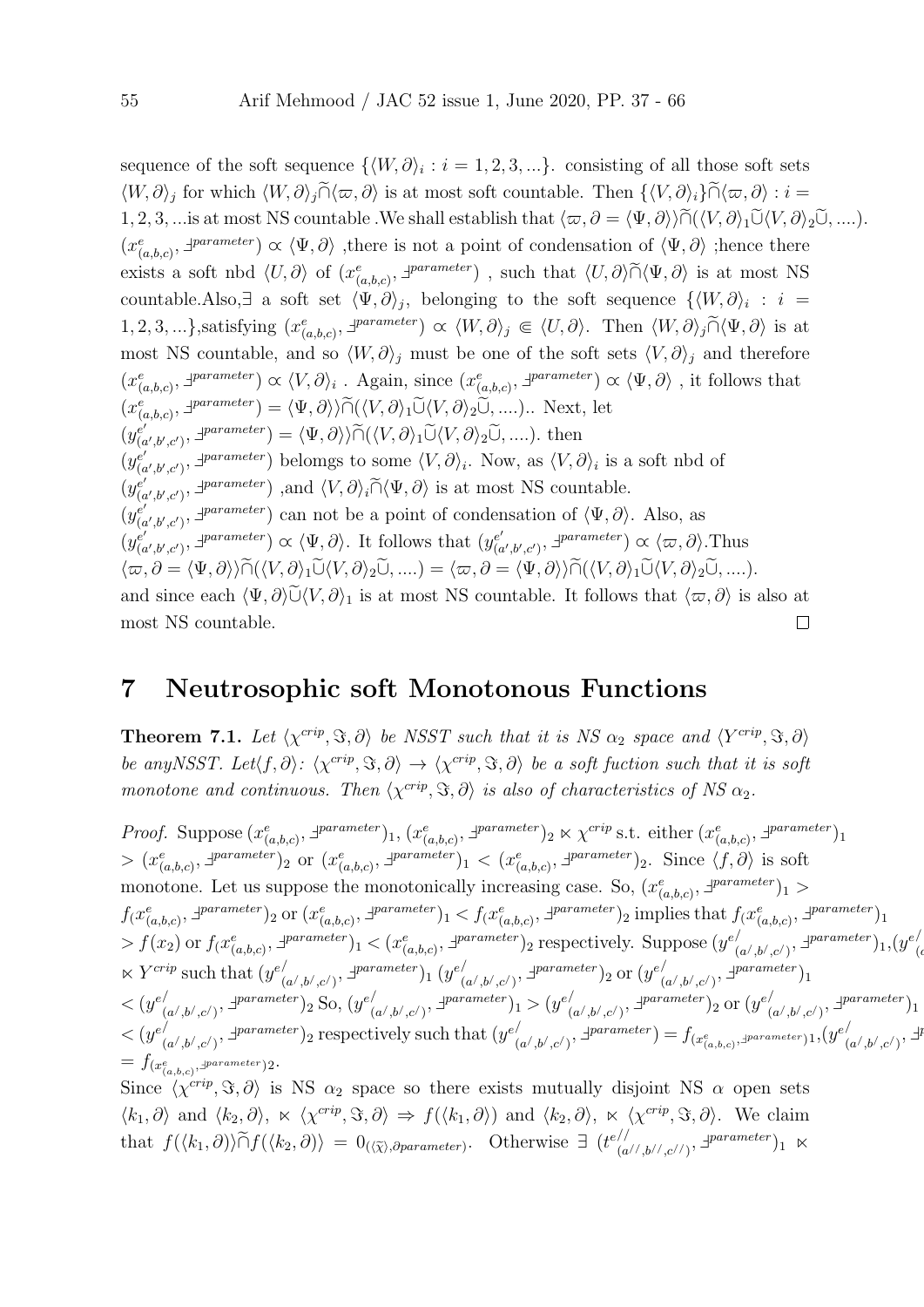$f|(\langle k_1, \partial \rangle) \widetilde{\cap} f(\langle k_2, \partial \rangle) \Rightarrow (t_{\langle a \rangle}^{e^{i/2}})$  $\frac{f}{f(\langle k_1, \partial \rangle)}$  and  $(t^{e/f}_{(a)})$  and  $(t^{e/f}_{(a)})$  $_{(a/\mathit{',b/\mathit{',c/\mathit{'}}})}^{//},$   $\exists^{parameter})_{1}$  $\ltimes f(\langle k_2, \partial \rangle), (t_{\alpha}^{e/2})$  $\binom{n}{(a',b',c')}, \exists^{parameter})_1 \ltimes f(\langle k_1, \partial \rangle),$  f is soft one-one  $\exists (t_{(a, b')}, t_{(a, b')})$  $\frac{1}{(a^{1/2},b^{1/2},c^{1/2})}$ ,  $\exists^{parameter}$ )<sub>2</sub>  $\ltimes f(\langle k_1, \partial \rangle)$  s.t.  $(t^{e/7})$  $_{(a^{\scriptscriptstyle /}/\delta^{/\scriptscriptstyle /},c^{\scriptscriptstyle /}/})}^{/\!/},$   $\exists^{parameter})_{1}$  =  $f((t_{(a}^{e/\!/},t_{(a}^{e/\!/},c^{\scriptscriptstyle /}/))$  $\frac{1}{(a^{1/},b^{1/},c^{1/})}, \frac{1}{2}^{parameter}$  )<sub>2</sub>),  $(t^{e/1/})$  $_{(a^{\frac{1}{2}},b^{\frac{1}{2}},c^{\frac{1}{2}})}^{1}$  ,  $_{a^{\frac{1}{2}}(b^{\frac{1}{2}}),b^{\frac{1}{2}}(c^{\frac{1}{2}}))}$  ,  $\ltimes f(\langle k_2, \partial \rangle) \Rightarrow \exists (t_{\alpha}^{e})$  $\sum_{(a//,b//,c//)}$  ∃<sup>parameter</sup>)<sub>3</sub>  $\ltimes$   $f(\langle k_2, \partial \rangle)$  s.t.  $(t^{e//}_{(a)})$  $_{(a^{\scriptscriptstyle /}/\scriptscriptstyle ,b^{\scriptscriptstyle /}/\scriptscriptstyle ,c^{\scriptscriptstyle /}/\scriptscriptstyle )}^{/\scriptscriptstyle /},$   $\exists^{parameter})_{1}=$  $f((t^{e/}/$  $\binom{n}{(a^{\frac{1}{2}},b^{\frac{1}{2}},c^{\frac{1}{2}})}$  ,  $\exists^{parameter}$  )  $_3$  )  $\Rightarrow$   $(t^{e}/\frac{1}{a})$  $\sum'_{(a'/b'/c'')}, \exists^{parameter}$ <sub>2</sub> ×  $f(\langle k_1, \partial \rangle), (t^{e'}/a)$  $_{(a^{\left/}/,b^{\left/}/,c^{\left/}/\right)},$   $\exists^{parameter})_{2}$  $\ltimes f(\langle k_2, \partial \rangle) \Rightarrow (t_{\alpha}^{e/2})$  $(f(a|l, b|l, c|l))$ ,  $\exists^{parameter}$   $\geq \kappa$   $f(\langle k_1, \partial \rangle)$   $\tilde{\cap} f(\langle k_2, \partial \rangle)$ . This is contradiction because  $\langle k_1, \partial \rangle \cap \langle k_2, \partial \rangle = 0_{(\langle \tilde{\chi} \rangle, \partial parameter)}$ . Therefore  $f(\langle k_1, \partial \rangle) \cap f(\langle k_2, \partial \rangle) = 0_{(\langle \tilde{\chi} \rangle, \partial parameter)}$ . Finally,  $(x_{(a,b,c)}^e, \exists^{parameter})_1 > (x_{(a,b,c)}^e, \exists^{parameter})_2$  or  $(x_{(a,b,c)}^e, \exists^{parameter})_1 < (x_{(a,b,c)}^e, \exists^{parameter})_2$  $\Rightarrow (x_{(a,b,c)}^e, \exists^{parameter})_1 \neq (x_{(a,b,c)}^e, \exists^{parameter})_2 \Rightarrow f((x_{(a,b,c)}^e, \exists^{parameter})_1) > f((x_{(a,b,c)}^e, \exists^{parameter})_2)$ or  $f((x_{(a,b,c)}^e, \exists^{parameter})_1) < f((x_{(a,b,c)}^e, \exists^{parameter})_2) \Rightarrow f((x_{(a,b,c)}^e, \exists^{parameter})_1) \neq f((x_{(a,b,c)}^e, \exists^{parameter})_2).$ Given a pair of points  $(y^{e'}_0)$  $_{(a^{\prime},b^{\prime},c^{\prime})}^{\prime},$   $\exists^{parameter})$ 1,  $(y^{e^{\prime}})$  $\sum_{(a^{\prime},b^{\prime},c^{\prime})}^{\prime},\exists^{parameter})_2 \ltimes Y^{cript} \ni (y^{e^{\prime}})_1$  $_{(a^{\prime},b^{\prime},c^{\prime})}^{/\,,\,\exists \textit{parameter})_{1}}$  $\neq (y^{e/$  $(\alpha, \beta, \beta, c')$ ,  $\exists$  *parameter*)<sub>2</sub> We are able to find out mutually exclusive NS  $\alpha$  open sets  $f(\langle k_1, \partial \rangle), f(\langle k_2, \partial \rangle) \propto \langle Y^{crip}, \Im, \partial \rangle \text{ s.t. } (y^e)$  $\binom{(\alpha',b',c')}{(a',b',c')}$ ,  $\exists^{parameter}$ )<sub>1</sub>  $\ltimes f(\langle k_1, \partial \rangle), (y_{\ell}^{e'})$  $_{(a^{\prime},b^{\prime},c^{\prime})}^{/},$   $\exists^{parameter})_{2}$  $\ltimes f(\langle k_2, \partial \rangle)$ . This proves that  $\langle Y^{crip}, \Im, \partial \rangle$  is NS  $\alpha_{(2)}$  space.

**Theorem 7.2.** Let  $\langle \chi^{crip}, \Im, \partial \rangle$  be NSST and  $\langle Y^{crip}, \Im, \partial \rangle$  be an-other NSST which satisfies one more condition of NS  $\alpha_2$ . Let $\langle f, \partial \rangle : \langle \chi^{crip}, \Im, \partial \rangle \to \langle Y^{crip}, \Im, \partial \rangle$  be a soft function such that it is soft monotone and continuous. Then  $\langle \chi^{crip}, S, \partial \rangle$  is also of characteristics of NS  $\alpha_2$ .

*Proof.* Suppose  $(x_{(a,b,c)}^e, \exists^{parameter})_1, (x_{(a,b,c)}^e, \exists^{parameter})_2 \times \chi^{cript}$  s.t. either  $(x_{(a,b,c)}^e, \exists^{parameter})_1$  $> (x_{(a,b,c)}^e, \exists^{parameter})_2$  or  $(x_{(a,b,c)}^e, \exists^{parameter})_1 < (x_{(a,b,c)}^e, \exists^{parameter})_2$ . Let us suppose the monotonically increasing case. So,  $(x_{(a,b,c)}^e, \exists^{parameter})_1 > f(x_{(a,b,c)}^e, \exists^{parameter})_2$  or  $(x_{(a,b,c)}^e, \exists^{parameter})_1 < f(x_{(a,b,c)}^e, \exists^{parameter})_2$  implies that  $f((x_{(a,b,c)}^e, \exists^{parameter})_1) > f((x_{(a,b,c)}^e, \exists^{parameter})_2)$ or  $f((x_{(a,b,c)}^e, \exists^{parameter})_1) < f((x_{(a,b,c)}^e, \exists^{parameter})_2)$  respectively. Suppose  $(y_{(a,b,c)}^e, \exists^{parameter})_1$  $_{(a^{\prime},b^{\prime},c^{\prime})}^{\prime},\exists^{parameter})_{1},(y^{e/})$  $(a/$ , $b/$  $\ltimes Y^{crip}$  such that  $(y^e)'$  $\sum_{(a^{\prime},b^{\prime},c^{\prime})}^{\prime},\exists^{parameter})_{1} > (y^{e/2})$  $_{(a^{\prime},b^{\prime},c^{\prime})}^{\prime},$   $\exists^{parameter})_{2}$  or  $(y^{e^{\prime}}_{(a^{\prime},b^{\prime},c^{\prime})},$  $_{(a^{\prime},b^{\prime},c^{\prime})}^{/},$   $\exists^{parameter})_{1}$  $\langle y^{e} \rangle$  $_{(a^{\prime},b^{\prime},c^{\prime})}^{\prime},$   $\exists^{parameter})$ <sub>2</sub> So,  $(y^{e/})$  $\sum_{(a^{\prime},b^{\prime},c^{\prime})}^{\prime},\exists^{parameter})_{1} > (y^{e/2})$  $_{(a^{\prime},b^{\prime},c^{\prime})}^{\prime},$   $\exists^{parameter})$ <sub>2</sub> or  $(y^{e^{\prime}}_{(a^{\prime},b^{\prime},c^{\prime})})$  $_{(a^/ ,b^/ ,c^/ )}^{}/\sqrt{1}^{parameter})_{1}$  $\langle y^{e} \rangle$  $_{(a',b',c')}^{'}$ ,  $\exists^{parameter}$ )<sub>2</sub> respectively such that  $(y^e)'$  $\sum_{(a^{\prime},b^{\prime},c^{\prime})}^{\prime},\exists^{parameter})_{1}=f((x_{(a,b,c)}^{e},\exists^{parameter})_{1}),(y_{(a,b,c)}^{e})$  $\sum_{(a',b',c')}^{/\}, \exists \textit{parameter} \choose 2} = f((x_{(a,b,c)}^e, \exists \textit{parameter})_2)$ s.t.  $(x_{(a,b,c)}^e, \exists^{parameter})_1 = f^{-1}(y^1)$  and  $(x_{(a,b,c)}^e, \exists^{parent})$  $\sum_{(a^{\prime},b^{\prime},c^{\prime})}^{\prime},\exists^{parameter})_{1}$  =  $f^{-1}((y^{e^{\prime}}_{c^{\prime}})$  $\frac{1}{(a',b',c')}, \exists^{parameter}\big)_2.$ Since  $(y^{e'}_1)$  $_{(a^{\prime},b^{\prime},c^{\prime})}^{\prime},\exists^{parameter})_{1},\;(y^{e^{\prime}}_{(a^{\prime})})_{1},\;(y^{e^{\prime}}_{(a^{\prime})})_{1},\;(y^{e^{\prime}}_{(a^{\prime})})_{1},\;(y^{e^{\prime}}_{(a^{\prime})})_{1},\;(y^{e^{\prime}}_{(a^{\prime})})_{1},\;(y^{e^{\prime}}_{(a^{\prime})})_{1},\;(y^{e^{\prime}}_{(a^{\prime})})_{1},\;(y^{e^{\prime}}_{(a^{\prime})})_{1},\;(y^{e^{\prime}}_{(a^{\prime})})_{1},\;(y^{e^{\prime}}_{$  $\sum_{(a',b',c')}$   $\exists$ parameter)<sub>2</sub>  $\ltimes$ Y<sup>crip</sup> but  $\langle Y^{crip}, \Im, \partial \rangle$  is NS  $\alpha_2$ space. So according to definition  $(y^{e'}_0)$  $\frac{1}{(a',b',c')}, \exists^{parameter}$  )  $1 > (y^{e/2})$  $\binom{d}{(a',b',c')}, \exists^{parameter}$ )<sub>2</sub> or  $(y^e)'$  $_{(a^{\prime},b^{\prime},c^{\prime})}^{\prime},$   $\exists^{parameter})_{1}$   $<$   $(y^{e^{\prime}})_{(a^{\prime})}^{\prime}$  $\binom{(\alpha',b',c')}{(a',b',c')}$  *Parameter*)<sub>2</sub>. There definitely exists NS open sets  $\langle k_1, \partial \rangle$  and  $\langle k_2, \partial \rangle \ltimes Y^{crip}, \Im, \partial \rangle$  such that  $(y^{e'}_0)$  $\binom{d}{(a',b',c')}$ ,  $\exists^{parameter}$   $_1 \ltimes \langle k_1, \partial \rangle$  and  $(y^{e'}_0)$  $_{(a^/ ,b^/ ,c^/ )}^{}/\sqrt{1}^{parameter})_{2}$  $\ltimes \langle k_2, \partial \rangle$  and these two NS open sets are guaranteedly mutually exclusive because the possibility of one rules out the possibility of other. Since  $f^{-1}(\langle k_1, \partial \rangle)$  And  $f^{-1}(\langle k_2, \partial \rangle)$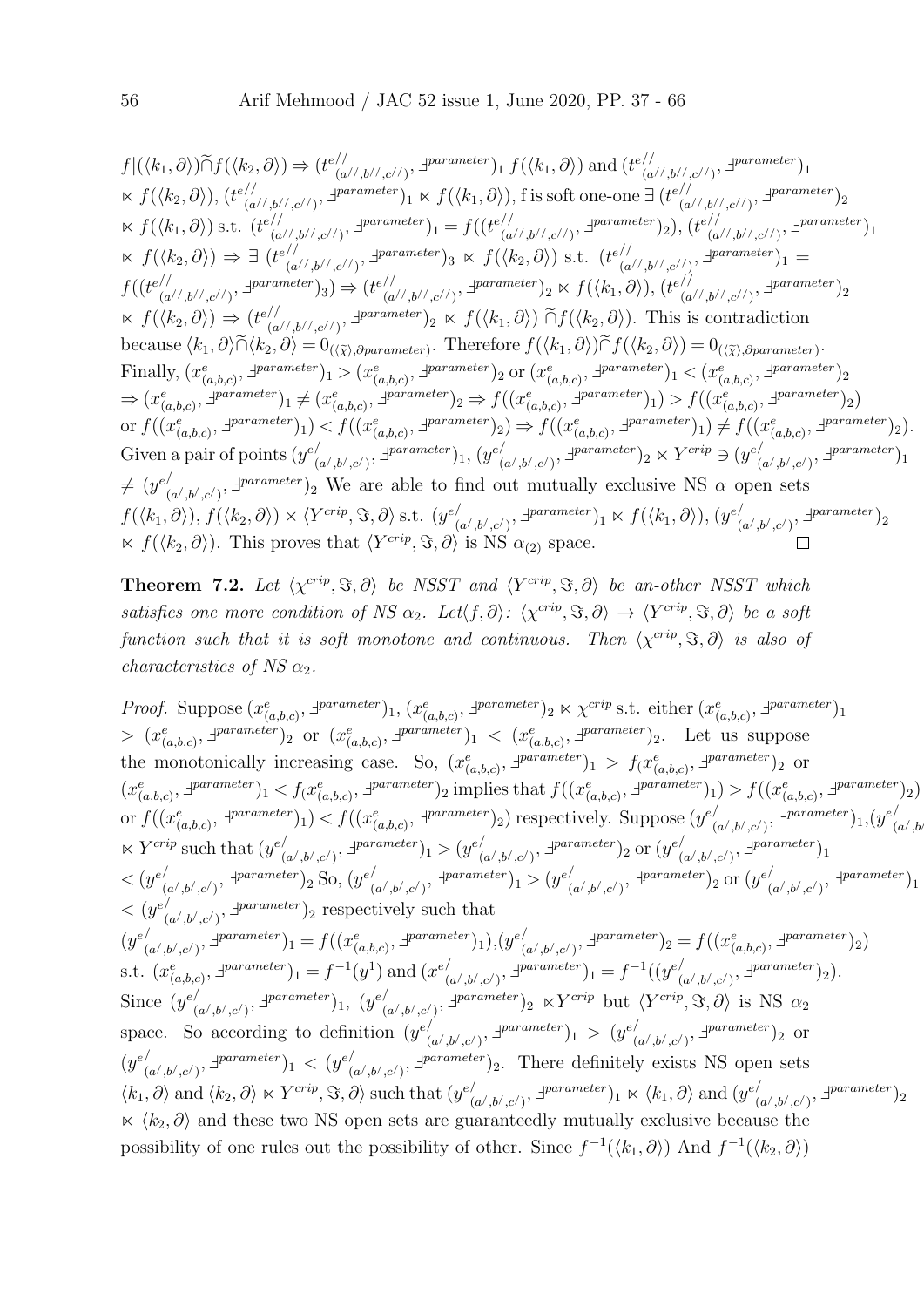are NS open in  $\langle \chi^{crip}, \Im, \partial \rangle$ . Now  $f^{-1}(\langle k_1, \partial \rangle) \cap f^{-1}(\langle k_1, \partial \rangle) = f^{-1}(\langle k_1, \partial \rangle) \cap f^{-1}(\langle k_2, \partial \rangle)$  $=f^{-1}(\widetilde{\phi})=0_{(\langle \widetilde{\chi} \rangle, \partial parameter)}$  and  $(y^{e/\psi})$  $\chi'_{(a',b',c')}, \exists^{parameter})_1 \ltimes \langle k_1, \partial \rangle \Rightarrow f^{-1}((y^e)^t)$  $_{(a^/ ,b^/ ,c^/ )}^{}/\sqrt{1}^{parameter})_{1})$  $\kappa f^{-1}(\langle k_1, \partial \rangle) \Rightarrow (x_{(a,b,c)}^e, \exists^{parameter})_1 \ltimes (\langle k_1, \partial \rangle), (y_{(a,b,c)}^e)$  $\begin{array}{ccc} \lambda & \mu & \lambda \ (a',b',c') & , \end{array}$   $\exists^{parameter}$   $)_2 \ltimes \langle k_2, \partial \rangle \Rightarrow$  $f^{-1}((y^e)'$  $\begin{pmatrix} \n\mu_{(a',b',c')}, \exists \text{parameter} \n\end{pmatrix} \times f^{-1}(\langle k_2, \partial \rangle) \text{ implies that } (x^e_{(a,b,c)}, \exists \text{parameter} \n\end{pmatrix} \times (\langle k_2, \partial \rangle).$ We see that it has been shown for every pair of distinct points of  $\chi^{crip}$ , there suppose disjoint NS  $\alpha$  open sets namely,  $f^{-1}(\langle k_1, \partial \rangle)$  and  $f^{-1}(\langle k_2, \partial \rangle)$  belong to  $\chi^{crip}, \Im, \partial \rangle$  such that  $(x_{(a,b,c)}^e, \exists^{parameter})_1 \ltimes f^{-1}(\langle k_1, \partial \rangle)$  and  $(x_{(a,b,c)}^e, \exists^{parameter})_2 \ltimes f^{-1}(\langle k_2, \partial \rangle)$ . Accordingly, NSST is NS  $\alpha_2$  space.  $\Box$ 

**Theorem 7.3.** Let  $\langle \chi^{crip}, \Im, \partial \rangle$  be NSST and  $\langle Y^{crip}, \Im, \partial \rangle$  be an-other NSST. Let $\langle f, \partial \rangle$ :  $\langle \chi^{crip}, \Im, \partial \rangle \to \langle Y^{crip}, \Im, \partial \rangle$  be a soft mapping such that it is continuous mapping. Let  $\langle Y^{crip}, \Im, \partial \rangle$  is NS  $\alpha_2$  space then it is guarateed that  $\{((x_{(a,b,c)}^e, \exists^{parameter}), (y_{(a,b,c)}^e, \exists^{parameter}))\}$  $\mathcal{L}^{(a',b',c')}, \exists^{parameter}) : f((x^e_{(a,b,c)}, \exists^{parameter}) = f(y^e_{(a',b',c')}, \exists^{parameter}))$  $\binom{d}{(a',b',c')}, \exists^{parameter})\}$ is a NS closed sub-set of  $\langle \chi^{crip}, \Im, \partial \rangle \times \langle \chi^{crip}, \Im, \partial \rangle$ .

Proof. Let  $\langle \chi^{crip}, \Im, \partial \rangle$  be NSST and  $\langle Y^{crip}, \Im, \partial \rangle$  be an-other NSST. Let $\langle f, \partial \rangle$ :  $\langle \chi^{crip}, \Im, \partial \rangle$  $\rightarrow \langle Y^{crip}, \Im, \partial \rangle$  be a soft mapping such that it is continuous mapping. Let  $\langle Y^{crip}, \Im, \partial \rangle$ is NS  $\alpha_2$  space then we will prove that

 $\{((x_{(a,b,c)}^e, \exists^{parameter}), (y_{(a,b,c)}^e,$  $\mathcal{L}^{(a',b',c')}, \exists^{parameter}) : f((x^e_{(a,b,c)}, \exists^{parameter}) = f(y^e_{(a',b',c')}, \exists^{parameter}))$  $\binom{d}{(a',b',c')}, \exists^{parameter})\}$ is a NS closed sub-set of  $\langle \chi^{crip}, \Im, \partial \rangle \times \langle \chi^{crip}, \Im, \partial \rangle$ . Equavilintly, we will prove that  $\{((x_{(a,b,c)}^e, \exists^{parameter}), (y_{(a,b,c)}^e))\}$  $\mathcal{L}^{(a',b',c')}, \exists^{parameter})$ ) :  $f((x_{(a,b,c)}^e, \exists^{parameter}) = f((y_{(a',b',c')^e, \mathcal{L}^{target}}))$  $\left. \begin{array}{l} \bar{\left( a',b',c'\right)},\ \bar{\varphi}^{parameter})\ \end{array} \right) \Big\}^c$ is a NS closed sub-set of  $\langle \chi^{crip}, \Im, \partial \rangle \times \langle \chi^{crip}, \Im, \partial \rangle$ . Let  $((x^e_{(a,b,c)}, \exists^{parameter}), (y^e)^e \rangle$  $\binom{d}{(a',b',c')}, \exists \textit{parameter})$  $\bowtie$ 

$$
\{((x_{(a,b,c)}^e, \exists^{parameter}), (y_{(a',b',c')}^e, \exists^{parameter})) \text{ with } ((x_{(a,b,c)}^e, \exists^{parameter}) > (y_{(a',b',c')}^e, \exists^{parameter})) : f((x_{(a,b,c)}^e, \exists^{parameter})) > f((y_{(a',b',c')}^e, \exists^{parameter}))\}^c
$$
 or

$$
((x_{(a,b,c)}^e, \exists^{parameter}), (y_{(a',b',c')}^e, \exists^{parameter})) \times \{((x_{(a,b,c)}^e, \exists^{parameter}), (y_{(a',b',c')}^e, \exists^{parameter}))
$$
 with

 $((x_{(a,b,c)}^e, \exists^{parameter}) < (y_{(a,b,c)}^e))$  $\mathcal{L}^{(a',b',c')},\exists^{parameter})$ ) :  $f((x_{(a,b,c)}^e, \exists^{parameter})) < f((y_{(a',b',c')^*}^e, \exists^{parameter}))$  $\binom{d}{(a',b',c')}, \exists \textit{parameter})\}^c.$ Then  $f((x_{(a,b,c)}^e, \exists^{parameter})) > f((y_{(a,b,c)}^e, \exists^{target})$  $\mathcal{L}(\mathbf{a}',\mathbf{b}',\mathbf{c}')$ ,  $\exists^{parameter}$ )) or  $\lt f((x_{(a,b,c)}^e, \exists^{parameter}))$   $\lt f((y_{(a',b',c')^e, \mathbf{c}')$  $_{(a^/,b^/,c^/)}^{/}, \exists^{pare}$ accordingly. Since,  $\langle Y^{crip}, \Im, \partial \rangle$  is NS  $\alpha_2$  space. Definitely,  $f((x_{(a,b,c)}^e, \exists^{parameter})), f((y_{(a,b,c)}^e, \Box))$  $\sum_{(a^{\prime},b^{\prime},c^{\prime})}^{\prime},\exists^{parameter}$ are point of  $\langle Y^{crip}, \Im, \partial \rangle$ , there exists NS  $\alpha$  open sets  $\langle G, \partial \rangle, \langle K, \partial \rangle \ltimes \langle Y^{crip}, \Im, \partial \rangle$  such that

 $f((x_{(a,b,c)}^e, \exists^{parameter})) \ltimes \langle G, \partial \rangle$ andf $((x_{(a,b,c)}^e, \exists^{parameter})) \ltimes \langle K, \partial \rangle$  provided  $\langle G, \partial \rangle \widetilde{\cap} \langle K, \partial \rangle$  $= 0_{(\langle \tilde{\chi} \rangle, \exists parameter)_Y}$ . Since,  $\langle G, \partial \rangle$  is soft continuous.  $f^{-1}(\langle G, \partial \rangle)$  and  $f^{-1}(\langle K, \partial \rangle)$  are NS  $\alpha$  open sets in  $\langle \chi^{crip}, \Im, \partial \rangle$  supposing  $(x^e_{(a,b,c)}, \exists^{parameter})$  and  $(y^{e'}_{(b,c)}, \Im, \Box)$  $_{(a^/ ,b^/ ,c^/ )}^{}/\Delta^{parameter})$ respectively and so  $f^{-1}(\langle G,\partial \rangle) \times f^{-1}(\langle H,\partial \rangle)$  is basic NS open set in  $\langle \chi^{crip}, \Im, \partial \rangle \times$  $\langle \chi^{crip}, \Im, \partial \rangle$  containing  $((x^e_{(a,b,c)}, \exists^{parameter}), (y^e))$  $\binom{(\alpha',b',c')}{(a',b',c')}$ . Since  $\langle G,\partial \rangle \widetilde{\cap} \langle K,\partial \rangle$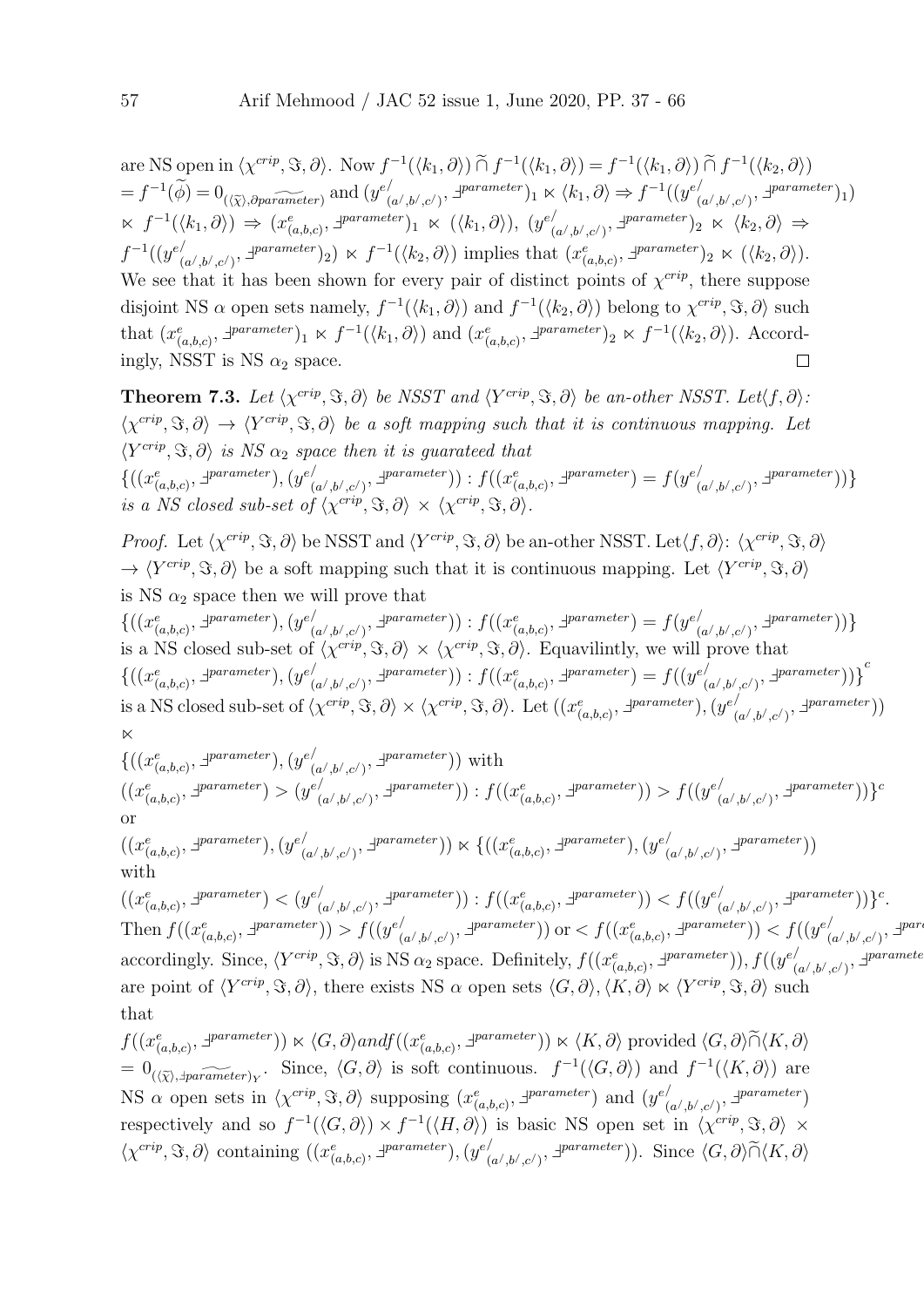$= 0_{(\langle \tilde{\chi} \rangle, \exists parameter)_Y}$ . It is clear by the definition of  $\{((x_{(a,b,c)}^e, \exists^{parameter}), (y_{(a,b,c)}^e))\}$  $\mathcal{L}^{(a',b',c')}, \exists^{parameter}) : f((x^e_{(a,b,c)}, \exists^{parameter}) = f(y^e_{(a',b',c')}, \exists^{parameter}))$  $\binom{d}{(a',b',c')}, \exists \textit{parameter})\}$ that  $\{f^{-1}(\langle G,\partial\rangle) \text{ and } f^{-1}(\langle K,\partial\rangle)\}\ \widetilde{\cap}$  $\{((x_{(a,b,c)}^e, \exists^{parameter}), (y_{(a,b,c)}^e))\}$  $\phi^{\prime}_{(a',b',c')}, \exists^{parameter}$  ) :  $f(x) = f((y^{e'}_{(a',b',c')}, x^{e'})$  $\binom{d}{(a',b',c')}, \exists \text{parameter} )\} = 0_{(\langle \widetilde{\chi} \rangle, \exists \text{parameter})},$ that is  $f^{-1}(\langle G,\partial \rangle) \times f^{-1}(\langle K,\partial \rangle) \Subset$  $\{((x_{(a,b,c)}^e, \exists^{parameter}), (y_{(a,b,c)}^e))\}$  $\mathcal{L}^{(a',b',c')},\exists^{parameter})) : f((x^{e}(a',b',c') ,\exists^{parameter})) = f((y^{e'}(a',b',c'))^{e'})$  $_{(a^{\prime},b^{\prime},c^{\prime})}^{\prime},\exists^{parameter})\$ . Hence,  $\{((x_{(a,b,c)}^e, \exists^{parameter}), (y_{(a,b,c)}^e))\}$  $\mathcal{L}^{(a',b',c')},\exists^{parameter})) : f((x^{e}(a',b',c') ,\exists^{parameter})) = f((y^{e'}(a',b',c'))^{e'})$  $_{(a^{\prime},b^{\prime},c^{\prime})}^{/\mathrm{parameter}})\}^{c}$ implies that  $\{((x_{(a,b,c)}^e, \exists^{parameter}), (y_{(a,b,c)}^e))\}$  $\mathcal{L}^{(a',b',c')},\exists^{parameter})) : f((x^{e}(a',b',c') ,\exists^{parameter})) = f((y^{e'}(a',b',c'))^{e'})$  $_{(a^{\prime},b^{\prime},c^{\prime})}^{/\mathrm{parameter}})\}$ is NS  $\alpha$  closed. **Theorem 7.4.** Let  $\langle \chi^{crip}, \Im, \partial \rangle$  be NSST and  $\langle Y^{crip}, \Im, \partial \rangle$  be an-other NSST. Let $\langle f, \partial \rangle$ :  $\langle \chi^{crip}, \Im, \partial \rangle \to \langle Y^{crip}, \Im, \partial \rangle$  be a NS open mapping such that it is onto. If the soft set  $\{((x_{(a,b,c)}^e, \exists^{parameter}), (y_{(a,b,c)}^e))\}$  $\mathcal{L}^{(a',b',c')}, \exists^{parameter}) : f((x^e_{(a,b,c)}, \exists^{parameter}) = f(y^e_{(a',b',c')}, \exists^{parameter}))$  $\binom{d}{(a',b',c')}, \exists \textit{parameter})\}$ is a NS closed in  $\langle \chi^{crip}, \Im, \partial \rangle \times \langle \chi^{crip}, \Im, \partial \rangle$ , then  $\langle \chi^{crip}, \Im, \partial \rangle$  will behave as NS  $\alpha_2$  space. *Proof.* Suppose  $f((x_{(a,b,c)}^e, \exists^{parameter}) = f(y_{(a,b,c)}^e))$  $\binom{(\alpha',b',c')}{(a',b',c')}$  be two points of  $Y^{crip}$ such that either  $f((x_{(a,b,c)}^e, \exists^{parameter})) > f((y_{(a,b,c)}^e)$  $\binom{(\alpha',b',c')}{(\alpha',b',c')}$   $\exists^{parameter})$ ) or  $f((x^e_{(a,b,c)}, \exists^{parameter}))$  $\langle f(y) \rangle$ . Then  $((x_{(a,b,c)}^e, \exists^{parameter})), ((y_{(a,b,c)}^e, \exists^{parameter})),$  $\sum_{(a',b',c')}, \exists^{parameter})$ ) not belong to  $\{(x,(y^{e'}))$  $\begin{pmatrix} a/|b/|,c/2 \end{pmatrix}, \exists \textit{parameter} \text{)}$ with  $(x_{(a,b,c)}^e, \exists^{parameter}) > (y_{(a,b,c)}^e)$  $\mathcal{L}^{(a',b',c')}, \exists^{parameter}): f((x^e_{(a,b,c)}, \exists^{parameter})) > f((y^e_{(a',b',c')}, \exists^{parameter}))$  $\begin{pmatrix} \frac{1}{2} \left( \frac{a}{b}, \frac{b}{c'} \right), \frac{1}{2} \end{pmatrix}$ or  $((x_{(a,b,c)}^e, \exists^{parameter})), ((y_{(a,b,c)}^e, \exists^{parameter})),$  $\mathcal{L}^{(a',b',c')},$   $\exists^{parameter}$ )) not belong to  $\{(x,(y^{e'}),$  $\binom{d}{(a',b',c')}, \exists^{parameter})$ ) with  $(x_{(a,b,c)}^e, \exists^{parameter}) < (y_{(a,b,c)}^e)$  $\mathcal{L}^{(a',b',c')}$ ,  $\exists^{parameter}$ ) :  $f((x_{(a,b,c)}^e, \exists^{parameter})) < f((y_{(a',b',c')^e}^e, \exists^{parameter}))$  $\binom{d}{(a',b',c')}, \exists \textit{parameter})\}$ 

$$
\text{or } ((x_{(a,b,c)}^e, \exists \textit{parameter})), ((y_{(a',b',c')}, \exists \textit{parameter})), \text{ that is } ((x_{(a,b,c)}^e, \exists \textit{parameter})), (y_{(a',b',c')}, \exists \textit{parameter}))) \times \{((x_{(a,b,c)}^e, \exists \textit{parameter})), (y_{(a',b',c')}, \exists \textit{parameter}))) \} \times \} \{((x_{(a,b,c)}^e, \exists \textit{parameter})), (y_{(a',b',c')}, \exists \textit{parameter}))) \} \} \text{ with } (x_{(a,b,c)}^e, \exists \textit{parameter}))) \} \times \} \{((x_{(a,b,c)}^e, \exists \textit{parameter}))) \} \times \} \{((x_{(a,b,c)}^e, \exists \textit{parameter}))) \} \times \} \{((x_{(a,b,c)}^e, \exists \textit{parameter}))) \} \times \} \{((x_{(a,b,c)}^e, \exists \textit{parameter}))) \} \times \} \{((x_{(a,b,c)}^e, \exists \textit{parameter}))) \} \times \} \{((x_{(a,b,c)}^e, \exists \textit{parameter}))) \} \times \} \{((x_{(a,b,c)}^e, \exists \textit{parameter}))) \} \times \} \{((x_{(a,b,c)}^e, \exists \textit{parameter}))) \} \times \} \{((x_{(a,b,c)}^e, \exists \textit{parameter}))) \} \} \times \} \{((x_{(a,b,c)}^e, \exists \textit{parameter}))) \} \times \} \{((x_{(a,b,c)}^e, \exists \textit{parameter}))) \} \} \times \} \text{ Since } ((x_{(a,b,c)}^e, \exists \textit{parameter}))) \} \times \} \{((x_{(a',b',c')}^e, \exists \textit{parameter}))) \} \times \{((x_{(a',b',c')}^e, \exists \textit{parameter}))) \} \} \times \{((x_{(a',b',c')}^e, \exists \textit{parameter}))) \} \times \} \{((x_{(a',b',c')}^e, \exists \textit{parameter}))) \} \times \} \{((x_{(a',b',c')}^e, \exists \textit{parameter}))) \} \times \} \{((x_{(a',b',c')}^e, \exists \textit{parameter}))) \} \times \} \times \{((x_{(a',b',c')}^e, \exists \text
$$

$$
f((x_{(a,b,c)}^e, \exists^{\text{parameter}})) > f((y_{(a',b',c')}^e, \exists^{\text{parameter}}))\}^c
$$
 or 
$$
((x_{(a,b,c)}^e, \exists^{\text{parameter}}), (y_{(a',b',c')}^e, \exists^{\text{parameter}})) \ltimes
$$

$$
\{(x_{(a,b,c)}^e, \exists^{\text{parameter}}), (y_{(a',b',c')}^e, \exists^{\text{parameter}})\text{ with } (x_{(a,b,c)}^e, \exists^{\text{parameter}}) < (y_{(a',b',c')}^e, \exists^{\text{parameter}}):
$$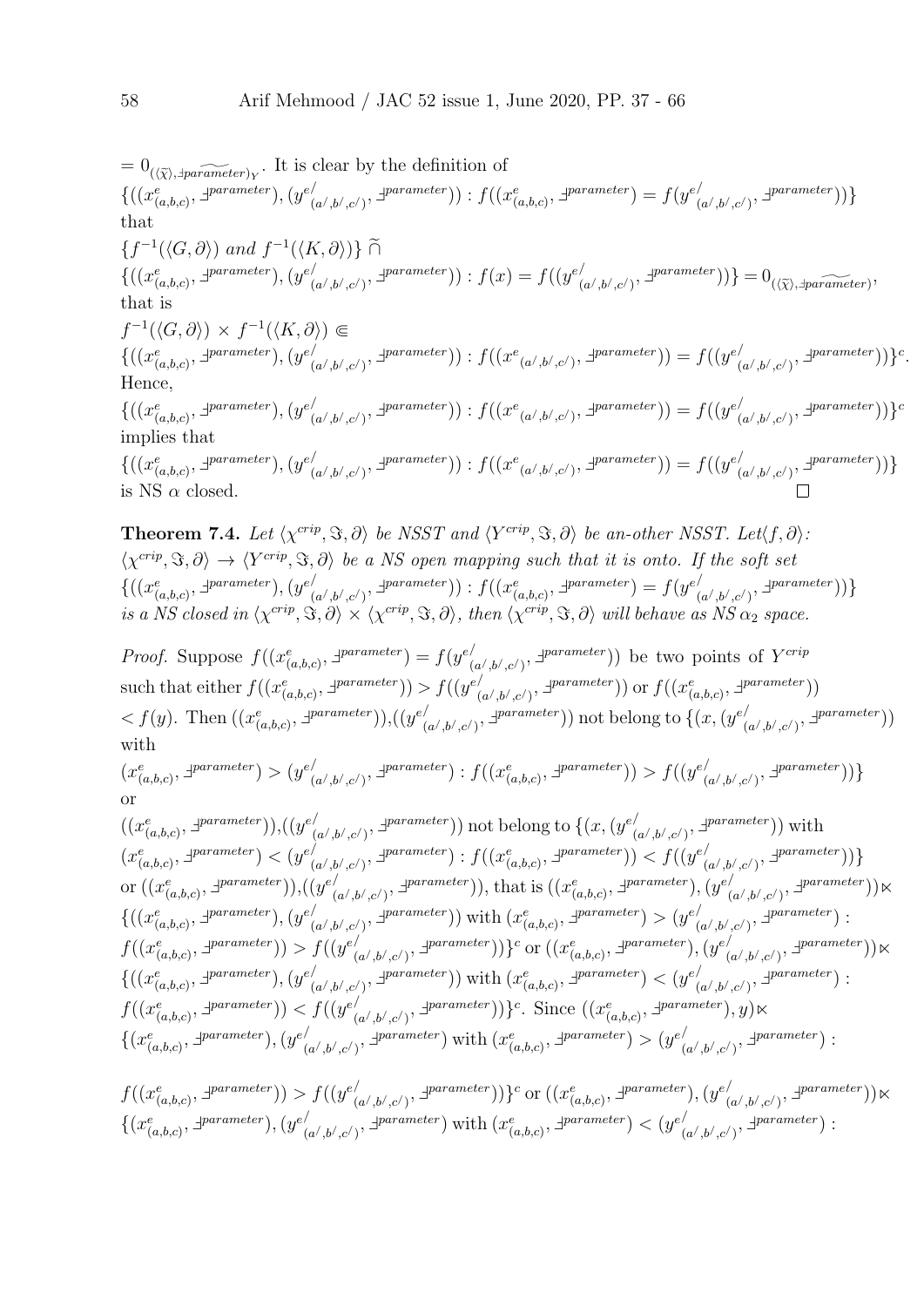$f((x_{(a,b,c)}^e, \exists^{parameter})) < f((y_{(a,b,c)}^e, \exists^{parameter}))$  $\{a(1,b),c(1),\}^{\text{parameter}}\}$  is soft in  $\langle \chi^{crip}, \Im, \partial \rangle \times \langle \chi^{crip}, \Im, \partial \rangle$ , then  $\exists$  NS open sets  $\langle G, \partial \rangle$  and $\langle K, \partial \rangle$  in  $\langle \chi^{cript}, \Im, \partial \rangle$  s.t.  $((x_{(a,b,c)}^e, \exists^{parameter}), (y_{(a,b,c)}^e, \Box))$  $\binom{a}{b}, \binom{b}{c}, \exists^{parameter})$  $\langle G, \partial \rangle \times \langle K, \partial \rangle \in \{((x_{(a,b,c)}^e, \exists^{parameter}), (y_{(a,b,c)}^e, \exists^{target})\}$  $\binom{d}{(a',b',c')}, \exists^{parameter})$ ) with  $(x^e_{(a,b,c)}, \exists^{parameter}) > (y^e)$  $\mathcal{L}^{(a',b',c')}$ ,  $\exists^{parameter}$ ) :  $f((x_{(a,b,c)}^e, \exists^{parameter})) > f((y_{(a',b',c')^e, \mathcal{L}^{target}}))$  $\binom{d}{(a',b',c')}, \exists^{parameter})\}^{c}$ or  $((x_{(a,b,c)}^e, \exists^{parameter}), (y_{(a,b,c)}^e))$  $\binom{(\alpha',b',c')}{(a',b',c')}$   $\exists^{parameter}$ )  $\ltimes \langle G, \partial \rangle \times \langle K, \partial \rangle \subseteq$  $\{((x_{(a,b,c)}^e, \exists^{parameter}), (y_{(a,b,c)}^e))\}$  $\binom{d}{(a',b',c')}, \exists^{parameter})$ ) with  $(x_{(a,b,c)}^e, \exists^{parameter}) < (y_{(a,b,c)}^e)$  $\mathcal{L}^{(a',b',c')}$ ,  $\exists^{parameter}$ ) :  $f((x_{(a,b,c)}^e, \exists^{parameter})) < f((y_{(a',b',c')^e}^e, \exists^{parameter}))$  $\binom{d}{(a',b',c')}, \exists \textit{parameter})\}^c.$ Then, since f is NS  $\alpha$  open,  $f(\langle G, \partial \rangle)$ andf $(\langle K, \partial \rangle)$  are NS  $\alpha$  open sets in  $\langle Y^{crip}, \Im, \partial \rangle$  containing  $f((x_{(a,b,c)}^e, \exists^{parameter}))$  and  $((y_{(c)}^e)$  $\binom{d}{(a',b',c')}$ ,  $\exists^{parameter}$ ) respectively, and  $f(\langle G, \partial \rangle) \widetilde{\cap} f(\langle K, \partial \rangle)$  $= 0_{(\langle \tilde{\chi} \rangle, \exists parameter)}$  otherwise  $f(\langle G, \partial \rangle) \times f(\langle K, \partial \rangle)$  ∩  $\{((x_{(a,b,c)}^e, \exists^{parameter})), with (x_{(a,b,c)}^e, \exists^{parameter}) > (y_{(a,b,c)}^e,$  $\mathcal{L}^{(a',b',c')}, \exists^{parameter} : f((x_{(a,b,c)}^e, \exists^{parameter})) >$  $f(y)$ } or  $(((x_{(a,b,c)}^e, \exists^{parameter}), (y_{(a,b,c)}^e))$  $\binom{(\alpha',b',c')}{\alpha'}$ ,  $\exists^{parameter}$ ))) not belong to  $\{((x_{(a,b,c)}^e, \exists^{parameter}), (y_{(a,b,c)}^e,$  $\binom{d}{(a',b',c')}$ ,  $\exists^{parameter}$ )) with  $(x_{(a,b,c)}^e, \exists^{parameter}) < (y_{(a',b',c')^*}^e)$  $_{(a^{\prime},b^{\prime},c^{\prime})}^{/\mathrm{parameter}}$  ;  $f((x_{(a,b,c)}^e, \exists^{parameter})) \leq f((y_{(a,b,c)}^e, \exists^{target}))$  $\begin{aligned} (a',b',c')\text{, } \exists \text{parameter} \text{)}\text{, } \end{aligned}$  =  $0_{(\langle \widetilde{\chi} \rangle, \exists \text{parameter})}$ . It follows that  $\langle Y^{crip}, \Im, \partial \rangle$  is NS  $\alpha_2$  space.  $\Box$ 

**Theorem 7.5.** Let  $\langle \chi^{crip}, \Im, \partial \rangle$  be a NS second countable space then it is guaranteed that every family of non-empty dis-joint NS  $\alpha$  open subsets of a NS second countable space  $\langle \chi^{crip}, \Im, \partial \rangle$  is NS countable.

*Proof.* Given that  $\langle \chi^{crip}, \Im, \partial \rangle$  be a NS second countable space. Then,  $\exists$  a NS countable base  $\beta = \langle B^1, B^2, B^3, B^4, ... B^n : n \times \mathbb{N} \rangle$  for  $\langle \chi^{crip}, \Im, \partial \rangle$ . Let  $\langle C, \partial \rangle$  be a family of nonvacuous mutually exclusive NS  $\alpha$  open sub-sets of  $\langle \chi^{crip}, \Im, \partial \rangle$ . Then, for each  $\langle f, \partial \rangle$  of in  $\langle \mathcal{C}, \partial \rangle$  a soft  $B^n \times \beta$  in such a way that  $B^n \in \langle f, \partial \rangle$ . Let us attach with  $\langle f, \partial \rangle$ , the smallest positive interger n such that  $B^n \in \langle f, \partial \rangle$ . Since the candidates of  $\langle \mathcal{C}, \partial \rangle$  are mutully exclusive because of this behaviour distinct candidates will be associated with distinct positive integers. Now, if we put the elements of  $\langle C, \partial \rangle$  in order so that the order is increasing relative to the positive integers associated with them, we obtain a sequence of of candidates of  $\langle \mathcal{C}, \partial \rangle$ . This verifies that  $\langle \mathcal{C}, \partial \rangle$  is NS countable.  $\Box$ 

**Theorem 7.6.** Let  $\langle \chi^{crip}, \Im, \partial \rangle$  be a NS second countable space and let  $\langle f, \partial \rangle$  be NS uncountable sub set of  $\langle \chi^{crip}, \Im, \partial \rangle$ . Then, at least one point of  $\langle f, \partial \rangle$  is a soft limit point of  $\langle f, \partial \rangle$ .

*Proof.* Let  $\beta = \langle B^1, B^2, B^3, B^4, ...B^n : n \times \mathbb{N} \rangle$  for  $\langle \chi^{crip}, \Im, \partial \rangle$ . Let, if possible, no point of  $\langle f, \partial \rangle$  be a soft limit point of  $\langle f, \partial \rangle$ . Then, for each  $(x_{(a,b,c)}^e, \exists^{parameter}) \times \langle f, \partial \rangle \exists NS \alpha$ open set  $\langle \rho, \partial \rangle_{(x_{(a,b,c)}^e, z^{parameter})}$  such that  $(x_{(a,b,c)}^e, z^{parameter}) \times \langle \rho, \partial \rangle_{(x_{(a,b,c)}^e, z^{parameter})}$  and  $\langle \rho, \partial \rangle_{(x_{(a,b,c)}^e, \exists \text{parameter})} \cap \langle f, \partial \rangle = \{(x_{(a,b,c)}^e, \exists \text{parameter})\}.$  Since  $\beta$  is soft base  $\exists B_{n(x_{(a,b,c)}^e, \exists \text{parameter})}$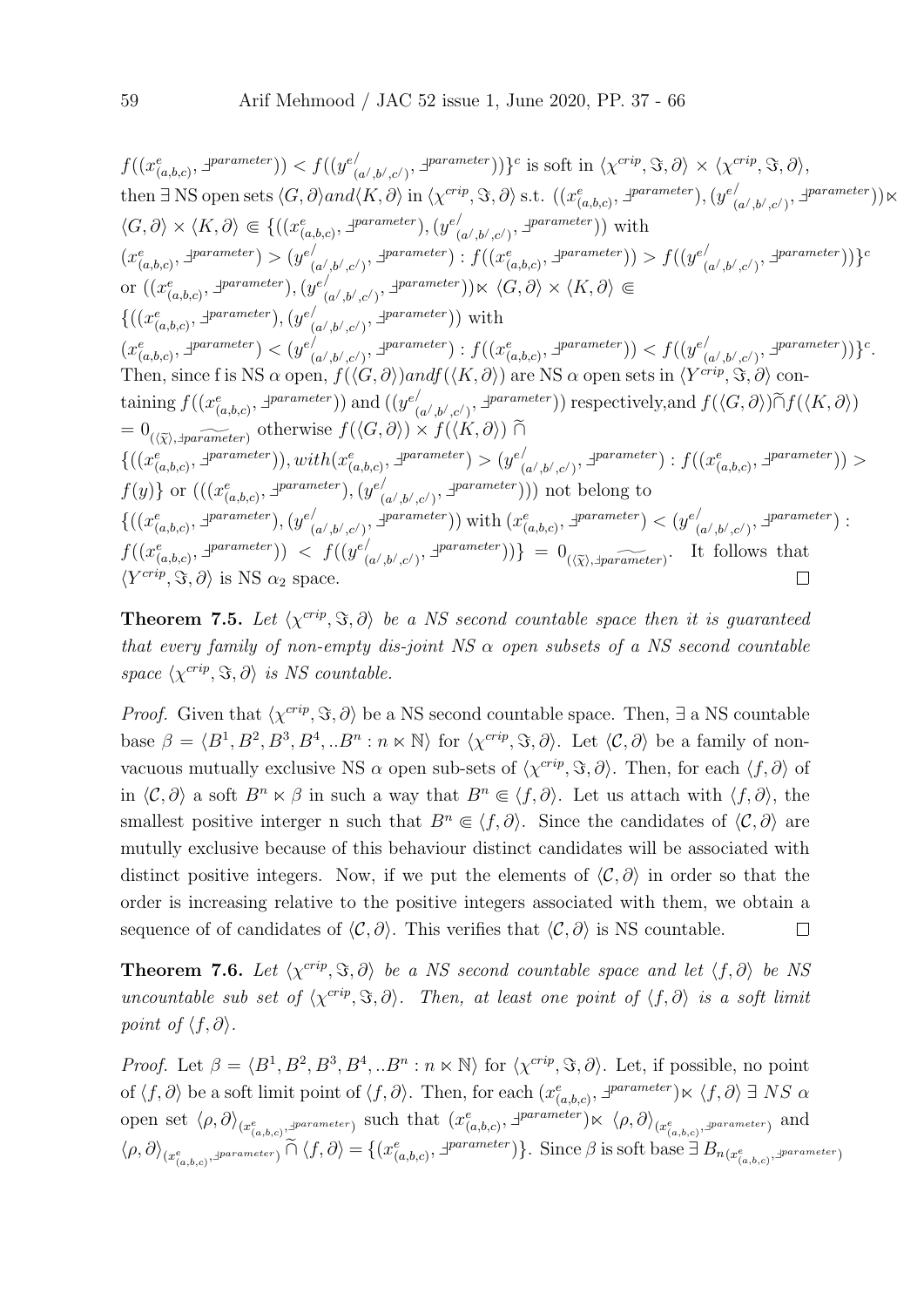$\forall \beta \text{ such that } (x^e_{(a,b,c)}, \exists^{parameter}) \forall B_n(x^e_{(a,b,c)}, \exists^{parameter}) \in \langle \rho, \partial \rangle_{(x^e_{(a,b,c)}, \exists^{parameter})}.$ Therefore  $B_{n(x_{(a,b,c)}^e, \exists \textit{parameter})} \cap \langle f, \partial \rangle \in \langle \rho, \partial \rangle_{(x_{(a,b,c)}^e, \exists \textit{parameter})} \cap \langle f, \partial \rangle = \{(x_{(a,b,c)}^e, \exists \textit{parameter})\}.$ More-over, if  $(x_{(a,b,c)}^e, \exists^{parameter})_1$  and  $(x_{(a,b,c)}^e, \exists^{parameter})_2$  be any two NS points such that  $(x_{(a,b,c)}^e, \exists^{parameter})_1 \neq (x_{(a,b,c)}^e, \exists^{parameter})_2$  which means either  $(x_{(a,b,c)}^e, \exists^{parameter})_1 >$  $(x^e_{(a,b,c)}, \exists^{parameter})_2$  or  $(x^e_{(a,b,c)}, \exists^{parameter})_1$  ;  $(x^e_{(a,b,c)}, \exists^{parameter})_2$  then  $\exists B_{n(x^e_{(a,b,c)}, \exists^{parameter})_1}$ and  $B_{n(x_{(a,b,c)}^e, \exists \text{parameter})_2}$  in  $\beta$  such that  $B_{n(x_{(a,b,c)}^e, \exists \text{parameter})_1} \widetilde{\cap} \langle f, \partial \rangle = \{(x_{(a,b,c)}^e, \exists \text{parameter})_1\}$ and  $B_{n(x_{(a,b,c)},a^{parameter})_2} \cap \langle f, \partial \rangle = \{(x_{(a,b,c)}^e, a^{parameter})_2\}$ . Now,  $(x_{(a,b,c)}^e, a^{parameter})_1 \neq a^{target}$  $(x_{(a,b,c)}^e, \exists^{parameter})_2$  which guarantees that  $\{(x_{(a,b,c)}^e, \exists^{parameter})_1\} \neq \{(x_{(a,b,c)}^e, \exists^{parameter})_2\}$  $\text{which} \Rightarrow B_{n(x_{(a,b,c)}^e, \exists \text{parameter})_1} \cap \langle f, \partial \rangle \neq B_{n(x_{(a,b,c)}^e, \exists \text{parameter})_2} \cap \langle f, \partial \rangle \Rightarrow B_{n(x_{(a,b,c)}^e, \exists \text{parameter})_1}$  $f \neq B_{n(x_{(a,b,c)}^e, x_{\text{parameter}}^e)}$ . Thus, ∃ a one to one soft correspondence of  $\langle f, \partial \rangle$  on to  $B_{n(x_{(a,b,c)}^e, \pm^{parameter})}: (x_{(a,b,c)}^e, \pm^{parameter}) \times \langle f, \partial \rangle$ . Now,  $\langle f, \partial \rangle$  being NS uncountable, it fol- $\lim_{(a,b,c)} \sum_{(a,b,c)}$  (a,b,c)  $\lim_{(a,b,c)}$  is NS uncountable. But, this is purely a contradiction, since  $\{B_{n(x_{(a,b,c)}^e, \pm^{parameter})}: (x_{(a,b,c)}^e, \pm^{parameter}) \times \langle f, \partial \rangle\}$  being a NS sub-family of the NS countable collection  $\beta$ . This contradiction is taking birth that on point of  $\langle f, \partial \rangle$  is a soft limit point of  $\langle f, \partial \rangle$ , so at least one point of  $\langle f, \partial \rangle$  is a soft limit point of  $\langle f, \partial \rangle$ .  $\Box$ 

#### 8 Neutrosophic soft Product Spaces

**Theorem 8.1.** Let  $(\chi^{crip1}, \Im, A)$  and  $(\chi^{crip2}, \Im, A)$  be two NS second countable NST Spaces then their product, that is  $(\chi^{crip1}, \Im, A) * (\chi^{crip2}, \Im, A)$  is also NS second countable NST Space.

*Proof.* To prove  $(\chi^{crip1}, \Im, A) * (\chi^{crip2}, \Im, A)$  is NS second countable NST Spaces. Our assumption  $\Rightarrow \exists$  countable NS bases  $B^1 = \{B^i : i \in N\}$  and  $B^2 = \{C^i : i \in N\}$ for  $(\chi^{crip1}, \Im, \mathbb{A})$  and  $(\chi^{crip2}, \Im, \mathbb{A})$  respectively.  $B = \langle \Psi_1, \mathbb{A} \rangle * \langle \Psi_2, \mathbb{A} \rangle$ ; such that  $\langle \Psi_1, \mathbb{A} \rangle$ and  $\langle \Psi_2, \mathbb{A} \rangle$  are NS open s.t.  $\langle \Psi_1, \mathbb{A} \rangle \in \{ (\chi^{crip1}, \Im, \mathbb{A}), \langle \Psi_2, \mathbb{A} \rangle \in (\chi^{crip2}, \Im, \mathbb{A}) \}$  is a soft base for neutrosophic soft product topology(NSPT)  $(\chi^{crip1}, \Im, A) * (\chi^{crip2}, \Im, A)$ . Write  $\mathcal{C} = \{B^i * \mathcal{C}^j; i, j \in N\} = B^1 * B^2$  is soft countable this implies that is NS countable. By definition of soft base B, and  $((x_{(a,b,c)}^e, \exists^{parameter}), (y_{(a,b,c)}^e, \exists^{parameter}))$  $\begin{pmatrix} a',b',c' \end{pmatrix}, \exists \textit{parameter} \texttt{)}$  $\in (\chi^{crip1}, \Im, \mathbb{A})$  $*(\chi^{crip^2}, \Im, \mathbb{A}) \Rightarrow \text{NS }\alpha \text{ open sets }\langle G, \mathbb{A} \rangle, \langle H, \mathbb{A} \rangle \in B \text{ s.t. } ((x^e_{(a,b,c)}, \exists^{parameter}), (y^e))$  $\begin{pmatrix} a/|b/|,c/2 \end{pmatrix}, \exists \textit{parameter} \text{)}$  $\in \langle G, \mathbb{A} \rangle, * \langle H, \mathbb{A} \rangle \widetilde{\subset} N \Rightarrow (x_{(a,b,c)}^e, \exists^{parameter}) \in \langle G, \mathbb{A} \rangle \in (\chi^{cript}, \Im, \mathbb{A}), y \in \langle H, \mathbb{A} \rangle \in (\chi^{cript2}, \Im, \mathbb{A})$  $\Rightarrow B^i \in B^1, C^j \in B^2$  such that  $(x_{(a,b,c)}^e, \exists^{parameter}) \in B^i \widetilde{\subset} \langle G, \mathbb{A} \rangle, (y_{(a,b,c)}^e, \exists^{parameter})$  $\binom{d}{(a',b',c')}, \exists^{parameter} \in C^j \widetilde{\subset} \langle H, \mathbb{A} \rangle$  $\Rightarrow ((x_{(a,b,c)}^e, \exists^{parameter}), (y_{(a,b,c)})$  $(\alpha', b', c')$ ,  $\exists$  parameter))  $\in B^i * C^j \widetilde{\subset} \langle G, \mathbb{A} \rangle * \langle H, \mathbb{A} \rangle \widetilde{\subset} N$ . By definition this proves that  $\mathcal C$  is s.t. base for the neutrosophic soft product topology(NSPT)  $(\chi^{crip1}, \Im, \mathbb{A}) * (\chi^{crip2}, \Im, \mathbb{A}).$  Also C has been shown to be NS countable. Hence,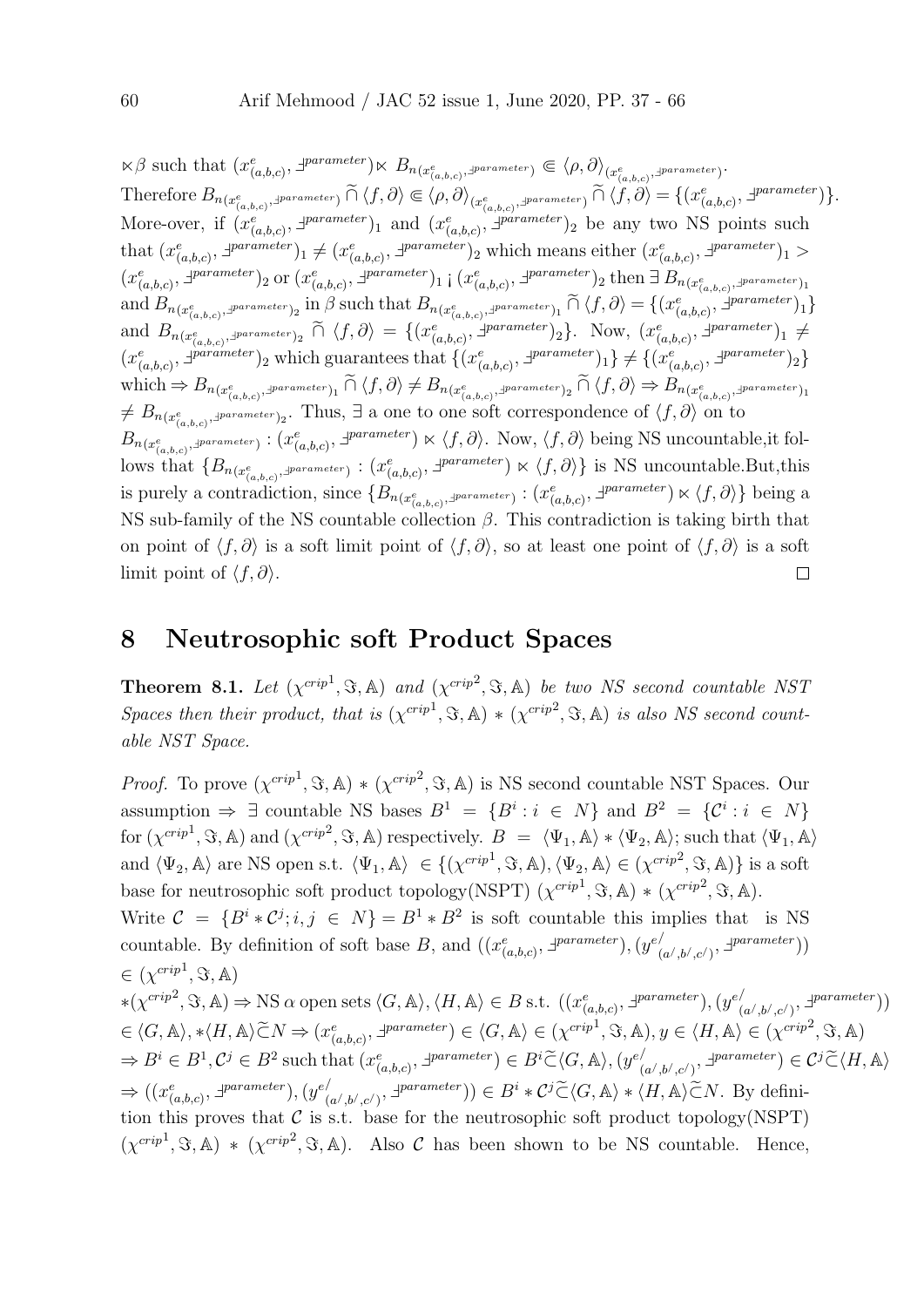$(\chi^{crip1}, \Im, A) * (\chi^{crip2}, \Im, A)$  NS second countable relative to NS  $\alpha$  open set.

**Theorem 8.2.** Let  $(\chi^{crip1}, \Im, \mathbb{A})$  and  $(\chi^{crip2}, \tau, \mathbb{A})$  be two NST Spaces on the crisp sets  $(\chi^{crip1}, \Im, \mathbb{A})$  and  $(\chi^{crip2}, \Im, \mathbb{A})$  respectively. The collection  $B = \langle G_1, \mathbb{A} \rangle * \langle G_2, \mathbb{A} \rangle : \langle G_1, \mathbb{A} \rangle \in \Im,$  $\langle G_2, \mathbb{A} \rangle \in \tau$  is a s.t. base for some (NSPT)  $(\chi^{crip}^1, \Im, \mathbb{A}) * (\chi^{crip}^2, \tau, \mathbb{A})$  such that  $\langle G_1, A \rangle$ , and  $\langle G_1, A \rangle$  are NS  $\alpha$  open sets in their corresponding NST Spaces.

 $\Box$ 

*Proof.* Let  $(\chi^{crip1}, \Im, \mathbb{A})$  and  $(\chi^{crip2}, \tau, \mathbb{A})$  be two NST Spaces on the crisp sets  $(\chi^{crip1}, \Im, \mathbb{A})$ and  $(\chi^{crip^2}, \tau, \mathbb{A})$  respectively. Suppose  $(\chi^{crip^1}, \Im, \mathbb{A}) * (\chi^{crip^2}, \tau, \mathbb{A})$  be the (NSPT).  $B = \{ \langle u_1, \mathbb{A} \rangle * \langle u_2, \mathbb{A} \rangle : \langle u, \mathbb{A} \rangle \in (\chi^{crip1}, \Im, \mathbb{A}), \langle u_2, \mathbb{A} \rangle \in (\chi^{crip2}, \tau, \mathbb{A}) \}$  where  $\langle u_1, \mathbb{A} \rangle$  is NS  $\alpha$  open in  $(\chi^{crip1}, \Im, \mathbb{A})$  and  $\langle u_2, \mathbb{A} \rangle$  is NS  $\alpha$  open in  $(\chi^{crip2}, \tau, \mathbb{A})$ . We need to prove B is a NS base for some NST on  $(\chi^{crip}$ ,  $\Im, \mathbb{A}) * (\chi^{crip}$ ,  $\tau, \mathbb{A})$ . To prove that  $\cup \{B : B \in \beta\}$  $= (\chi^{crip1}, \Im, \mathbb{A}) * (\chi^{crip2}, \tau, \mathbb{A}).$  Clearly,  $(\chi^{crip1}, \Im, \mathbb{A}) * (\chi^{crip2}, \tau, \mathbb{A}) \in \beta$ . This implies that  $(\chi^{crip1}, \Im, \mathbb{A}) * (\chi^{crip2}, \tau, \mathbb{A}) = \cup \{B : B \in \beta\}.$  Next let  $\langle u_1, \mathbb{A} \rangle * \langle u_2, \mathbb{A} \rangle$ ,  $\langle \Im_1, \mathbb{A} \rangle * \langle \Im_2, \mathbb{A} \rangle \in B$  where  $\langle \Im_1, \mathbb{A} \rangle$  is NS  $\alpha$  open in  $(\chi^{crip1}, \Im, \mathbb{A})$  and  $\langle \Im_2, \mathbb{A} \rangle$  is NS  $\alpha$ open in  $(\chi^{crip^2}, \tau, \mathbb{A})$  and suppose  $x_1, x_2 \in (\langle u_1, \mathbb{A} \rangle * \langle u_2, \mathbb{A} \rangle) \widetilde{\cap} (\langle \Im_1, \mathbb{A} \rangle * \langle \Im_2, \mathbb{A} \rangle) \in B$ . To prove that  $\exists (\langle \Im_1, \mathbb{A} \rangle)$  NS  $\alpha$  open in  $(\chi^{crip1}, \Im, \mathbb{A})$  and  $(\langle \Im_2, \mathbb{A} \rangle)$  is NS  $\alpha$  open in  $(\chi^{crip^2}, \tau, \mathbb{A})$  s.t.  $\langle f_1, \mathbb{A} \rangle * \langle \Im_2, \mathbb{A} \rangle \in B$  s.t.  $((x_{(a,b,c)}^e, \exists^{parameter})_1, (y_{(a,b,c)}^e, \exists^{parameter})_2)$  $\frac{1}{(a^{\prime},b^{\prime},c^{\prime})},$   $\exists^{parameter})_2$ )  $\in \langle f_1, \mathbb{A} \rangle * \langle \Im_2, \mathbb{A} \rangle$  $\widetilde{\subset}(\langle u_1, \mathbb{A}\rangle * \langle u_2, \mathbb{A}\rangle) \widetilde{\cap}(\langle \Im_1, \mathbb{A}\rangle * \langle \Im_2, \mathbb{A}\rangle)$  that is  $((x_{(a,b,c)}^e, \exists^{parameter})_1, (y_{(a,b,c)}^e, \exists^{parameter})_2)$  $\frac{1}{(a^{\prime},b^{\prime},c^{\prime})},$   $\exists^{parameter}\big)_{2})$  $\in ((u_1, \mathbb{A}) * \langle u_2, \mathbb{A} \rangle) \widetilde{\cap} (\langle \Im_1, \mathbb{A} \rangle * \langle \Im_2, \mathbb{A} \rangle) \Rightarrow ((x_{(a,b,c)}^e, \exists^{parameter})_1, (y_{(a,b,c)}^e, \Box))_1$  $\binom{a',b',c'}{2}$   $\exists^{parameter}$  )<sub>2</sub>) ∈  $(\langle u_1, \mathbb{A} \rangle * \langle u_2, \mathbb{A} \rangle), ((x_{(a,b,c)}^e, \exists^{parameter})_1, (y_{(a,b,c)}^e)$  $_{(a',b',c')}, \exists \textit{parameter})_2) \in (\langle \Im_1, \mathbb{A} \rangle * \langle \Im_2, \mathbb{A} \rangle)$  $\Rightarrow (x_{(a,b,c)}^e, \exists^{parameter})_1 \in \langle u_1, \mathbb{A} \rangle, (x_{(a,b,c)}^e, \exists^{parameter})_2 \in \langle u_2, \mathbb{A} \rangle, (x_{(a,b,c)}^e, \exists^{parameter})_1 \in \langle \Im_1, \mathbb{A} \rangle,$  $(x^e_{(a,b,c)}, \exists^{parameter})_2 \in \langle \Im_2, \mathbb{A} \rangle \Rightarrow (x^e_{(a,b,c)}, \exists^{parameter})_1 \in (\langle u_1, \mathbb{A} \rangle \widetilde{\cap} \langle \Im_1, \mathbb{A} \rangle), (x^e_{(a,b,c)}, \exists^{parameter})_2$  $\in (\langle u_2, \mathbb{A} \rangle \widetilde{\cap} \langle \Im_2, \mathbb{A} \rangle) \Rightarrow (x^e_{(a,b,c)}, \exists^{parameter})_1 \in (\langle f_1, \mathbb{A} \rangle), (x^e_{(a,b,c)}, \exists^{parameter})_2 \in (\langle f_2, \mathbb{A} \rangle).$ On taking  $(\langle f_1, \mathbb{A} \rangle) = (\langle u_1, \mathbb{A} \rangle) \tilde{\cap} \langle \Im_1, \mathbb{A} \rangle, \langle \Im_2, \mathbb{A} \rangle = (\langle u_2, \mathbb{A} \rangle) \tilde{\cap} \langle \Im_2, \mathbb{A} \rangle$  $\Rightarrow ((x_{(a,b,c)}^e, \exists^{parameter})_1, (x_{(a,b,c)}^e, \exists^{parameter})_2) \in \langle f_1, \mathbb{A} \rangle * \langle \Im_2, \mathbb{A} \rangle, \langle u_1, \mathbb{A} \rangle * \langle u_2, \mathbb{A} \rangle \in B,$ 

 $\langle \Im_1, \mathbb{A} \rangle * \langle \Im_2, \mathbb{A} \rangle \in \beta \Rightarrow \langle u_1, \mathbb{A} \rangle \in (\chi^{crip^1}, \Im, \mathbb{A}), \langle u_2, \mathbb{A} \rangle \in (\chi^{crip^2}, \tau, \mathbb{A}); \langle \Im_1, \mathbb{A} \rangle \in (\chi^{crip^1}, \Im, \mathbb{A}), \langle \Im_2, \mathbb{A} \rangle$  $\in (\chi^{crip^2}, \tau, \mathbb{A}) \Rightarrow \langle u_1, \mathbb{A} \rangle \widetilde{\cap} \langle \Im_1, \mathbb{A} \rangle \in (\chi^{crip^1}, \Im, \mathbb{A}), \langle u_2, \mathbb{A} \rangle \widetilde{\cap} \langle \Im_2, \mathbb{A} \rangle \in (\chi^{crip^2}, \tau, \mathbb{A})$  $\langle f_1, \mathbb{A} \rangle \in (\chi^{crip^1}, \Im, \mathbb{A}), \langle f_2, \mathbb{A} \rangle \in (\chi^{crip^2}, \tau, \mathbb{A}) \Rightarrow \langle f_1, \mathbb{A} \rangle * \langle f_2, \mathbb{A} \rangle \in \beta$ . It revealed that  $\exists \langle f_1, \mathbb{A} \rangle * \langle f_2, \mathbb{A} \rangle \in \beta \text{ s.t.}$ 

 $((x_{(a,b,c)}^e, \exists^{parameter})_1, (x_{(a,b,c)}^e, \exists^{parameter})_2) \in \langle f_1, \mathbb{A} \rangle * \langle f_2, \mathbb{A} \rangle$ . That need to be proven  $\langle f_1, \mathbb{A} \rangle * \langle f_2, \mathbb{A} \rangle \widetilde{\subset} ((\langle u_1, \mathbb{A} \rangle) * (\langle u_2, \mathbb{A} \rangle)) \widetilde{\cap} (\langle \Im_1, \mathbb{A} \rangle * \langle \Im_2, \mathbb{A} \rangle).$ Let  $((x_{(a,b,c)}^e, \exists^{parameter})_1, (y_{(a,b,c)}^e))$  $\binom{(\alpha',b',c')}{(a',b',c')}$   $\exists^{parameter}$ )<sub>2</sub>)  $\in \langle f_1, \mathbb{A} \rangle * \langle f_2, \mathbb{A} \rangle$  be arbitrary matually exclusive points.  $((y^e)'$  $\sum_{(a^{\prime},b^{\prime},c^{\prime})}^{\prime},\exists^{parameter})_{1},(y^{e/2})$  $\binom{(\alpha',b',c')}{(a',b',c')}$   $\exists^{parameter}$ )<sub>2</sub>)  $\in (\langle f_1, \mathbb{A} \rangle * \langle f_2, \mathbb{A} \rangle)$  $\Rightarrow (y^e)'$  $\chi'_{(a',b',c')}, \exists^{parameter})_1 \in \langle f_1, \mathbb{A} \rangle, (y_{(a')})$  $\binom{d}{(a',b',c')}$ ,  $\exists^{parameter}$ )<sub>2</sub>  $\in \langle f_2, \mathbb{A} \rangle \Rightarrow (y^e)^{d}$  $_{(a^{\prime},b^{\prime},c^{\prime})}^{/\,,\,\exists \textit{parameter})_{1}}$  $\in (\langle u_1, \mathbb{A} \rangle \widetilde{\cap} \langle \Im_1, \mathbb{A} \rangle), (y_{(i)}^{e})$  $_{(a',b',c')}, \exists^{parameter} \rangle_2 \in (\langle u_2, \mathbb{A} \rangle \widetilde{\cap} \langle \Im_2, \mathbb{A} \rangle) \Rightarrow (y^{e'}_{(a')})$  $_{(a^/ ,b^/ ,c^/ )}^{}/\sqrt{1}^{parameter})_{1}$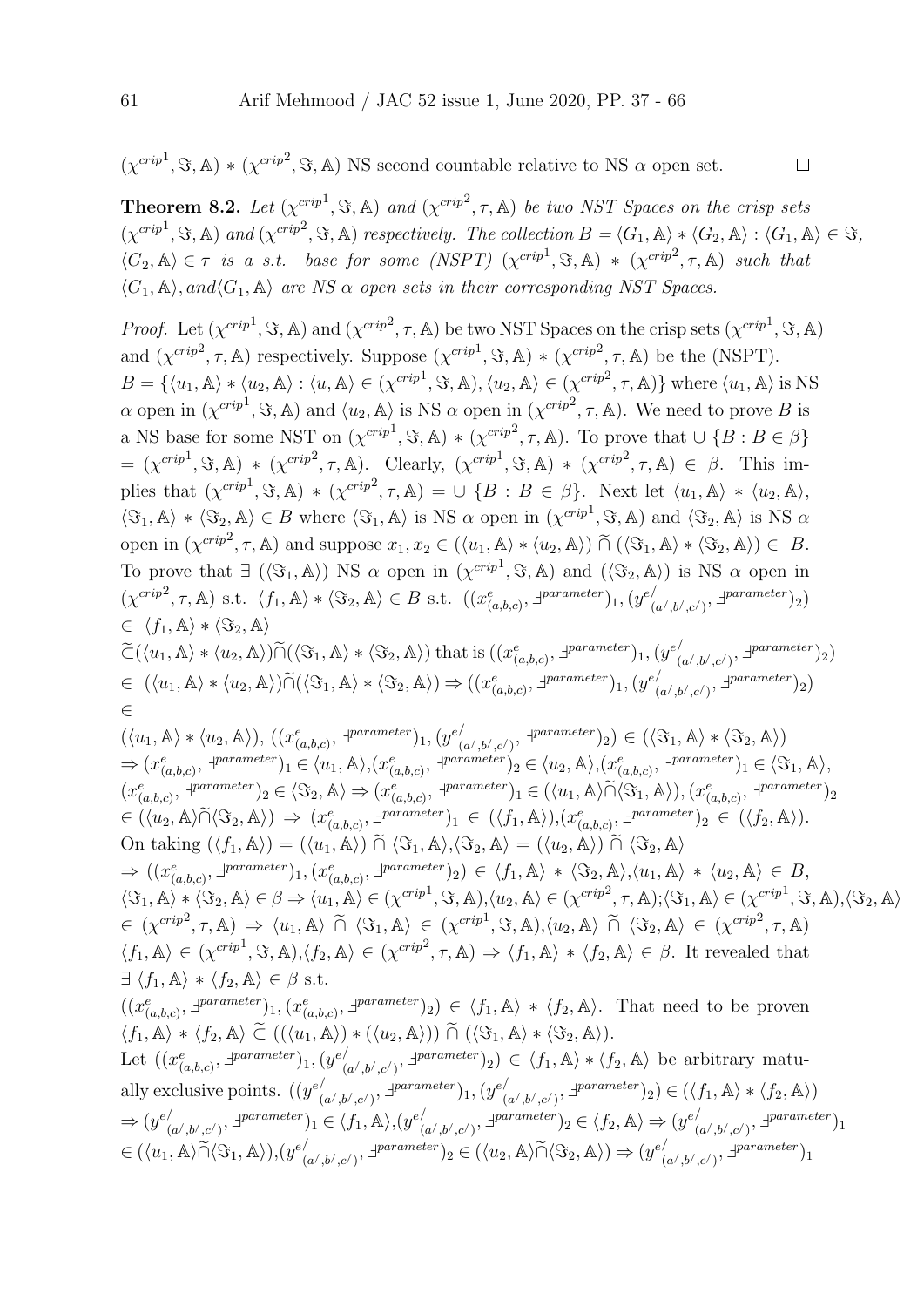$$
\in \langle u_1, \mathbb{A} \rangle, (y_{(a',b',c')}^{e'}), \exists^{parameter})_1 \in \langle \mathfrak{F}_1, \mathbb{A} \rangle; (y_{(a',b',c')}^{e'}), \exists^{parameter})_2 \in \langle u_2, \mathbb{A} \rangle, (y_{(a',b',c')}^{e'}), \exists^{parameter})_2
$$
\n
$$
\in \langle \mathfrak{F}_2, \mathbb{A} \rangle \Rightarrow ((y_{(a',b',c')}^{e'}), \exists^{parameter})_1, (y_{(a',b',c')}^{e'}), \exists^{parameter})_2) \in ((\langle u_1, \mathbb{A} \rangle) * (\langle u_2, \mathbb{A} \rangle)),
$$
\n
$$
((y_{(a',b',c')}^{e'}), \exists^{parameter})_1, (y_{(a',b',c')}^{e'}), \exists^{parameter})_2) \in ((\langle \mathfrak{F}_1, \mathbb{A} \rangle) * (\langle \mathfrak{F}_2, \mathbb{A} \rangle))
$$
\n
$$
\Rightarrow ((y_{(a',b',c')}^{e'}), \exists^{parameter})_1, (y_{(a',b',c')}^{e'}), \exists^{parameter})_2) \in ((\langle u_1, \mathbb{A} \rangle) * (\langle u_2, \mathbb{A} \rangle)) \tilde{\cap} ((\langle \mathfrak{F}_1, \mathbb{A} \rangle) * (\langle \mathfrak{F}_2, \mathbb{A} \rangle))
$$
\n
$$
\Rightarrow ((\langle f_1, \mathbb{A} \rangle) * (\langle f_2, \mathbb{A} \rangle)) \tilde{\subset} ((\langle u_1, \mathbb{A} \rangle) * (\langle u_2, \mathbb{A} \rangle)) \tilde{\cap} ((\langle \mathfrak{F}_1, \mathbb{A} \rangle) * (\langle \mathfrak{F}_2, \mathbb{A} \rangle)). \text{ Thus } \beta \text{ is a NS base.}
$$

**Theorem 8.3.** Let  $(x^{crip1}, \Im, A)$  and  $(x^{crip2}, \tau, A)$  be two nstas spaces on the crisp sets  $x^{crip<sup>1</sup>}$  and  $x^{crip<sup>2</sup>}$  respectively. that is  $(x^{crip<sup>1</sup>}, \Im, A) * (x^{crip<sup>2</sup>}, \tau, A)$  be the NS product space, Then the product space  $\{((x^{crip^1}, \Im, A) * (x^{crip^2}, \tau, A))^{\partial : \partial \in \Delta}\}\)$  is NS regular space iff each *NS* co-ordinate space  $\times\{((x^{crip^1}, \Im, A) * (x^{crip^2}, \tau, A))^{\partial}\}\$ is *NS* regular space.

*Proof.* Suppose each co-ordinate space  $\times\{((x^{crip1}, \Im, A) * (x^{crip2}, \tau, A))^{\partial}\}\)$  is NS regular space. Let  $\langle (x_{(a,b,c)}^e, \exists^{parameter}), A \rangle = \langle \langle x, A \rangle^{\partial, \partial : \Delta} \rangle$  be any point of the NS space  $\times\{((x^{crip<sup>1</sup>}, \Im, A)*(x^{crip<sup>2</sup>}, \tau, A))^{\partial:\partial\in\Delta}\}\$ and  $\angle, g, A\rangle$  be any NS  $\alpha$  open in  $\times\{((x^{crip<sup>1</sup>}, \Im, A)*$  $(x^{crip^2}, \tau, A))^{\partial:\partial\in\Delta}$ } s.t.  $\langle (x_{(a,b,c)}^e, \exists^{parameter}), A \rangle \in \langle g, A \rangle$  Then  $\exists$  a NS  $\alpha$  open set  $\langle h, A \rangle$  $\text{in } \times \{((x^{cript}, \mathcal{S}, A)*(x^{cript}, \tau, A))^{\partial:\partial \in \Delta}\}\text{ such that }\langle (x_{(a,b,c)}^e, \exists^{parameter}), A \rangle \in \langle h, A \rangle \widetilde{\subseteq} \langle g, A \rangle$ Let,  $\times\{(\langle, g, A\rangle^{\partial:\partial\in\Delta}\}\)$  is the NS product space such that  $\langle, g, A\rangle^{\partial}$  is NS α open in  $\times\{((x^{crip<sup>1</sup>}, \Im, A)*(x^{crip<sup>2</sup>}, \tau, A))^{\partial}\}\.$  Since each  $\times\{((x^{crip<sup>1</sup>}, \Im, A)*(x^{crip<sup>2</sup>}, \tau, A))^{\partial}\}\.$  Since each  $\times\{((x^{crip<sup>1</sup>}, \Im, A) * (x^{crip<sup>2</sup>}, \widehat{\tau_1}, \widehat{\tau_2}, A))^{\partial}\}\$ is NS regular and  $\langle, g, A \rangle$  is NS  $\alpha$  open  $\text{in } \times \{((x^{cript}, \Im, A) * (x^{cript}, \tau, A))^{\partial}\}\$ containing  $\langle (x_{(a,b,c)}^e, \exists^{parameter}), A \rangle^{\partial}$  NS  $\alpha$  open set  $(\langle, h, A \rangle)^\partial$  in  $\times \{((x^{cript}, \mathcal{S}, A) * (x^{cript}, \tau, A))^\partial\}$  s.t.  $\langle (x_{(a,b,c)}^e, \exists^{parameter}), A \rangle^\partial \in (\langle, K, A \rangle)^\partial$ and  $\overline{(\langle, h, A \rangle)^{\partial}} \widetilde{\subseteq} \langle, g, A \rangle^{\partial}$  Let  $\{(\langle h, A \rangle)^{\partial \cdot \partial \in \Delta}\}\$ , then  $\{(\langle h, A \rangle)^{\partial \cdot \partial \in \Delta}\}\$  is NSopen set in  $\times\{((x^{crip<sup>1</sup>}, \Im, A)*(x^{crip<sup>2</sup>}, \tau, A))^{\partial}\}\$ and contains  $\langle x, A \rangle$ . Also,  $\times\overline{(\langle h, A \rangle)^{\partial : \partial \in \Delta}} = \times\{(\langle h, A \rangle)^{\partial : \partial \in \Delta}\}\$  $\partial \in \Delta$ } Further, since  $\overline{(\langle h, A \rangle)^{\partial}} \widetilde{\subseteq} \langle g, A \rangle^{\partial}$  for each  $\partial$  ,we have  $\times \{(\langle h, A \rangle)^{\partial} \partial \in \Delta : \partial \in \Delta \}$  $\{\leq\}$ {( $\langle g, A \rangle$ )<sup>3:3∈</sup>∆}. this shows that for every soft point  $\langle (x_{(a,b,c)}^e, \exists^{parameter}), A \rangle \in \times \{((x^{cript}, \Im, A) *$  $(x^{crip^2}, \tau, A))^{\partial : \partial \in \Delta}$ 

and every NS  $\alpha$  open set  $\langle g, A \rangle$  containing  $\langle x, A \rangle$  there exists NS  $\alpha$  open set  $\times \{(\langle h, A \rangle)^{\partial : \partial \in \Delta}$ :  $\partial \in \times \{((x^{cript}, \mathcal{S}, A)*(x^{cript}, \tau, A))^{\partial:\partial \in \Delta}\}\$  such that  $\langle (x_{(a,b,c)}^e, \exists^{parameter}), A \rangle^{\partial} \in (\langle A, A \rangle)^{\partial}$ and

 $\times\langle\overline{\langle\langle h,A\rangle\rangle^{\partial::\partial\in\Delta}}\tilde{\subseteq}\{(\langle g,A\rangle)^{\partial:\partial\in\Delta}\}\right.$  Hence,  $\times\{((x^{crip^1},\Im,A)*(x^{crip^2},\tau,A))^{\partial:\partial\in\Delta}\}\)$  is NS regular. Conversely, let the non-empty NS product space  $\times\{((x^{crip^1}, \Im, A)*(x^{crip^2}, \tau, A))^{\partial:\partial\in\Delta}\}\$ be NS regular and let  $\times (\{((x^{crip1}, S, A) * (x^{crip2}, \tau, A))^{\partial:\partial \in \Delta}\})^{\beta}$  be an arbitrary soft coordinate space. Then, we must show that is NS regular. Let  $((x_{(a,b,c)}^e, \frac{\widetilde{\rho}^{\alpha}}{\widetilde{\rho}^{\alpha}}), A)^\beta$  be any soft point of  $\times\{((x^{crip<sup>1</sup>}, \Im, A)*(x^{crip<sup>2</sup>}, \tau, A))^{\partial:\partial\in\Delta}\}\$ and let  $\langle, g, A\rangle$  be any NS open in  $\times\{((x^{cript},\mathcal{S},A)*(x^{cript},\tau,A))^{\partial:\partial\in\Delta}\}\text{ such that }((x_{(a,b,c)}^e, \exists^{parameter}),A)^\beta\in\langle g,A\rangle\text{. now},$ choose, soft element

 $\langle (x_{(a,b,c)}^e, \exists^{parameter}), A \rangle \text{ in } \times \{ ((x^{cript}, \Im, A) * (x^{cript}, \tau, A))^{\partial : \partial \in \Delta} \}$  whose  $\beta th$  co-ordinate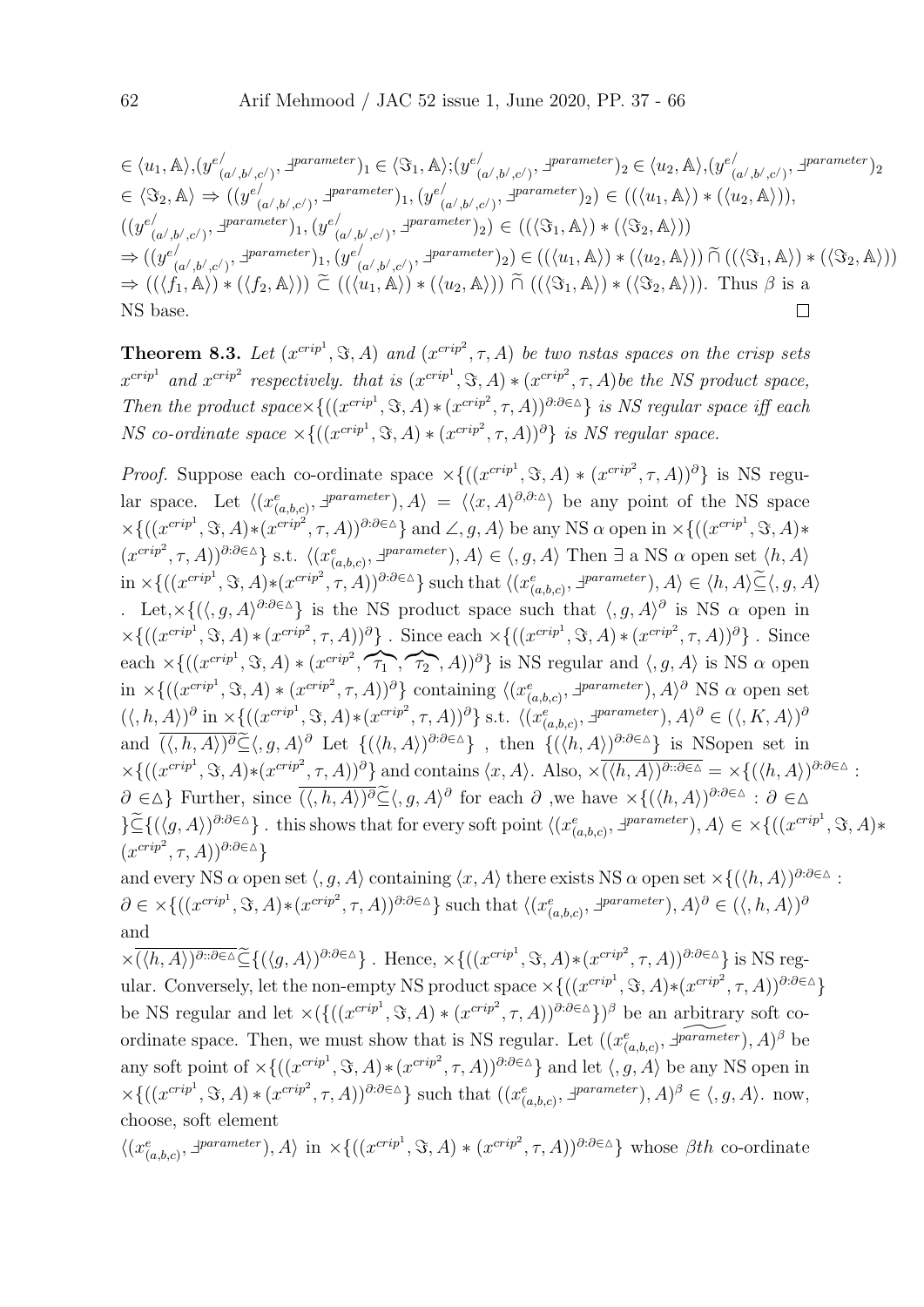in  $\langle x, A \rangle$ .

Let  $\langle g, A \rangle = \pi^{\beta-1}((x_{(a,b,c)}^e, \overline{\mathcal{A}^{\text{parameter}}}), A)^i$ . Then,  $((x_{(a,b,c)}^e, \overline{\mathcal{A}^{\text{parameter}}}), A)^{\beta} \in \langle g, A \rangle$  and by soft continuity of  $\pi^{\beta-1}$ ,  $\langle, g, A \rangle$  is NS soft open in  $\times \{((x^{cript}, \mathcal{S}, A) * (x^{cript}, \tau, A))^{\partial : \partial \in \Delta}\}.$ Since,  $\times\{((x^{crip<sup>1</sup>}, \Im, A) * (x^{crip<sup>2</sup>}, \tau, A)\}$ <sup>∂:∂∈∆</sup>} is NS regular space so  $\exists$  basic NS open set  $\times\{(\langle h, A \rangle)^{\partial:\partial\in\Delta}\}\,$ , Where each  $(\langle, h, A \rangle)^{\partial}$  is NSopen in  $\times\{((x^{crip^1}, \Im, A)*(x^{crip^2}, \tau, A)\}^{\partial:\partial\in\Delta}\}\$ s.t.  $((x_{(a,b,c)}^e, \exists^{parameter}), A) \in \times \{(\langle h, A \rangle)^{\partial \cdot \partial \in \Delta} \}$  and  $\overline{\{(\langle h, A \rangle)^{\partial \cdot \partial \in \Delta} \}} \widetilde{\subseteq} \langle g, A \rangle^{\beta}$  This shows that  $\times\{((x^{crip<sup>1</sup>},\Im,A)*(x^{crip<sup>2</sup>},\tau,A))^{\partial:\partial\in\Delta}\}\)$  is NS regular and hence, each co-ordinate space is NS regular.  $\Box$ 

**Theorem 8.4.** Let  $(x^{crip1}, \Im, A)$  and  $(x^{crip2}, \tau, A)$  be two nstas spaces on the crisp sets  $x^{crip<sup>1</sup>}$  and  $x^{crip<sup>2</sup>}$  respectively. that is  $(x^{crip<sup>1</sup>}, \Im, A) * (x^{crip<sup>2</sup>}, \tau, A)$  be the NS product space, Then the product space  $\times\{((x^{crip^1},\Im,A)*(x^{crip^2},\tau,A))^{\partial:\partial\in\Delta}\}\$ is NS completely regular space iff each soft co-ordinate space  ${((x^{crip<sup>1</sup>}, S, A) * (x^{crip<sup>2</sup>}, \tau, A))$ <sup>3</sup>} is soft completely NS regular space.

*Proof.* Let each soft co-ordinate space  $\times\{((x^{crip^1}, \Im, A) * (x^{crip^2}, \tau, A))^{\partial}\}\)$  is NS completely regular. Then, we must show that the NS product space  $\times\{((x^{crip<sup>1</sup>}, \Im, A) *$  $(x^{crip^2}, \tau, A)$ <sup>∂:∂∈∆</sup>}. Let  $(\aleph, A)$  be any member of the usual soft sub-base for the NS product topology and let  $((x_{(a,b,c)}^e, \overline{\mathcal{F}^{\text{parameter}}}), A) = \langle ((x_{(a,b,c)}^e, \overline{\mathcal{F}^{\text{parameter}}}), A)^{\partial : \partial \in \Delta} \rangle$  be any soft point in  $(\aleph, A)$ . Then  $(\aleph, A) = \pi^{\beta-1}(\langle g, A \rangle^{\beta})$  is NS  $\alpha$  open in  $\{((x^{crip}, \Im, A) *$  $(x^{cript2}, \tau, A))^{\beta}$  and contains  $\langle (x_{(a,b,c)}^e, \exists^{parameter}), A \rangle^{\beta}$ . Since,  $\{((x^{cript1}, \Im, A) * (x^{cript2}, \tau, A))^{\beta}\}\rangle$ is NS completely regular  $\Rightarrow$  soft mapping  $f: \{((x^{crip1}, S, A) * (x^{crip2}, \tau, A))^{\beta}\}\rightarrow [0, 1]$ such that  $f(\langle (x_{(a,b,c)}^e, \exists^{parameter}), A \rangle^{\beta}) = 0$  $(\widetilde{\alpha}), \widetilde{\beta}_{\text{parameter}}$  and  $f(\widetilde{y}, A) = \widetilde{1} \forall y \in \{((x^{\text{cript}}, \mathfrak{S}, A) *$  $(x^{crip^2}, \tau, A))^{\beta}$  –  $\langle g, A \rangle^{\beta}$ . Since  $\pi^{\beta}$  is NS continuous and f is soft continuous, so the NS composite mapping  $(f \circ \pi^\beta : \times \{((x^{crip^1}, \Im, A) * (x^{crip^2}, \tau, A))^{\beta}\}\rightarrow [\tilde{0}, \tilde{1}]$  is NS continuous. Now, if  $\langle (x_{(a,b,c)}^e, \exists^{parameter}), A \rangle^{\beta}) \in (\aleph, A)$  then  $((x_{(a,b,c)}^e, \exists^{parameter}), A) \in \pi^{\beta^{-1}}(\langle g, A \rangle^{\beta})$ implies that  $\pi^{\beta}(\langle (x_{(a,b,c)}^e, \exists^{parameter}), A \rangle) \in \langle g, A \rangle^{\beta} \Rightarrow f[\pi^{\beta}((x_{(a,b,c)}^e, \exists^{parameter}), A))] =$  $f(((x_{(a,b,c)}^e, \exists^{parameter}), A)) = 0_{(\overline{x}), \exists^{parameter}}) \Rightarrow (f \circ \pi^{\beta})(\langle x, A \rangle) = 0_{(\overline{x}), \exists^{parameter}})$  Again, if  $\langle (x_{(a,b,c)}^e, \exists^{parameter}), A \rangle \in \times \{ ((x^{cript1}, \Im, A) * (x^{cript2}, \tau, A))^{\partial : \partial \in \Delta} \} - (\aleph, A)$  Then,  $\langle (x_{(a,b,c)}^e, \exists^{parameter}), A \rangle \in \mathbb{R} \}$  $\times\{((x^{cript},\mathcal{S},A)*(x^{cript},\tau,A))^{\partial:\partial\in\Delta}\} - (\aleph,A)$  implies that  $\langle (x_{(a,b,c)}^e, \exists^{parameter}), A \rangle \in \pi^{\beta^{-1}} \times \{ ((x^{cript}, \mathcal{S}, A) * (x^{cript}, \tau, A))^{\partial : \partial \in \Delta} \} - \pi^{\beta^{-1}}(\langle g, A \rangle) \text{ im-}$ plies that  $\langle (x_{(a,b,c)}^e, z^{parameter}), A \rangle \in \pi^{\beta^{-1}} \times (\{((x^{cript}, \mathcal{S}, A) * (x^{cript}, \tau, A))^{\partial : \partial \in \Delta}\} - \langle g, A \rangle)$  implies that  $\pi^{\beta^{-1}}((x_{(a,b,c)}^e, \exists^{parameter}), A) \in \pi^{\beta^{-1}} \times (\{((x^{cript}, \Im, A) * (x^{cript}, \tau, A))^{\partial : \partial \in \Delta}\} - \langle g, A \rangle) \Rightarrow$  $f[\pi^\beta(((x_{(a,b,c)}^e, \exists^{parameter}), A))] = 1_{(\langle \widetilde{x} \rangle, \exists^{parameter})} \Rightarrow (f \circ \pi^\beta)(x_{(a,b,c)}^e, \exists^{parameter}), A) = 1_{(\langle \widetilde{x} \rangle, \exists^{parameter})}$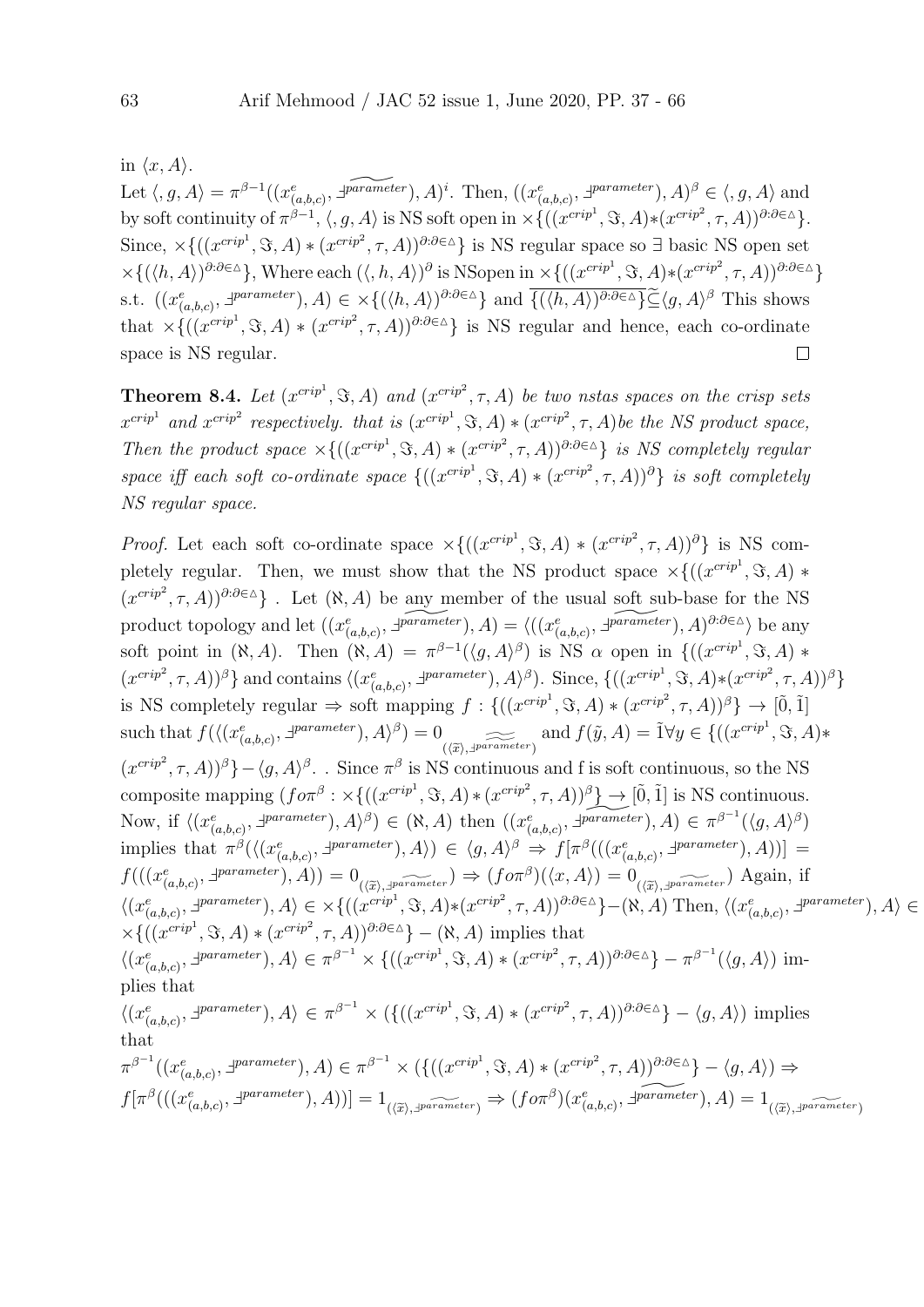thus .

$$
f[\pi^{\beta}(\langle x, A \rangle)] = \begin{cases} 0_{(\langle \widetilde{x} \rangle, \exists^{parameter})} = if \langle x, A \rangle \in \langle g, A \rangle \\ 0_{(\langle \widetilde{x} \rangle, \exists^{parameter})} = ((x_{(a,b,c)}^e, \exists^{parameter}), A) \\ \nhance \times \{((x^{cript}, \Im, A) * \in \times \{((x^{cript}, \Im, A) * (x^{cript}, \tau, A))^{\partial : \partial \in \Delta}\} - (\aleph, A) \end{cases} (11)
$$

 $(x^{crip^2}, \tau, A)$ <sup>∂:∂∈∆</sup>} is soft  $\Rightarrow$ -regular. Conversely, let the soft product space  $\times\{((x^{crip^1}, \Im, A) * \in$  $\times\{((x^{crip<sup>1</sup>}, \Im, A)*(x^{crip<sup>2</sup>}, \tau, A))^{a:\partial\in\Delta}\}\)$  be soft NScompletely regular and let  $\times\{((x^{crip<sup>1</sup>}, \Im, A)*(x^{crip<sup>2</sup>}, \xi, A)\}$  $(x^{crip<sup>2</sup>}, \tau, A)$ <sup> $\beta$ </sup>} be arbitrary soft co-ordinate space. Then, keeping continue on the lines that are traced in the second part of the proof of the Theorem 3.6, we can show that  $\times\{((x^{crip<sup>1</sup>}, \Im, A) * (x^{crip<sup>2</sup>}, \tau, A))^{\beta}\}\$ is the NS homeomorphic image of a NS subspace of  $\times\{((x^{crip},\mathfrak{S},A)*\in\times\{((x^{crip},\mathfrak{S},A)*(x^{crip^2},\tau,A))^{\partial:\partial\in\Delta}\}\.$  Now, every NS sub-space of a NS completely NS regular space being NS completely regular and NS image of a NS completely regular space being NS completely regular, it follows that  $\times\{((x^{crip<sup>1</sup>},\Im,A)*(x^{crip<sup>2</sup>},\tau,A))^{\beta}\}\$ is NS completely regular. Hence, each co-ordinate space of  $\times\{((x^{crip<sup>1</sup>}, \Im, A)* \in \times\{((x^{crip<sup>1</sup>}, \Im, A)* (x^{crip<sup>2</sup>}, \tau, A))^{\partial:\partial\in\Delta}\}\)$  is NS completely regular.

 $\Box$ 

#### 9 conclusion:

The concept of a neutrosophic set was introduced by Smarandache. This theory is a straight forward generalization of classical set theory, fuzzy set theory, intuitionistic fuzzy set theory etc. This set attracted the attention of mathematicians more because of the strange characteristics. This set supposes three possibilities at a time that is truth membership function, an indeterminacy membership function, and a falsity membership function. When separation in neutrosophic soft topological spaces among points are measured then in that case the concept of separation axioms come in action. Neutrosophic soft separation axioms are the most important and interesting concepts via neutrosophic soft topology. We have introduced the concept of generalized neutrosophic soft separation axioms in neutrosophic soft topological spaces with respect to soft points. Later on the important results are discussed related to these newly defined concepts with respect to soft points. The concept of neutrosophic soft ?-separation axioms of neutrosophic soft topological spaces is used in different results with respect to soft points. Results on neutrosophic Countability, convergence of sequences in Hausdorff spaces, neutrosophic monotonous functions and neutrosophic soft product spaces with respect to soft points are addressed...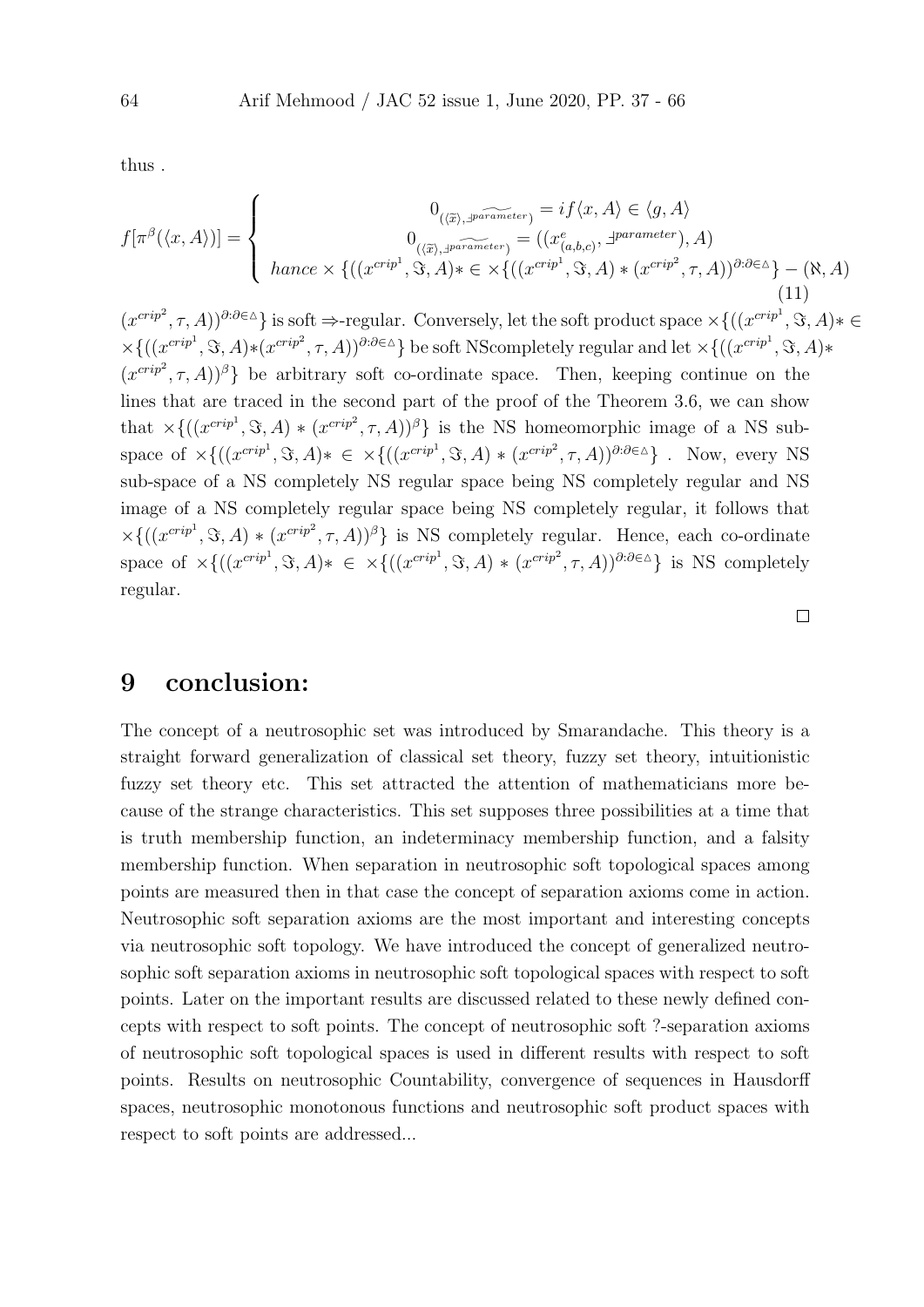### References

- [1] Bayramov. S. and Gunduz. C., A new approach to separability and compactness in soft topological spaces, TWMS J Pure Appl Math. 9 (2018) 82-93.
- [2] Bayramov. S. and Gunduz. C., On intuitionistic fuzzy soft topological spaces, TWMS J Pure Appl Math. 5 (2014) 66-79.
- [3] Bera. T. and Mahapatra. N. K., On neutrosophic soft function, Ann fuzzy Math Inform. 12 (2016) 101-119.
- [4] Bera. T. and Mahapatra. N. K., Introduction to neutrosophic soft topological space, Opsearch.54 (2017) 841-867.
- [5] Cagman. N., Karatas. S. and Enginoglu. S., Soft topology, Comput Math Appl. 62 (2011)351-358.
- [6] Deli. I. and Broumi. S., Neutrosophic soft relations and some properties, Ann Fuzzy Math Inform. 9 (1) (2015) 169-182.
- [7] Khattak A. M., Khan G. A., Ishfaq. M., Jamal. F., Characterization of Soft α−Separation Axioms and Soft β−Separation Axioms in Soft Single Point Spaces and in Soft Ordinary Spaces, Journal of New Theory, (9) (2017) 63-81.
- [8] Khattak A. M., Hanif. N., Nadeem. F., Zamir. M., Park. C., Nordo G., Jabeen. S., Soft b-Separation Axioms in Neutrosophic Soft Topological Structures, Ann fuzzy Math Inform.18 (2019) 93-95.
- [9] Khattak A. M., Zamir. M., Alam. M., Nadeem. F., Jabeen. S., Zaighum. A.,'Weak Soft Open Sets in Soft Bi Topological Spaces', Journal of Mathematical Extension, 14, 2020, 85-116.
- [10] Khattak A. M., Nadeem. F., Zamir. M., Nordo. G., Park. C., Gul. M.,'Other separation axioms in soft bi-topological space',Mayala Journal of Matematik, 2019, 7(4) 724–734.
- [11] Khattak A. M., Khan. M.R., Zamir. M., Nadeem. F., Abdullah. S., Jabeen. S., 'Application of Soft Semi-Open Sets to Soft Binary Topology', Journal of Mathematics (ISSN 1016-2526) 51(10), 15-24, (2019).